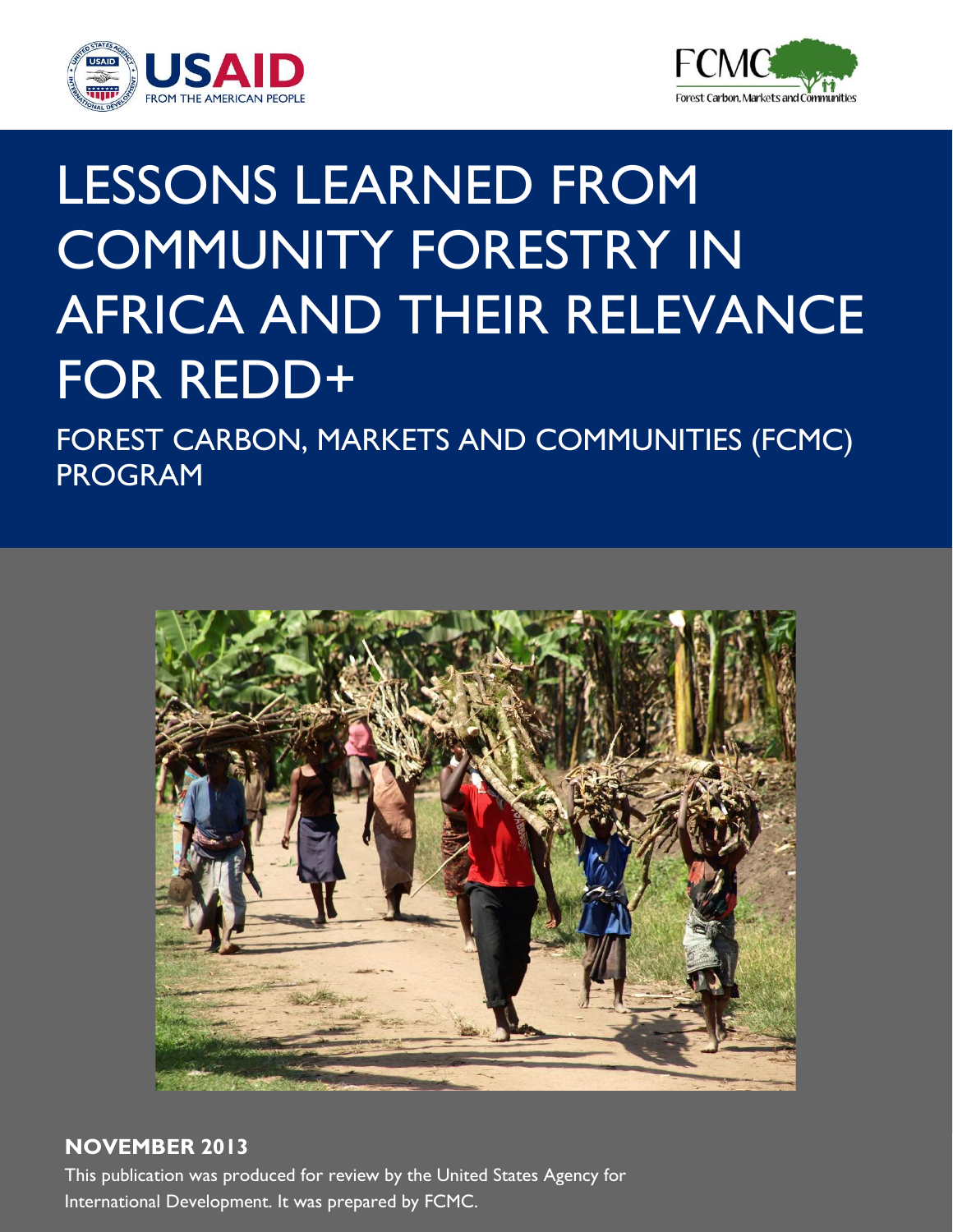This publication was produced for review by the United States Agency for International Development by Tetra Tech, through a Task Order under the Prosperity, Livelihoods, and Conserving Ecosystems (PLACE) Indefinite Quantity Contract Core Task Order (USAID Contract No. EPP-I-00-06-00008-00, Order Number AID-OAA-TO-11-00022).

This report was prepared by: Tetra Tech 159 Bank Street, Suite 300 Burlington, Vermont 05401 USA Telephone: (802) 658-3890 Email: [international.development@tetratech.com](mailto:international.development@tetratech.com) [www.tetratechintdev.com](http://www.tetratechintdev.com/)

Forest Carbon, Markets and Communities Program (FCMC) 1611 North Kent Street, Suite 805 Arlington, VA 22209 Tel: (703) 592-6388

Scott Hajost, Chief of Party Email: [scott.hajost@fcmcglobal.org](mailto:scott.hajost@fcmcglobal.org) Ian Deshmukh, Senior Technical Advisor/Manager Email: [ian.deshmukh@tetratech.com](mailto:ian.deshmukh@tetratech.com)

Olaf Zerbock, USAID Contracting Officer's Representative Email: [ozerbock@usaid.gov](mailto:ozerbock@usaid.gov)

For more information regarding this study, contact: Paula J. Williams, FCMC Social and Environmental Soundness Task Lead Email: [paula.williams@fcmcglobal.org](mailto:paula.williams@fcmcglobal.org)

This report is one of four reports on "Lessons Learned from Community Forestry and Their Relevance for REDD+." The series comprises three regional reviews on this topic, prepared for Latin America (by Janis Alcorn), Africa (by Tom Blomley) and Asia (by Robert Fisher). The global synthesis of the three regional reviews was prepared by Roy Hagen. Paula J. Williams has managed and served as the overall editor for the three regional reviews and a global synthesis. All four reports have been reviewed and edited by FCMC.

Photo credit – Villagers carrying wood, Uganda, Tom Blomley

Please cite this publication as: Blomley, Tom. 2013. Lessons Learned from Community Forestry in Africa and Their Relevance for REDD+. USAID-supported Forest Carbon, Markets and Communities (FCMC) Program. Washington, DC, USA.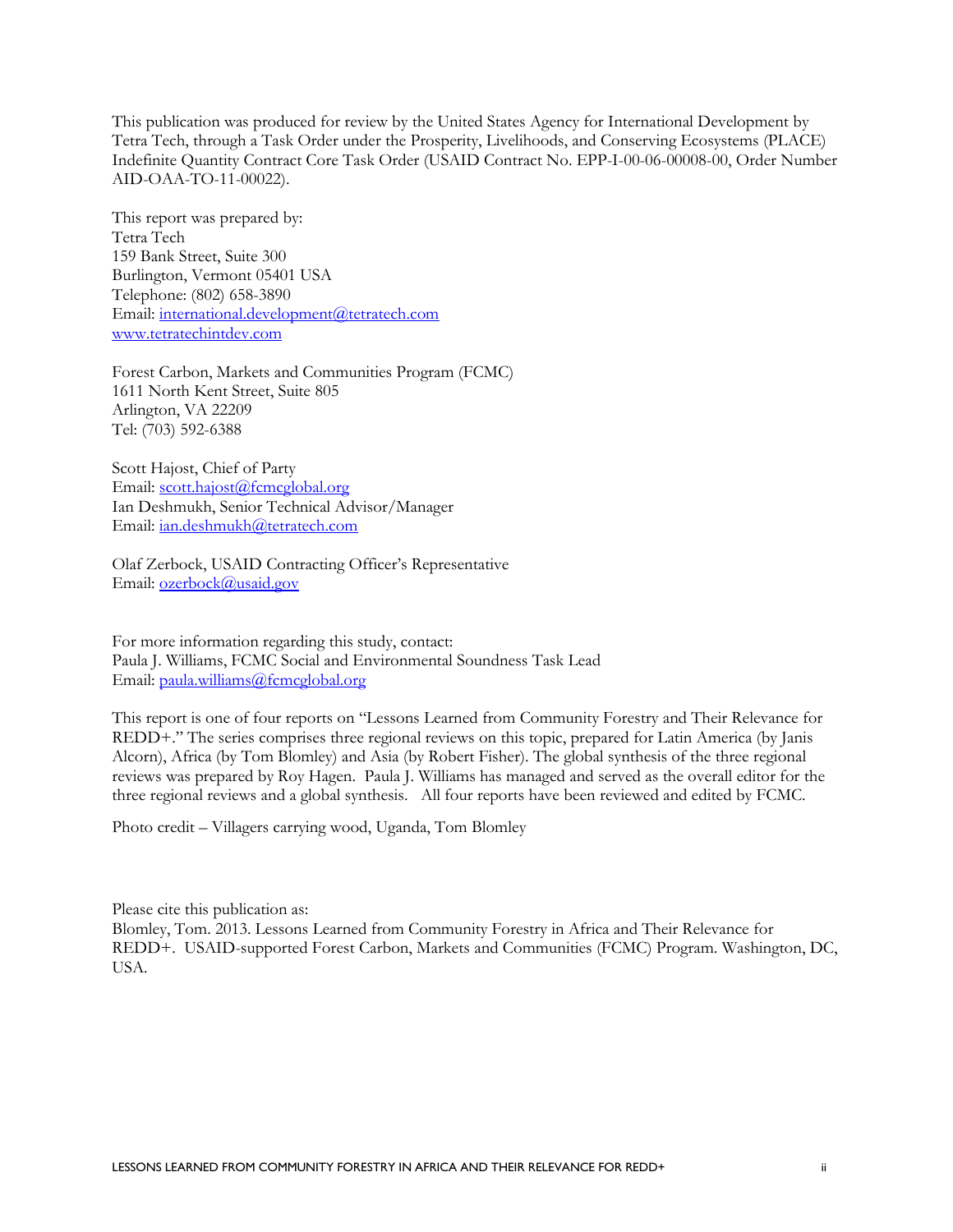# LESSONS LEARNED FROM COMMUNITY FORESTRY IN AFRICA AND THEIR RELEVANCE FOR REDD+

FOREST CARBON, MARKETS AND COMMUNITIES (FCMC) PROGRAM

## NOVEMBER 2013

### **DISCLAIMER**

The author's views expressed in this publication do not necessarily reflect the views of the United States Agency for International Development or the United States Government.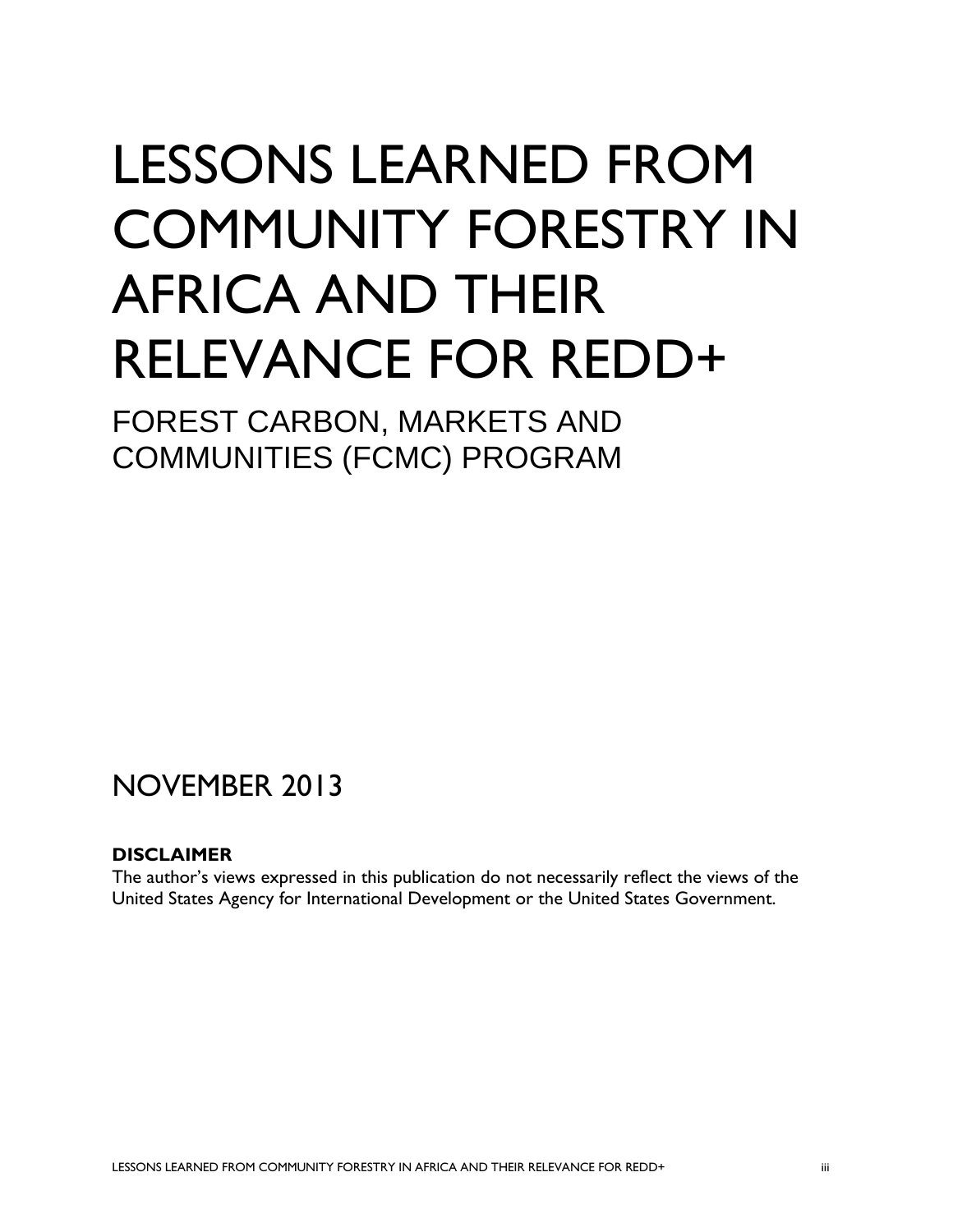## <span id="page-3-0"></span>TABLE OF CONTENTS

| 1.0 |              |                                                                            |  |  |  |  |
|-----|--------------|----------------------------------------------------------------------------|--|--|--|--|
|     | $\mathbf{L}$ |                                                                            |  |  |  |  |
|     | 1.2          |                                                                            |  |  |  |  |
|     |              |                                                                            |  |  |  |  |
|     |              |                                                                            |  |  |  |  |
|     | 3.1          |                                                                            |  |  |  |  |
|     |              | 3.1.1 Community Tenure and the State's Role in Community Empowerment8      |  |  |  |  |
|     |              |                                                                            |  |  |  |  |
|     | 3.2          |                                                                            |  |  |  |  |
|     |              | 3.2.1 Stakeholder Engagement and Governance at the Community-level 11      |  |  |  |  |
|     |              |                                                                            |  |  |  |  |
|     |              |                                                                            |  |  |  |  |
|     |              |                                                                            |  |  |  |  |
|     | 3.3          | BENEFITS AND INCENTIVES FOR COMMUNITY INVESTMENT IN COMMUNITY FORESTRY  16 |  |  |  |  |
|     |              |                                                                            |  |  |  |  |
|     |              |                                                                            |  |  |  |  |
|     |              |                                                                            |  |  |  |  |
|     | 3.4          |                                                                            |  |  |  |  |
|     |              | 3.4.2 Capacity Building of Community Forestry Support Institutions21       |  |  |  |  |
|     |              |                                                                            |  |  |  |  |
|     |              |                                                                            |  |  |  |  |
|     | 3.5          |                                                                            |  |  |  |  |
|     |              |                                                                            |  |  |  |  |
|     |              |                                                                            |  |  |  |  |
|     | 3.6          |                                                                            |  |  |  |  |
|     |              |                                                                            |  |  |  |  |
|     |              |                                                                            |  |  |  |  |
|     |              |                                                                            |  |  |  |  |
|     |              |                                                                            |  |  |  |  |
|     |              | 4.0 EMERGING REDD+ AND COMMUNITY FORESTRY ISSUES 27                        |  |  |  |  |
|     |              |                                                                            |  |  |  |  |
|     | 5.1          |                                                                            |  |  |  |  |
|     | 5.2          |                                                                            |  |  |  |  |
|     |              |                                                                            |  |  |  |  |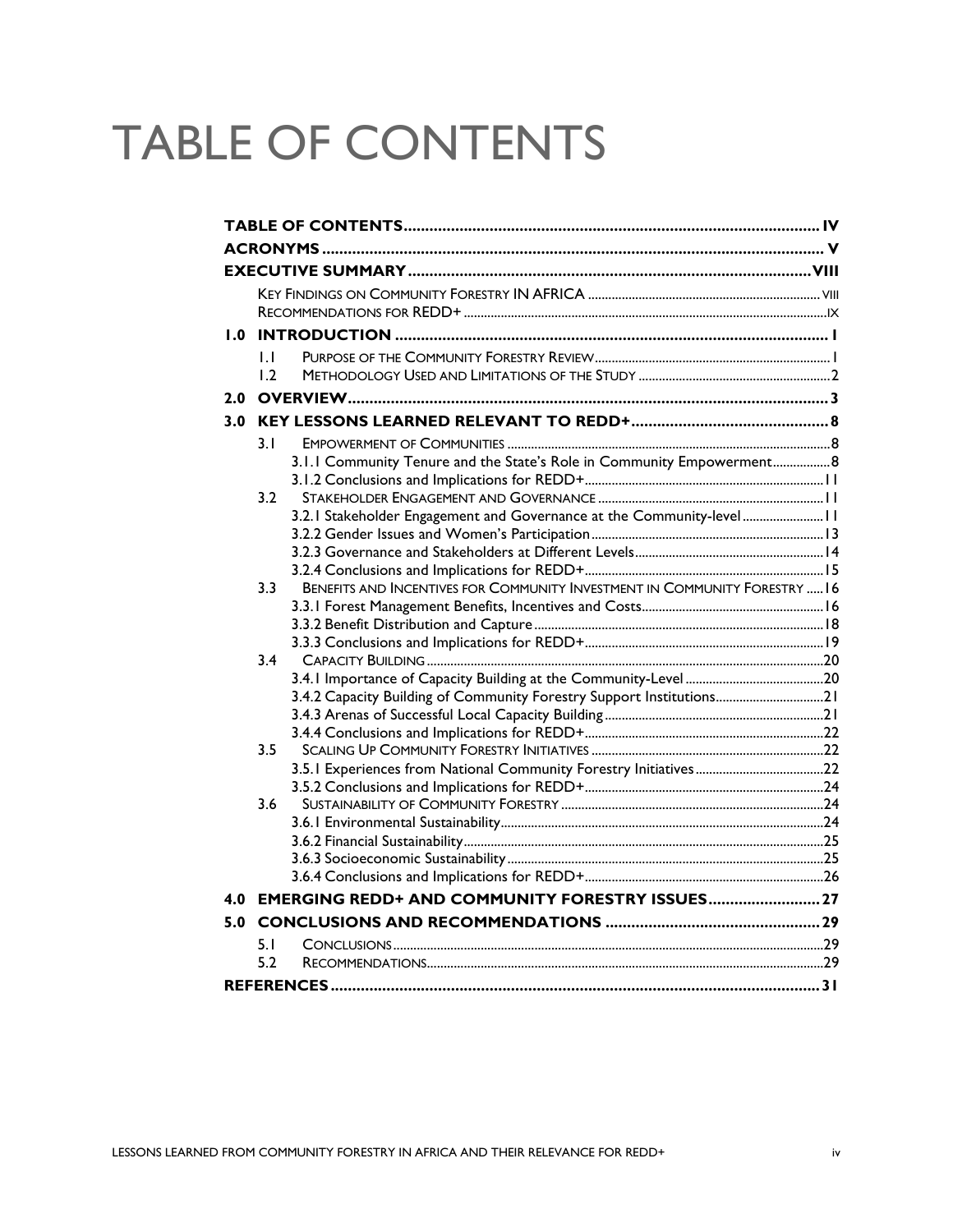## <span id="page-4-0"></span>ACRONYMS

| CAF            | Chantier d'Aménagement Forestier [Forest Management Project Site, Burkina Faso]                                 |
|----------------|-----------------------------------------------------------------------------------------------------------------|
| <b>CBFM</b>    | Community Based Forest Management                                                                               |
| <b>CBFP</b>    | Congo Basin Forest Partnership                                                                                  |
| <b>CBNRM</b>   | Community Based Natural Resource Management                                                                     |
| <b>CFA</b>     | Community Forest Association                                                                                    |
| <b>CREMA</b>   | Community Resource Management Agreement                                                                         |
| <b>DRC</b>     | Democratic Republic of Congo                                                                                    |
| EU             | European Union                                                                                                  |
| <b>FAO</b>     | Food and Agriculture Organization (of the United Nations)                                                       |
| <b>FIP</b>     | Forest Investment Program                                                                                       |
| <b>FMC</b>     | Forest Management Committee [Guinea]                                                                            |
| <b>FSC</b>     | Forest Stewardship Council                                                                                      |
| <b>GFA</b>     | Guinean francs                                                                                                  |
| ha             | Hectares                                                                                                        |
| ICA            | Indigenous Conserved Areas                                                                                      |
| IPs            | Indigenous Peoples                                                                                              |
| <b>IUCN</b>    | International Union for Conservation of Nature                                                                  |
| JFM            | Joint Forest Management                                                                                         |
| LFI            | Liberia Forest Initiative                                                                                       |
| <b>LRCFP</b>   | Land Rights and Community Forestry Program [USAID program in Liberia]                                           |
| <b>MCDI</b>    | Mpingo Conservation and Development Initiative                                                                  |
| <b>MOMA</b>    | Monitoring Matters                                                                                              |
| NGO            | Non-governmental Organization                                                                                   |
| <b>NIFCI</b>   | Norway's International Forest and Climate Initiative                                                            |
| OFAC           | Observatoire des Forêts d'Afrique Central [Observatory of Forests of Central Africa]                            |
| PAGE           | Promoting Agriculture, Governance, and Environment [USAID program in Sierra Leone]                              |
| <b>PFM</b>     | Participatory Forest Management                                                                                 |
| <b>PROSPER</b> | People, Rules, and Organizations Supporting the Protection of Ecosystem Resources<br>[USAID program in Liberia] |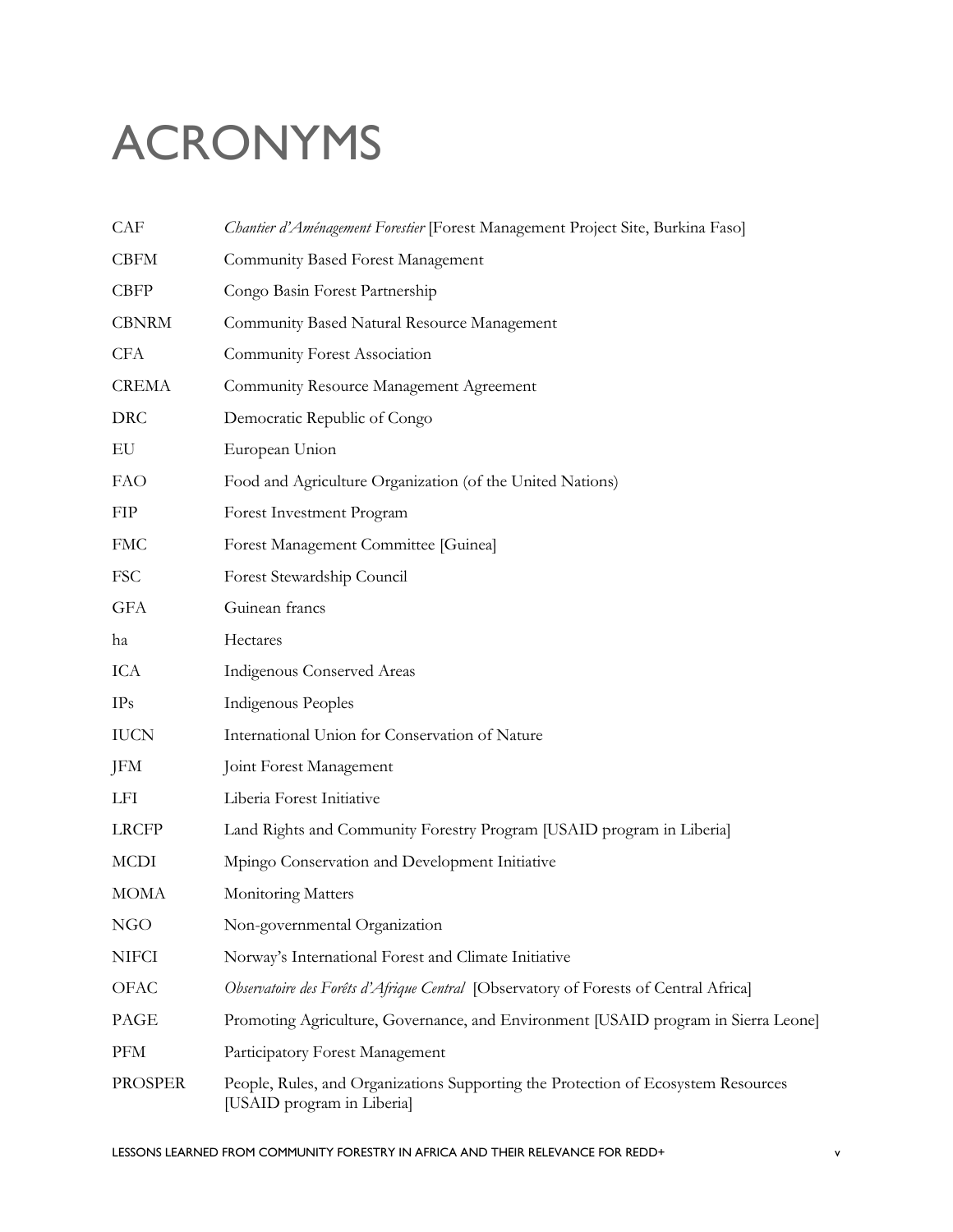| REDD+         | Reducing Emissions from Deforestation and Forest Degradation                                                              |
|---------------|---------------------------------------------------------------------------------------------------------------------------|
| SIDA          | Swedish International Development Agency<br>(now known as Sida, the Swedish International Development Cooperation Agency) |
| <b>VFC</b>    | Village Forest Committee                                                                                                  |
| <b>UNEP</b>   | United Nations Environmental Programme                                                                                    |
| <b>UNFCCC</b> | United Nations Framework Convention on Climate Change                                                                     |
| <b>USAID</b>  | United States Agency for International Development                                                                        |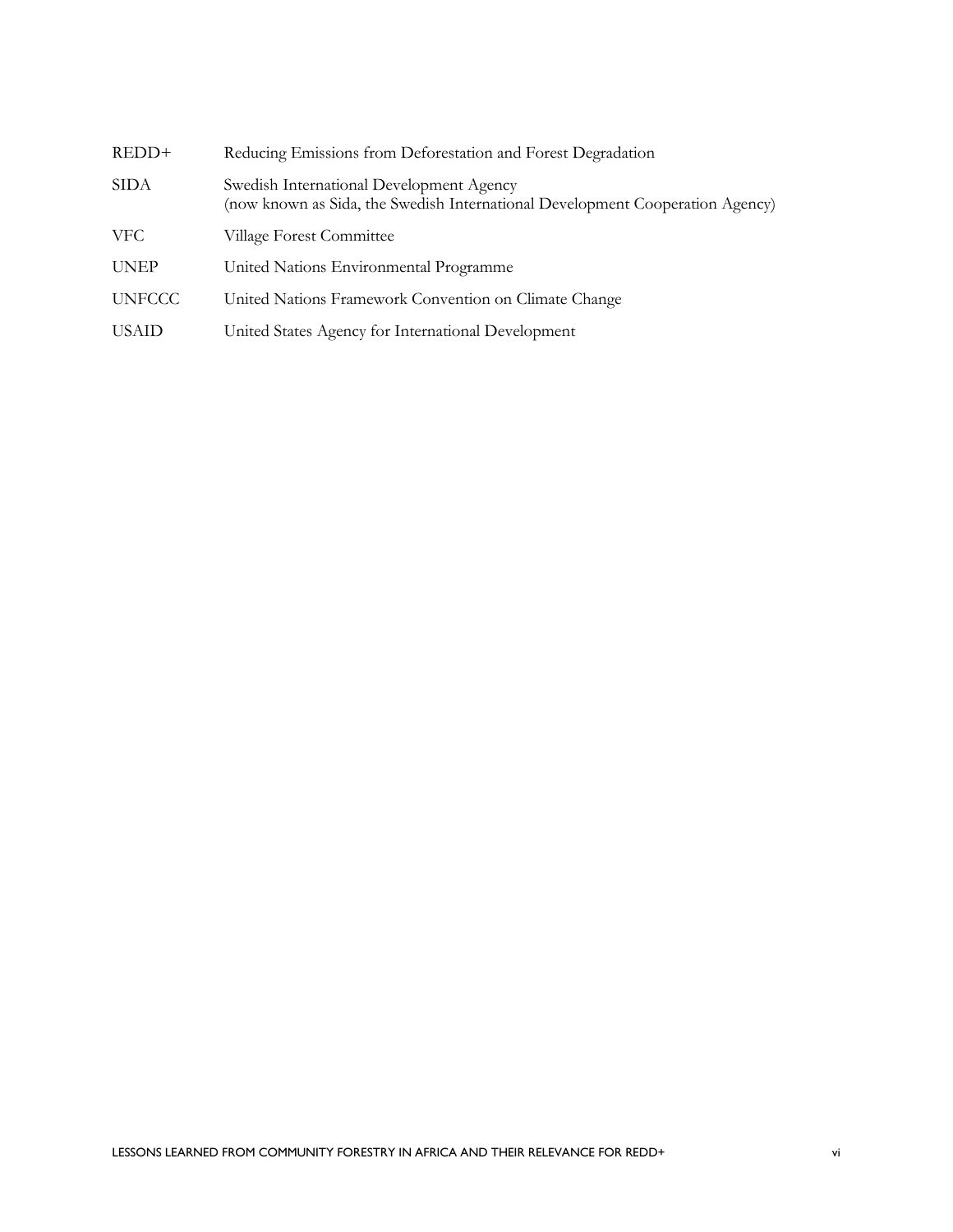## ACKNOWLEDGEMENTS

A great number of people kindly helped with information, report and articles used in compiling this review. They include Liz Alden Wily, Ben Irwin, Kees Voigt, Michael Richards, Edith Kabasiime, Thorsten Treue, Jens Friis Lund, Neil Burgess, Mike Nurse, Fred Nelson, Harry Jonas, Finn Danielsen, Eunice Mahoro, Maj Manczak, Karen Edwards, Lauren Persha, Pam Jagger, Brian Jones, Victorine Sirri Che Thoener, David Brown, Peter McCarter, Stephen Kelleher, Diane Russell, Janis Alcorn, Paula Williams, Charles Meshack, Davidson Gumbo, Peter Dewees, Diji Chandrasekharan Behr, James Mayers, Duncan Macqueen, Gus LeBreton, Manuel Soto Flandez, Paul Kerkhof, Ced Hesse, Augusta Molnar, Karl Wurster, Jesse Ribot and Dominic Elson. Detailed and constructive comments to the initial drafts were provided by Roy Hagen. Subsequent review comments were provided by Paula Williams, Scott Hajost, Janis Alcorn, Stephen Kelleher, Diane Russell, and Scott Bode.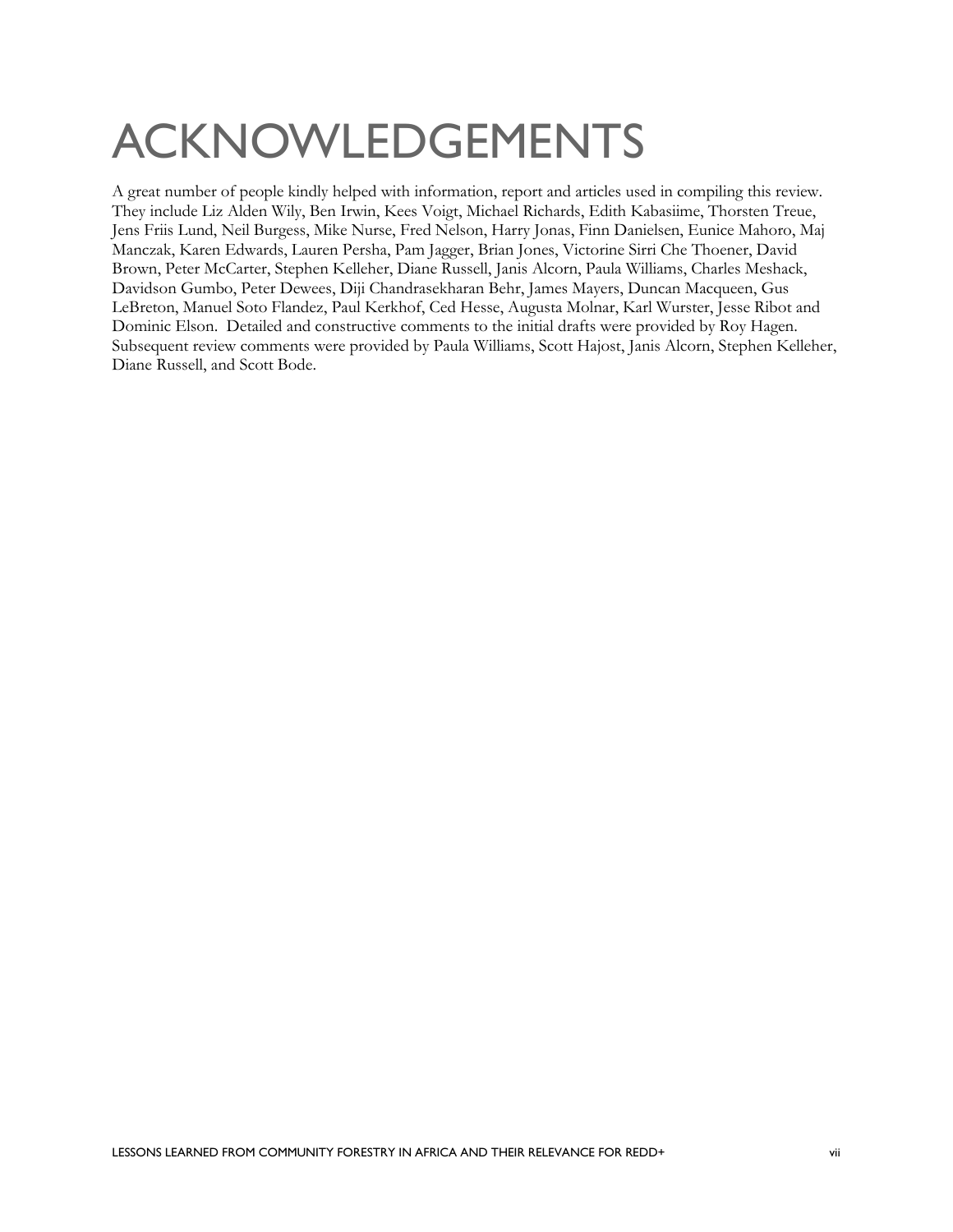## <span id="page-7-0"></span>EXECUTIVE SUMMARY

The United States Agency for International Development (USAID)-supported Forest Carbon, Markets and Communities (FCMC) Program commissioned this review of lessons learned from community forestry in Africa. This review analyzes experiences and key lessons learned over three decades following the introduction of legal and policy reforms supporting community management of forests. It presents some key lessons from community forestry that are highly relevant for REDD+ (Reducing Emissions from Deforestation and Forest Degradation).

### <span id="page-7-1"></span>KEY FINDINGS ON COMMUNITY FORESTRY IN AFRICA

**Empowerment of Communities**: Community forestry is most successful where empowerment of communities is strongest, especially in terms of: 1) simple and practical procedures and guidelines for legalization of community tenure rights; 2) local community definition of forest management areas; 3) legally recognized community-level management entities; 4) community establishment of community forest management rules governing access and use; and 5) inclusion of marginalized groups that hold a stake in the resource. To date, however, in most African countries, the **delegation of rights to communities is incomplete, discretionary or limited in scope**.

**Governance and Stakeholder Engagement:** Effective community-level institutions are required to develop and implement rules governing access and use of forest resources, and to ensure that costs and benefits of forest management are shared equitably among local forest users. Community institutions are most effective when built on existing structures or when communities are given strong leeway in defining them. It is important to carefully consider vertical (upward, as well as downward) accountability mechanisms, appropriate scale and linkages to existing formal and traditional structures.

**Benefits and Incentives**: Community forestry is more successful where donor and/or government objectives coincide with community objectives. This is especially true when the benefits and incentives for communities are: clear, tangible and defined in national laws and policies; greater than the transaction and management costs associated with community forestry; and equitably distributed between national and local level stakeholders, as well as within participating communities. Overall, the **benefits accrued by communities have been limited,** especially where externally-initiated community forestry has focused on conservation.

**Capacity building**: Successes have been noted in building the capacities of community forestry members and foresters to support community forestry, in terms of not only skills, but also legitimacy and social capital. Local forest managers need skills and knowledge required for community forestry. These include technical aspects of sustainable forest management, forest monitoring, forest tenure mapping, record keeping (including finances), and general skills, such as leadership, governance, communication and planning.

**Scaling up**: Scaling up is possible where governments take strong ownership, donor support is sustained, and community forestry generates concrete benefits to communities. Other than Tanzania, Gambia, Cameroon and Namibia, few African countries have moved beyond a portfolio of donor-funded community forestry pilot projects to national programs anchored and supported by government institutions. Devolution of forest revenues from government to community-level is being heavily contested by powerful actors with vested interests within or connected to government.

**Sustainability**: Evidence exists of improved forest condition in community managed forests, as compared with state-managed or open-access forests. Reduced harvests in sustainably managed community forests,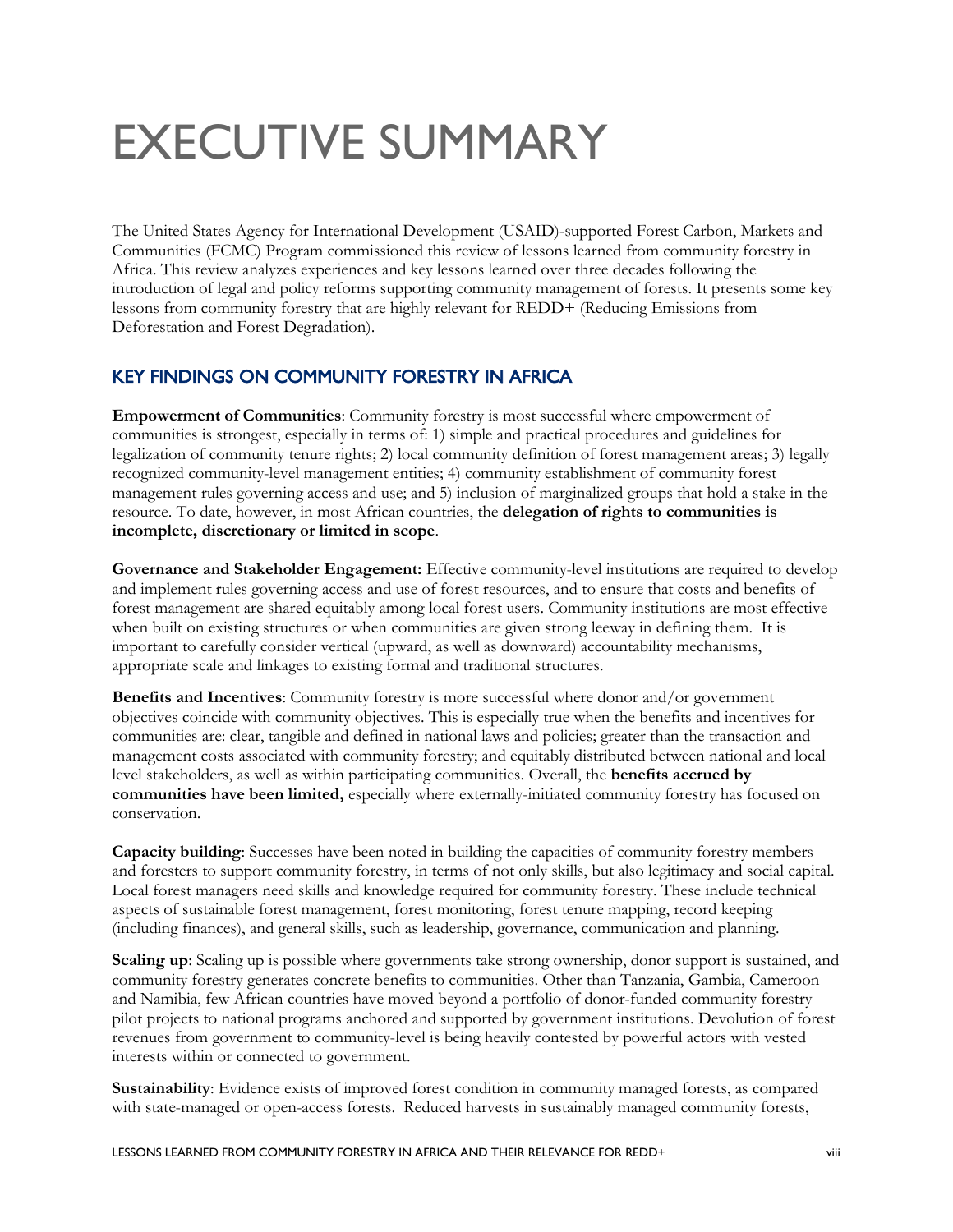however, are often offset by increased harvests in adjacent, non-managed areas, resulting in little net gain at a landscape level. Initiatives based on traditional beliefs, values and systems have a high potential for success, as do those with significant benefits and revenues. But limited financial returns at the local level threaten to undermine incentives for long-term management. Increased demand for conversion to both large and smallscale agriculture is increasing the opportunity costs of community forestry.

### <span id="page-8-0"></span>RECOMMENDATIONS FOR REDD+

Until policy reforms are undertaken, forests are healthy and communities gain more tangible economic benefits from sustainable use of their forests, REDD+ payments can fill an important "incentive gap." If REDD+ is to deliver environmental, social and economic benefits, proponents will need to:

- **Support policy reforms by national governments** to provide clear, secure, enforceable and nondiscretionary tenure rights **empowering communities** to regulate access and use of forests. This effort should be accompanied by the government's adoption of **simple, low-cost and verifiable procedures** for legalization of community forest agreements and management planning. This empowerment **should integrate all legitimate stakeholders, including women, poor households, Indigenous Peoples and other users, such as seasonal pastoralists.**
- **Significantly increase the benefits to communities** for sustainable use of forests. Reconcile externally driven management objectives of reducing deforestation and forest degradation with **local community needs and interests.** Ensure that community benefits are significantly greater than transaction, management and opportunity costs of community forestry and of REDD+.
- Give communities **legal autonomy to adapt or define their own management institutions** for community forestry. Link community management institutions with traditional or formal authorities, while ensuring measures for accountability and avoiding elite capture. Promote both vertical and horizontal equity in the distribution of costs and benefits associated with REDD+.
- Develop effective measures to **confront and mitigate the effects of vested interests** that seek to block community empowerment and restrict the flow of tangible benefits to the community-level.
- **Build capacity of community-level management institutions** to reflect a mix of technical skills (forest management, utilization and planning), administrative skills (financial management and bookkeeping), and leadership skills (communication, governance and accountability).
- Foster the **conditions for scaling up** through a mix of appropriate policy reforms, development of donor-supported national government programs for community forestry and increased, more diversified, tangible benefits to community forestry managers.
- **Include measures to control "leakage"** caused by the displacement of harvesting from managed forests to unmanaged areas to ensure environmental sustainability (e.g., the application of community regulations, or bylaws, to manage community forests and working at higher levels of scale).
- **Enhance social and economic sustainability prospects** by strengthening community tenure and rights, enhancing and diversifying benefit flows to communities, and supporting the development of strong, empowered community institutions with the key capacities needed to control and manage their forest lands.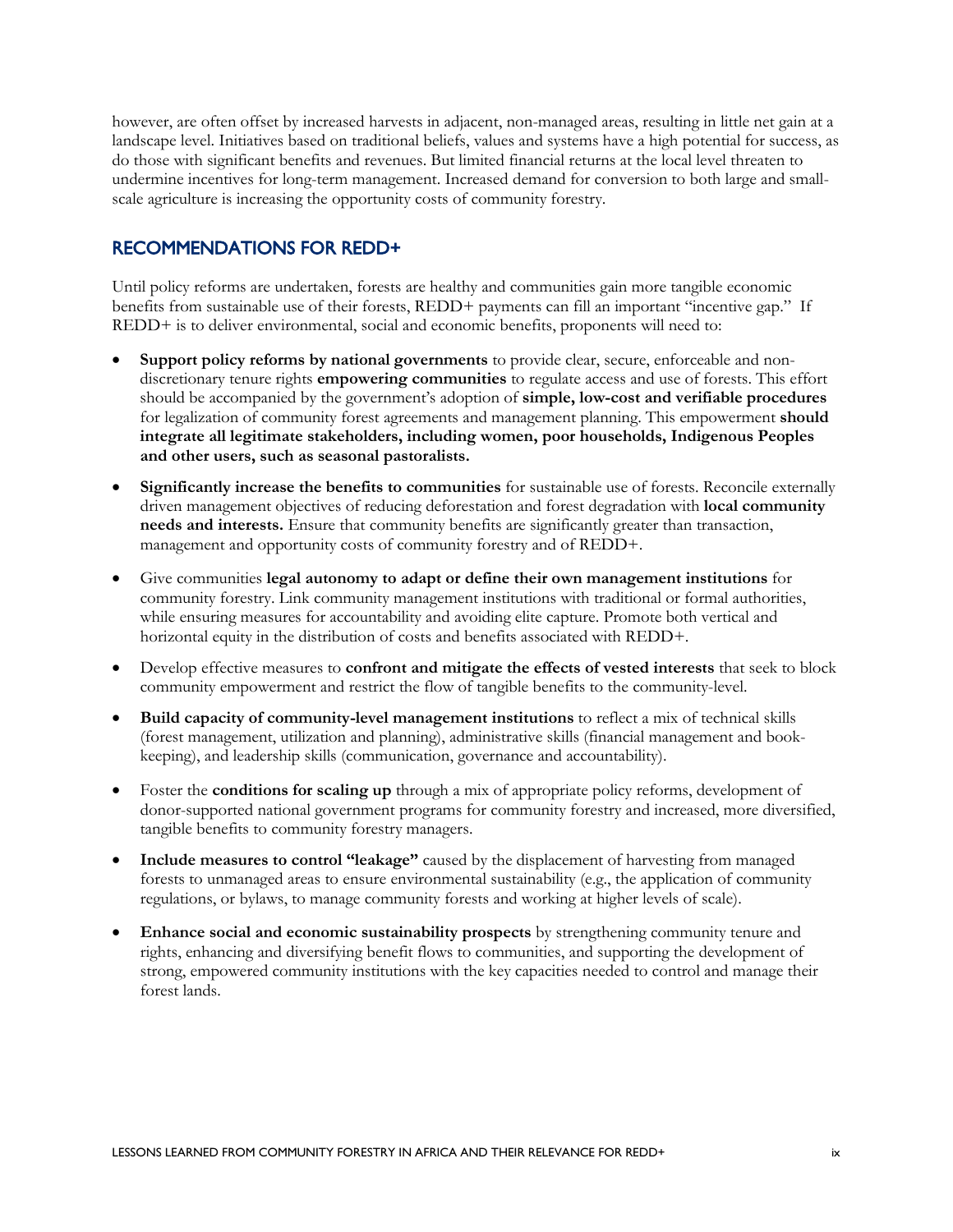## <span id="page-9-0"></span>1.0 INTRODUCTION

## <span id="page-9-1"></span>1.1 PURPOSE OF THE COMMUNITY FORESTRY REVIEW

The success of international efforts to store atmospheric carbon in forests in Africa and elsewhere in the tropics depends on the long-term maintenance of those forests. The United Nations Framework Convention on Climate Change (UNFCCC) leads these efforts through promotion of initiatives on Reducing Emissions from Deforestation and Forest Degradation (REDD+). <sup>1</sup> Since many rural communities use, manage and depend on forests, successful community forestry projects are central to reducing deforestation. In addition to reducing carbon emissions, REDD+ is tasked with ensuring social benefits, and is challenged to "integrate outcomes of ecological sustainability, social equity, and economic efficiency in which objectives for long-term use of the resources are well-defined so that expectations of [communities] and the society at large remain consistent" (Pagdee *et al*. 2006:33). REDD+, like community forestry, is inherently a social and political process whose success is measured by the quality, presence and absence of forests.

REDD+ is more likely to succeed if it builds on the lessons learned from community forestry over the last 30-plus years – how these systems tick, what drives conservation and sound management, what interventions serve only as stopgap measures, what conflicts undermine success, and what policy and practice barriers can be avoided or removed. The road ahead will be smoother if REDD+ planners and practitioners don't have to "re-learn" these lessons.

With this in mind, FCMC commissioned three regional reports and a global synthesis report to examine lessons learned in community forestry, in particular as they relate to the special challenges and opportunities presented by REDD+. This report focuses on sub-Saharan Africa.

#### **Box 1. What is community forestry?**

-

For this FCMC series of reviews of community forestry, the team members have agreed that community forestry encompasses the following:

> **Community forestry** is an evolving subcategory of forestry under which communities or groups of people have partial to full rights over specific forests, including the rights to establish, implement, and enforce rules governing access and use of those forests. These rights may be formal legal rights, or traditional or customary rights: the latter may, or may not, be legally recognized by the State. Community forestry systems may be initiated by the community or be developed as a result of outside intervention by governments or various development partners. Participatory Forest Management, Community-Based Forest Management or Joint Forest Management can be considered to be types of community forestry if communities have rights to participate in significant decisions on how the forest is used or managed. Community forestry may include not only management of natural forests and woodlands, but also community or group plantations and woodlots.

<sup>&</sup>lt;sup>1</sup> The "+" (plus) in REDD+ (or REDD-plus) refers to Reducing Emissions from Deforestation and forest Degradation, plus conservation and sustainable management of forests and the enhancement of forest carbon stocks. Many also understand REDD+ to encompass more than just carbon sequestration benefits, but also other benefits (referred to as multiple benefits or co-benefits), including important social and environmental benefits.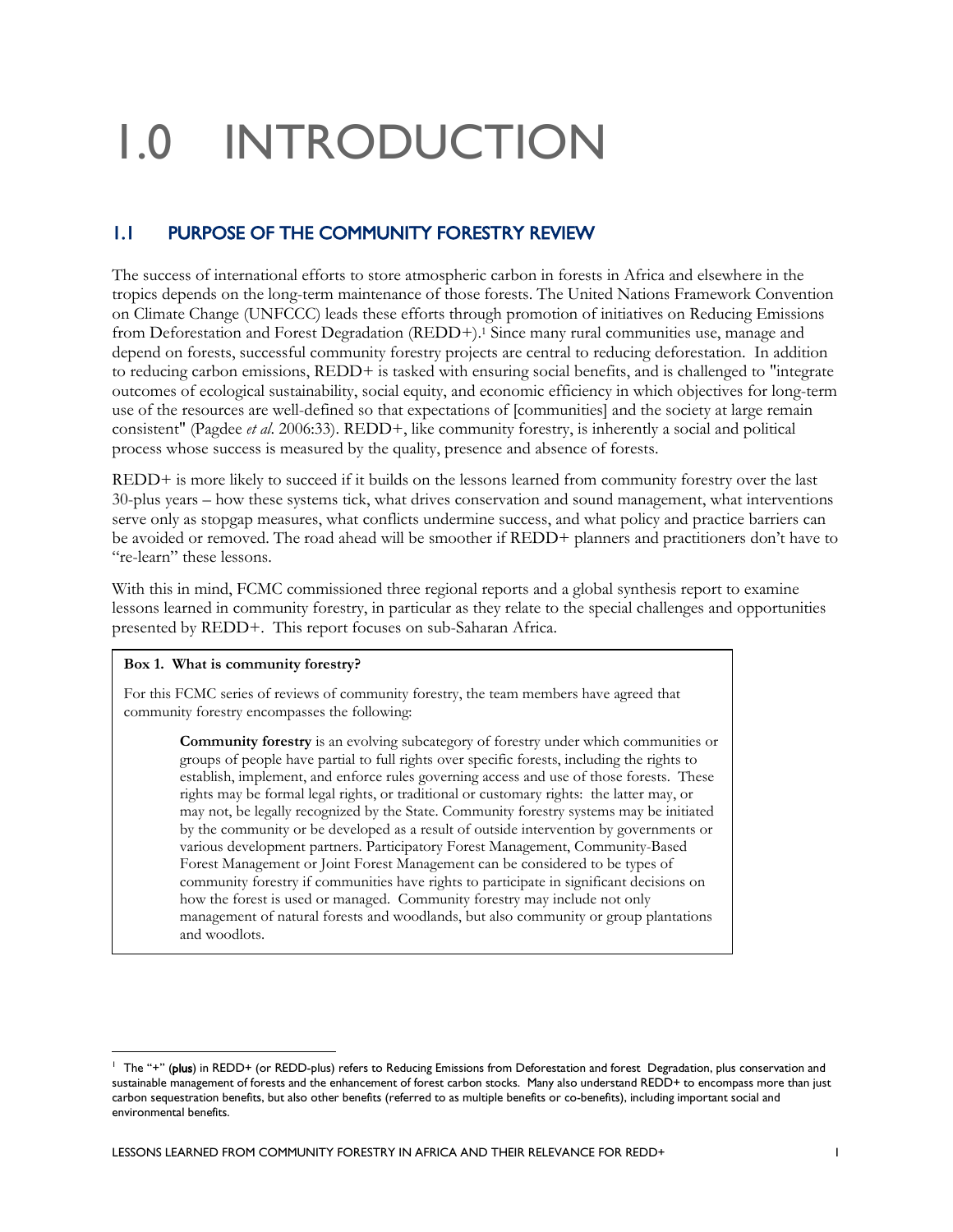### <span id="page-10-0"></span>1.2 METHODOLOGY USED AND LIMITATIONS OF THE STUDY

This review summarizes some key REDD+-relevant lessons from the tremendous diversity of contextspecific community forestry efforts made by communities, non-governmental organizations (NGOs), donors and government agencies over more than 30 years across Africa.

A wide range of definitions of community forestry exist. This review is a rigorous literature review of other studies of community forestry, which may have used differing definitions of community forestry.

The methodology used for this review relies on a review of existing documents, including around 100 publications and reports (see Bibliography) and field experiences shared with colleagues. The **literature on community forestry in Africa** has a number of common characteristics. Much of it is written by project proponents involved directly in the planning and execution of community forestry initiatives, such as NGOs or donor agencies. As such, it may lack an independent or critical eye. In addition, the literature is often site or project specific, with little effort made to extrapolate findings to landscape, national or regional scales. Finally, the focus is on "snapshot" assessments, as there are few quantitative assessments of change from established baselines.

Because time and resources for this review were limited, the findings presented here are based on secondary data sources rather than primary research. Literature was gathered from a range of sources, including peer reviewed journals and internet searches, as well as solicited material sourced from experts and facilitators working in the field.

The **availability of information** and published findings from different regions and countries in Africa has limited the scope and depth of this study. The study covers countries in sub-Saharan Africa. Countries with established community forestry programs – Tanzania and Cameroon and, to a lesser degree, Ethiopia and Uganda – have been subjected to numerous reviews and evaluations. In countries with newer programs, such



**District Staff supporting community forestry** in Mufindi, Tanzania. Photo: Tom Blomley

as Namibia, documentation is limited. In such cases, project reports and evaluations have been invaluable.

Language is also a constraining factor, and what has become apparent in preparing this review is the extremely limited exchange of lessons and experiences between anglophone community forestry experiences in eastern, southern, and parts of West Africa with francophone experiences in West and Central parts of the continent.

This report is an attempt to bridge this communication gap, but much work is still needed to strengthen these links.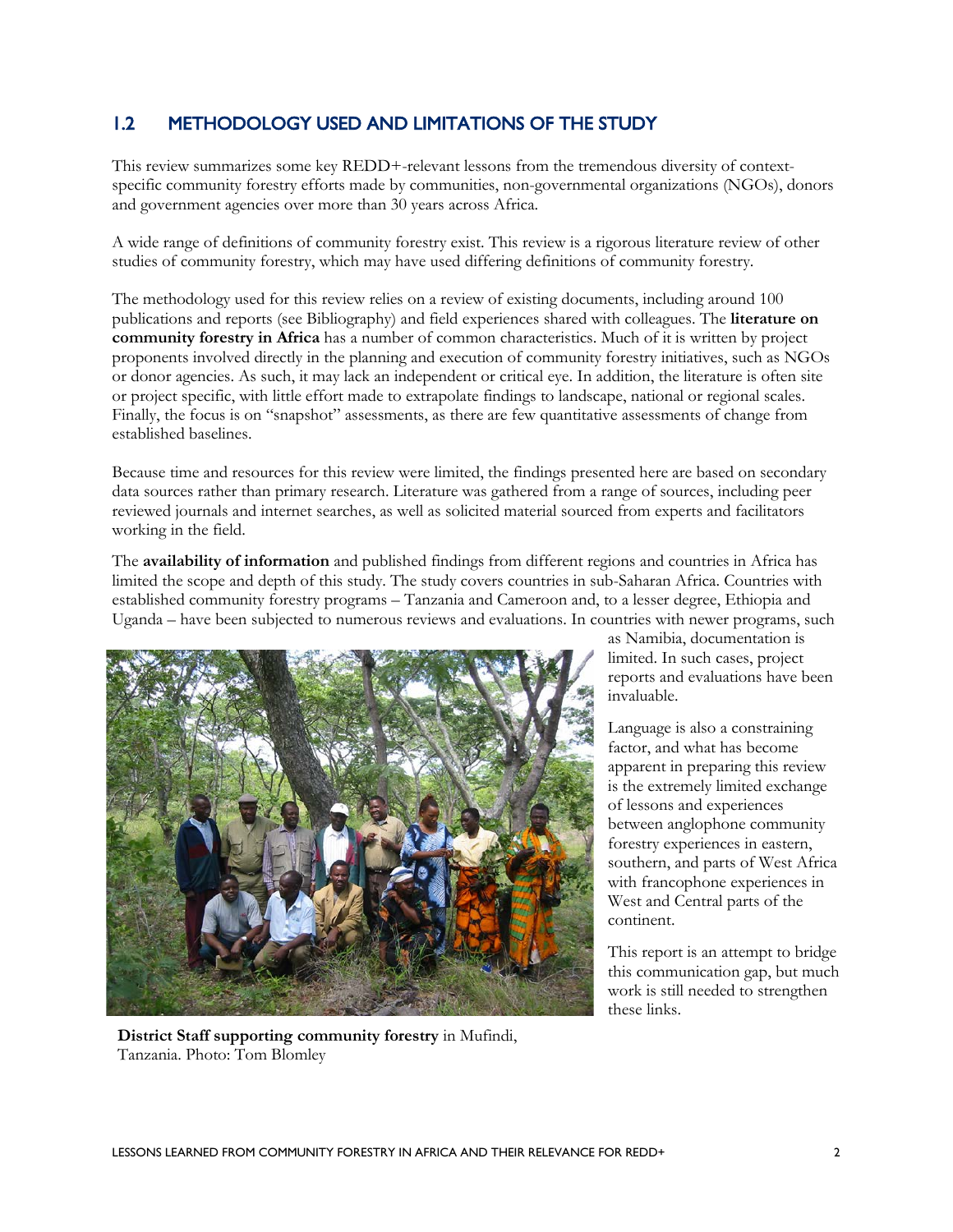## <span id="page-11-0"></span>2.0 OVERVIEW

Forests and woodlands cover 650 million hectares (ha) or 21.8 percent of the land area of Africa. The continent has a diverse range of forest and woodland types, from wooded savannas and dryland forests to humid forests. The largest area of forest is found in the Congo Basin, which covers an estimated 200 million ha and is the second largest forest area in the world after the Amazon. Humid forests are also found in the Guinean forest zone in West Africa. In other parts of Africa, drier forests and wooded savannas are more common (UNEP 2011; OFAC and CBPF 2012).

**Community forestry has a long history across the African continent**. For centuries, communities have managed forests and woodlands traditionally, as a means to regulate the use of timber and non-timber forest resources, to conserve and extend grazing areas, and to maintain important cultural, spiritual or historical sites, such as "sacred forests" (Alden Wily 2012, Roe *et al*. 2009, Shepherd 1992). The advent of the colonial era across much of Africa heralded a centralization of control over forest resources, based on European models of state-administered forest reserves and protected areas. The transfer of land and resources from traditional local authorities to central governments ensured that forests, lands, resources and labor could be exploited effectively by colonial states. As a result, communities were rapidly disenfranchised from local forest resources and conflicts grew between them and emerging central government authorities. In most of Africa this trend persisted after independence (between the 1950s and 60s). In some countries, socialist models that favored centralized, state control over land and resources reinforced this trend. Severe resource and capacity constraints limited the ability of newly independent states to exercise effective management control over their forest and wildlife estates.

In recognition of the shortcomings of these "command and control" approaches (for both people and forests), new, **more people-centered approaches towards the management of forests** (and natural resources more widely) became increasingly important from the early-1980s. Starting initially in francophone Sahelian West Africa, USAID supported efforts focused on measures to manage dryland forests with the objective of rationalizing commercial firewood production and supporting local efforts to alleviate poverty as part of the perceived "fuelwood crisis" (Eckholm 1975). In the early 1990s, the Swedish International Development Agency (SIDA) began supporting a program to pilot new models of community-based forest management in the *miombo* woodlands in northern Tanzania, and to influence policy reforms that favor local level management. Models developed in Tanzania drew heavily on experiences from India and Nepal, countries that had been experimenting with community forestry since the late 1970s and early 1980s, as well as Zimbabwe and Zambia, which developed community-based wildlife management models as an alternative to state-driven protection.

Progress in advancing people-centered forest management across Africa is patchy, at best. A recent analysis by the Rights and Resources Initiative (RRI) estimates that 97.9 percent of forested land in Africa is controlled or "administered" by national governments, while only 0.5 percent is formally "owned by communities or Indigenous Peoples" or "designated for use by communities and Indigenous Peoples." The remaining 1.6 percent is "owned by individuals or firms" (RRI 2012).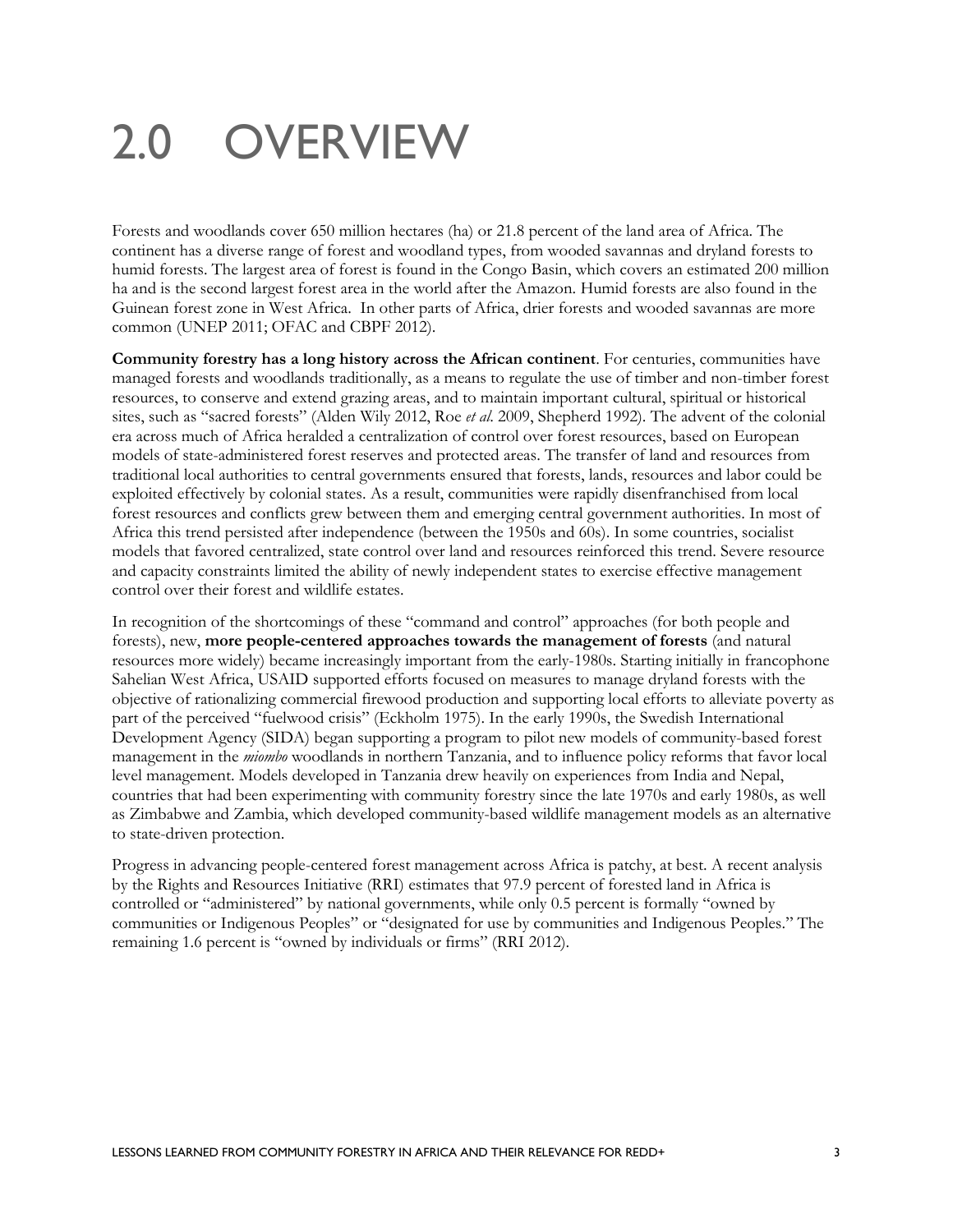

Source: Adapted from *Turning Point: What future for forest peoples and resources in the Emerging World Order*, Rights and Resources Initiative, Washington, DC, 2012, Figure 1, page 8. Based on best available data (Dec. 2011) from 36 of the world's most forested countries, representing 85 percent of the world's forests. Data was compiled by CIFOR, ITTO and RRI.

At the same time, over 90 percent of Africa's rural population accesses land through customary institutions, and a quarter of the continent's land area – some 740 million ha – is made up of communal property, such as forests and rangelands, although much of this is not officially recognized as such by African states (Alden Wily 2008). Despite the governments' *de jure* management rights, customary institutions have and continue to exercise *de facto* rights to, and sometimes control over, forest resources covering large areas of forestlands. A distinguishing although not exclusive characteristic of African community forestry is the importance of customary institutions, and customary authorities, in the exercise of forest rights (Larson and Dalal 2012).

Although customary institutions are prevalent, African governments are reluctant to relinquish control of valuable forest resources to these lower-level structures. This is despite **emerging evidence that devolution of rights and resources produces more favorable forest management outcomes** than centralized state control (Box 3; Table 1). In Guinea, for example, remote imagery studies have documented improvements in forest integrity in the Balayan Souuroumba Forest, between 1967 and 2008, as the forest became co-managed by local communities (Tappan 2009b).

#### **Box 2. Improving Biodiversity**

After years of developing forest co-management in Guinea, a 2007 rapid biodiversity survey revealed that all the species recorded in the baselines as "severely depleted" had recovered across most of the co-managed forests. This is partially due to community prohibitions of hunting and active community involvement in the prevention of fires. Local forestry officials estimate that fires decreased by 80 percent over a three-year period. Preliminary results of an ongoing land cover change analysis, based on satellite imagery, indicate an increase in total forest area and an increase in tree density for Souti Yanfou and Balayan Souroumba Forests, respectively, between 1986 and 2007,compared with the period between 1967 and 1986 (Balinga et al 2012,. Tappan 2009a; Tappan 2009b). A study of the first comanaged forest, Nialama, showed that chimpanzee habitat was better protected in a core protected zone inside the co-managed forest, as compared with the rest of the forest or a five km buffer zone, thus contributing to the continued survival of this endangered species in this location (Sunderland-Groves et al. 2011).

**Effective community forestry requires central government to divest power and control over forest resources to lower level structures**. Relinquishing control means governments who are already underresourced will lose income. If the communities receive a share of the income from the harvest and sale of timber and non-timber forest resources, then the government's share of income may decrease, even if the communities are obligated by the state to pay forest taxes or royalties. Moreover, foresters and other government staff members may also lose the personal benefits that they obtain from rent-seeking and licensing. On the other hand, however, community forestry may offer more transparent forest management, decreases in illegal logging, and the possibility that government would receive greater taxes and royalties.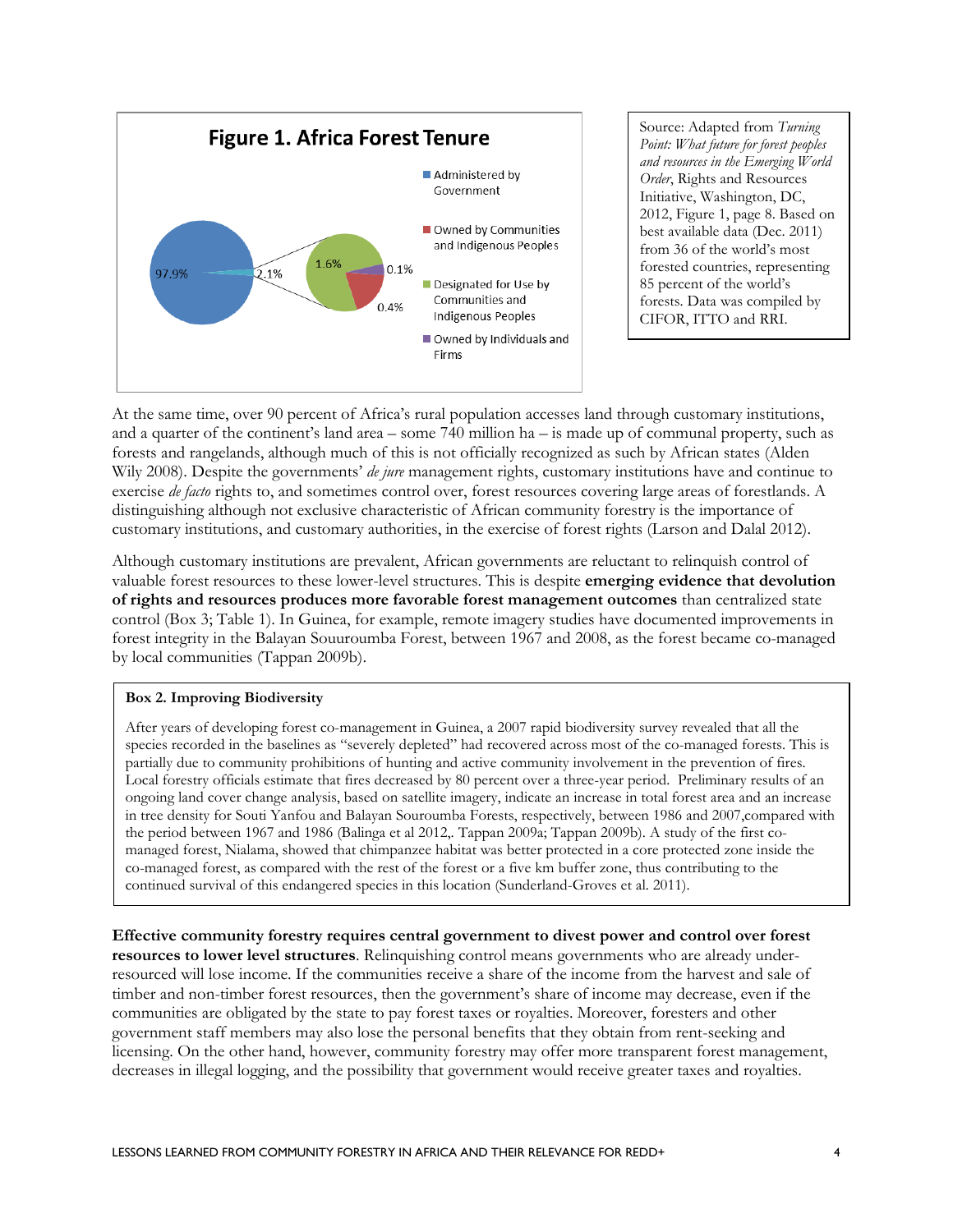|                                            |                                  |                                                                                                                                                                                                                                                                                             | Parameters assessed         |                             |                        |               |                              |
|--------------------------------------------|----------------------------------|---------------------------------------------------------------------------------------------------------------------------------------------------------------------------------------------------------------------------------------------------------------------------------------------|-----------------------------|-----------------------------|------------------------|---------------|------------------------------|
| Country                                    | Article<br>citation              | Main conclusions                                                                                                                                                                                                                                                                            | Management<br>effectiveness | Mean<br>annual<br>increment | <b>Stem</b><br>Density | Basal<br>area | <b>Disturbance</b><br>levels |
| Tanzania                                   | Blomley<br>et al.2008            | Studies covering 24 sites across Tanzania were reviewed.<br>Community based forest management delivered improved<br>forest management than either joint forest management or<br>sole state management                                                                                       | $\overline{N}$              | $\overline{Y}$ es           | Yes                    | Yes           | Yes                          |
|                                            | Persha<br>and<br>Blomley2<br>010 | Six different sites in the East Usambara mountains of North<br>Eastern Tanzania were reviewed, covering range of<br>management regimes. Forest condition outcomes were best<br>under community and traditional forest management<br>regimes and worst under joint and state managed regimes | Yes                         | Yes                         | Yes                    | Yes           | Yes                          |
|                                            | Burgess et<br>al. 2013           | Management effectiveness was compared across 49 forest<br>reserves in coastal forest areas and found to be highest in<br>village forest reserves and National Parks, and lowest in<br>National Forest Reserves.                                                                             | Yes                         | $\overline{N}$              | No                     | No            | N <sub>o</sub>               |
|                                            | Lund and<br>Treue<br>2008        | Conservation impacts of community based forest<br>management were assessed in five villages in Iringa district.<br>Mean annual growth rates exceeded harvest and forest<br>harvesting is effectively controlled.                                                                            | N <sub>o</sub>              | Yes                         | Yes                    | Yes           | Yes                          |
|                                            | Vyamana<br>et al. 2009           | Reviewed 8 CBFM and JFM sites in Tanzania and found<br>CBFM sites better managed with lower levels of disturbance<br>that JFM sites. Found leakage from CBFM sites to JFM and<br>state managed forests                                                                                      | Yes                         | $\rm No$                    | No                     | $\rm No$      | Yes                          |
| Ethiopia                                   | Winberg<br>2010                  | Reviewed outcomes from participatory forest management<br>across 24 Joint Forest Management sites in Ethiopia.<br>Concluded that disturbance levels were lower and natural<br>regeneration higher in JFM forests than state managed ones                                                    | N <sub>o</sub>              | No                          | No                     | No            | Yes                          |
|                                            | Jirane et<br>al. 2007            | Reviewed lessons learned and impacts of PFM to date in 9<br>forests. Concluded that forest management outcomes had<br>improved under JFM - including forest regeneration and<br>levels of disturbance and illegal harvesting                                                                | N <sub>o</sub>              | No                          | No                     | No            | Yes                          |
| Worldwide<br><i>(including)</i><br>Africa) | Bowler et<br>al. 2012            | A meta analysis of 42 peer reviewed articles on the impacts<br>of community forestry concluded that being associated with<br>greater tree density and basal area but not with other<br>indicators of global environmental benefits (e.g.,<br>biodiversity)                                  | N <sub>o</sub>              | Yes                         | Yes                    | Yes           | Yes                          |

#### **Table 1. Comparison of Forest Quality under Community Forestry vs. Other Management Regimes**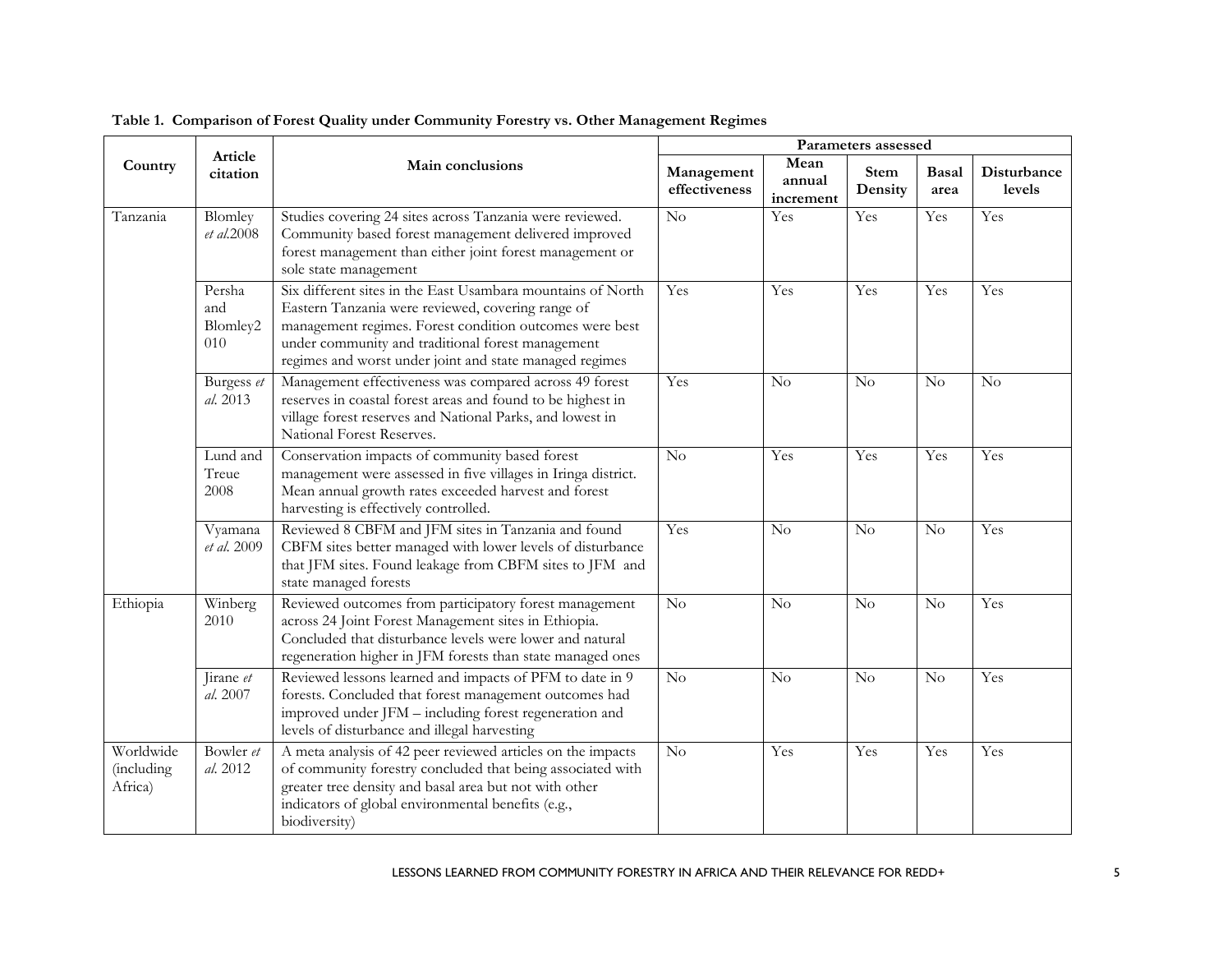Despite constraints, **state-sanctioned community-based approaches for the management of natural resources have expanded greatly across Africa in recent decades**. In many countries, these remain isolated "pilots," but countries such as Tanzania, Namibia and Gambia have taken measures to scale up pilots through legal and policy reforms and national programs, jointly funded by government and donors, aimed at expanding coverage and scale. Some of the better-documented and successful examples are presented below:

- In Tanzania, over 4.1 million ha of forests are now under direct management and ownership of village councils, or under Joint Forest Management (JFM) agreements between government and local communities, in conformity with revisions to the forest policy and legislation introduced between 1999 and 2002 (United Republic of Tanzania 2008).
- In Ethiopia, various donors principally the Japanese and German governments together with the European Union (EU) – are supporting the establishment of JFM across 27 sites covering 211,000 ha (Winberg 2010). This area is expanding rapidly due to increased support from the EU (O'Hara 2011).
- In Cameroon, revisions to forestry law in 1994 have enabled community associations and cooperatives to acquire the exclusive rights to manage and exploit up to 5,000 ha of customary forest, under a 25-year contract, resulting in the creation of 147 new community forests covering a total area of 637,000 ha of humid forest (Oyono *et al*. 2012).
- In Niger and Burkina Faso, commercially oriented production and harvesting of firewood and charcoal from dryland community forests was established from 1985 onwards, and has since spread to Chad, Mali, Senegal and Guinea (Foley *et al*. 2002).
- In the Gambia, 10 percent of the country's forested land is managed either through community-based forest management or joint forest park management (a collaborative approach), covering approximately 45,000 ha (Camara and Dampha 2008).
- In Namibia, by mid-2011, legal rights to own, manage and utilize community forests had been secured by 13 community groups, covering 465,000 ha of woodlands. A further 6.9 million ha of forestland, managed by 52 community groups was awaiting legalization or under preparation (CFN 2011).
- In the Fouta Djallon highlands of Guinea, with USAID support from 1993 to 2011, communities became involved in managing 12 forests, comprising over 93,000 ha under co-management agreements between government and local communities. The latter phase of support focused on improving local livelihoods and strengthening the institutional arrangements (Bode personal communication; Williams 1999; Kimball *et al*. 2010; Pye-Smith 2009).
- After 14 years of civil war and a "conflict timber" situation (Baker *et al*. 2003), the Liberia Forest Initiative (LFI) assisted with forest sector reform and the preparation of a new forestry law and strategy in 2006, which emphasized a new "3Cs" approach – Commercial forestry, Community forestry, and forest Conservation. Between 2007 and 2012, the USAID-assisted Land Rights and Community Forestry Program (LRCFP) piloted work on community forestry in six sites covering almost 37,000 ha of forest (Russell *et al*. 2011). Since 2012, USAID has continued support to community forestry – including training on conflict management and leadership through its People, Rules, and Organizations Supporting the Protection of Ecosystem Resources (PROSPER) program (PROSPER 2013).
- In Sierra Leone, a similar approach to promoting the "3Cs" has been adopted. The USAID-funded Promoting Agriculture, Governance, and Environment (PAGE) program (2008-2012) has been piloting three models of participatory forest management – for community forests, government forest reserves, and protected areas (Kimball *et al*. 2010). It worked with the Forest Division of the Ministry of Agriculture to establish two pilot co-managed forest reserves covering 23,000 ha and an additional 13,000 ha of community forests. The program worked with just over 100 communities in these two forest reserves (Scott Bode, pers. comm.). Co-management is being established with communities around the Gola Forest, a 75,000 ha national park on the boundary of Sierra Leone and Liberia (Massaquoi 2012).

Over the past five years, many African countries have begun establishing REDD+ preparatory activities, i.e., developing national REDD+ strategies, building capacity and systems for monitoring and reporting, and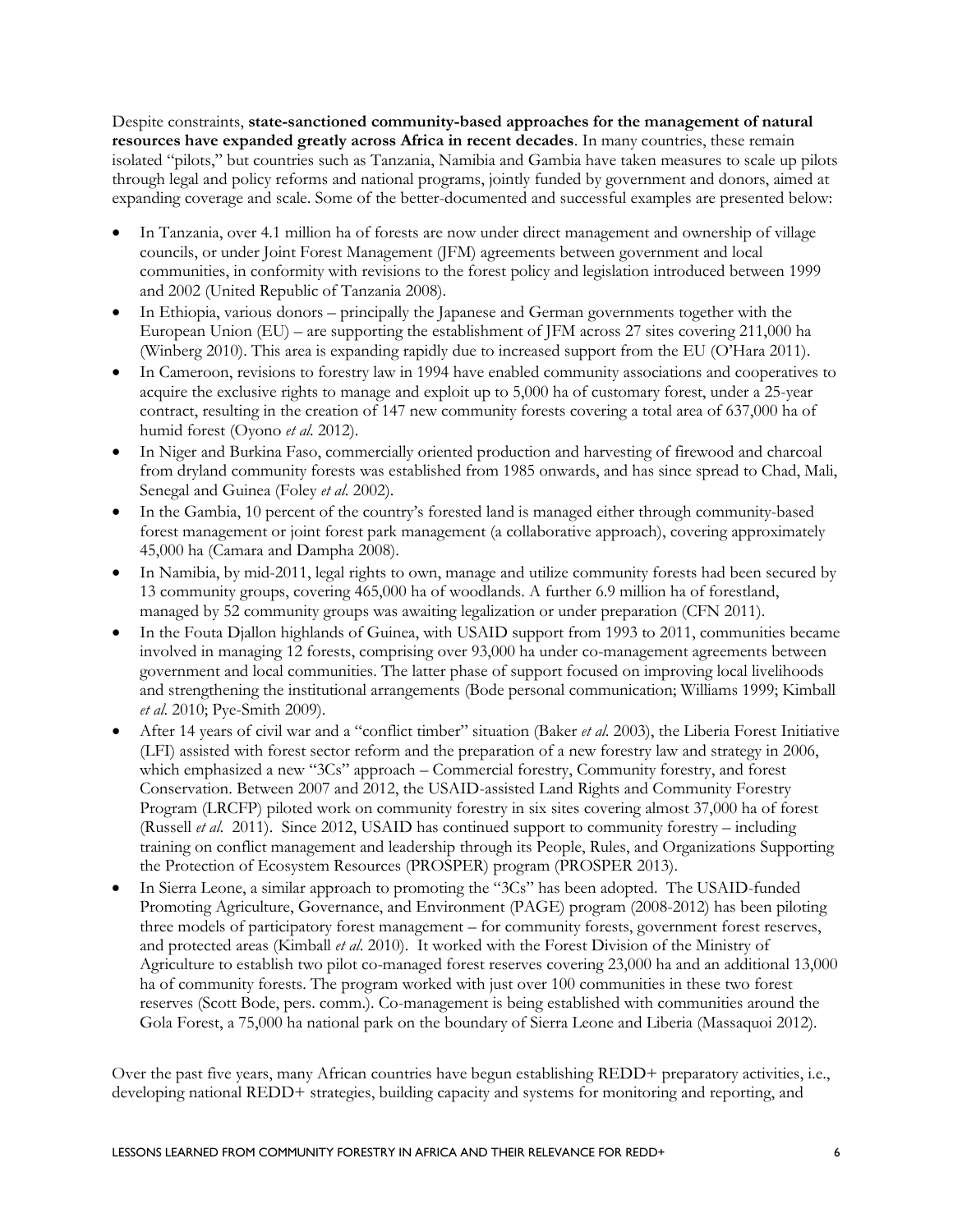undertaking REDD+ pilot projects to demonstrate potential REDD+ field level operations while respecting social and environmental safeguards. Many of these **pilot REDD+ projects are built on communitybased approaches** using REDD+ financing to test the effectiveness of carbon payments to community managers as a means to reduce deforestation and forest degradation. For example, in Tanzania, where the Norwegian government has funded nine REDD+ field pilot projects, five are using community-based approaches to forest and natural resource management as a basic, underlying strategy (Bofin *et al*. 2011). Community forestry is increasingly seen as a delivery mechanism at the local level for social, economic, and environmental benefits from reduced deforestation. This review presents some key lessons from community forestry that are highly relevant for REDD+.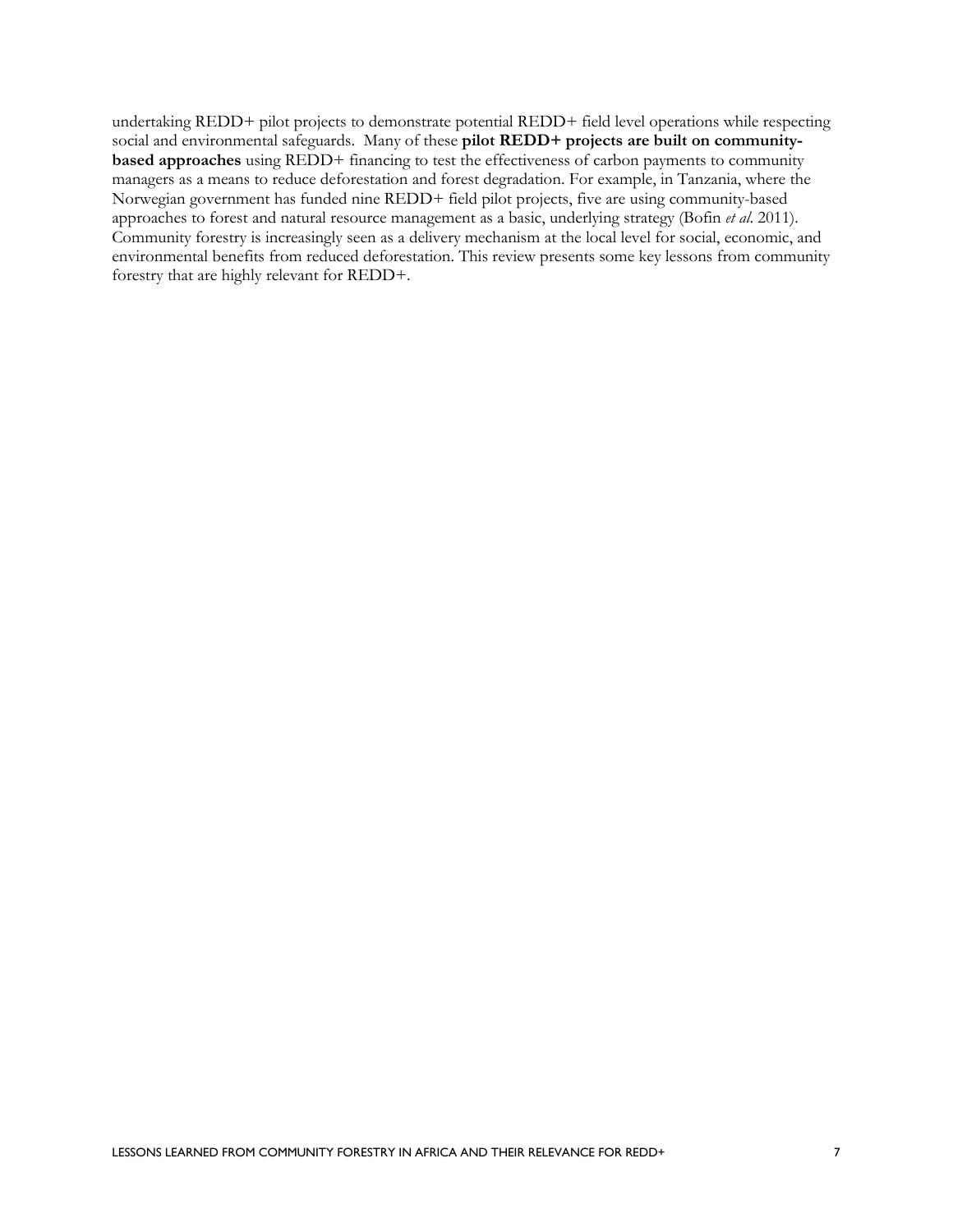## <span id="page-16-0"></span>3.0 KEY LESSONS LEARNED RELEVANT TO REDD+

### <span id="page-16-1"></span>3.1 EMPOWERMENT OF COMMUNITIES

#### <span id="page-16-2"></span>3.1.1 Community Tenure and the State's Role in Community Empowerment

Customary or indigenous tenure over natural resources remains widespread across Africa. Large areas of forests, woodlands and rangelands are beyond effective state control, and natural resources are managed through traditional norms, values and rules. These traditional management systems – sometimes referred to as "discovered"– are often more effective and functional than those introduced by government or externally supported, or "designed," programs (Seymour 1994). These traditional systems are dynamic, and may evolve over time to incorporate new elements. Often many intersections exist or develop between customary and formal tenure systems (Seymour 1994). However, many traditional systems are threatened by factors such as population pressure, land-use conflicts and changing social norms (Roe *et al.* 2009).

This report focuses on the "designed," or state-sanctioned, approaches to community empowerment. These more formal approaches entail the handing over of selected forest management and tenure rights based on agreements and management plans for fixed periods and geographically defined areas.

Generally, authorization and legalization of community-based forest management is effected by the state through central government forest agencies. Exceptions exist in Tanzania and Gambia, where communitybased forest management may be granted through local government councils. In most cases, the law defines some kind of legal entity at the community-level with a mandate to enact forest management responsibilities. Often this is a NGO or community-based organization, although in a few cases, these powers are vested in village governments.

Prior to independence, traditional and customary systems of forest management prevailed in Africa. When colonial and post-colonial governments imposed state-controlled, statutory tenure arrangements, vast areas of customary lands were appropriated – and continue to be so today. Recent research in five forested countries – Burundi, Cameroon, Democratic Republic of the Congo (DRC), Rwanda and Uganda – analyzed the main legal developments that have affected the property rights of and access to land by Indigenous Peoples (IPs) (Couillard *et al*. 2009). That study found that IPs lost resources and land to colonial and post-colonial governments, commercial enterprises, such as timber and mineral concessions, and conservation initiatives.

In some sense, the wave of reforms that began in the early 1990s in Tanzania, Gambia, Cameroon, Guinea, and other countries was **an attempt to restore some of the traditionally held rights over forests through recognition of customary tenure and claims**. In terms of the two goals of improved livelihoods and strengthened forest management, these showed that partial restoration or transfer of tenure rights had mixed outcomes. Across Africa, formal state-sanctioned community forestry tends to limit or restrict forest management tenure and rights, as in these examples:

- Providing **upper limits to areas allowed** under community forest agreements, often with no reference to existing customary forest tenure claims (Cameroon, DRC);
- Restricting community forestry to **selected forest areas, or forest types** or classes, and often those with relatively low economic values (Zambia, Cameroon);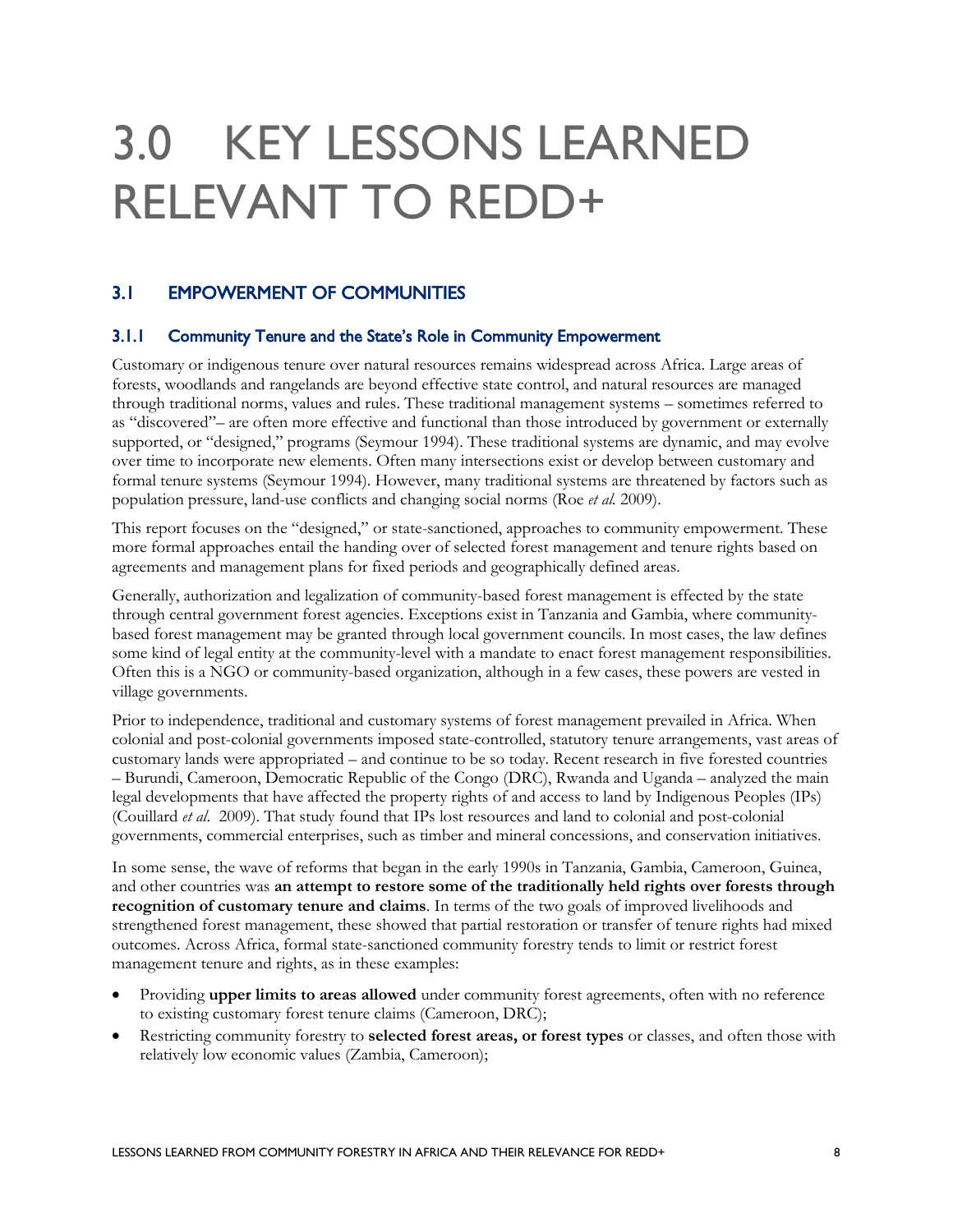- **Limiting agreements** in terms of a fixed time period, after which they are subject to state-managed reviews and evaluation, despite the long-term investment needed in many forest areas for sustainable management (Cameroon, Uganda, Liberia);
- Placing **financial barriers** on community groups for certain economic activities, for example, pricing arrangements or requirements that royalties be paid in advance, as in Mozambique;
- Providing **legal clauses that allow the state to repossess forests** if management is not deemed acceptable, but in ways that are subjective and discretionary in nature, leaving communities vulnerable to manipulation (Cameroon, Tanzania, Liberia);
- **Restricting the types of harvestable products** (such as non-timber forest products in Ethiopia, Kenya, or in terms of not allowing commercial use or marketing of forest products);
- **Imposing rules that restrict harvesting decisions and procedures** (such as licensing or felling) to state foresters (Mozambique); and
- **Restricting powers of community managers with regards to law enforcement** (Zambia, Mozambique) and limiting community rights to retain confiscated goods seized from illegal loggers in community forests (Mozambique).

Cameroon illustrates how **states limit management and tenure rights**. Although an objective of community forestry in Cameroon centers on community logging, the resources available for community use fall under a forest classification<sup>2</sup> called "non-permanent forest estate," which are forests of medium to low quality. High-quality and high-value forest is contained within the "permanent forest estate," which falls entirely under the domain of the state and where community forestry is not permissible. The outcomes from community forestry in Cameroon have been mixed (Oyono *et al.* 2012). Community forestry agreements are 25 years in length, but subject to renewal every five years. If the state deems that forests are "poorly managed" – which is highly subjective, discretionary and open to interpretation – the state can annul the agreement and take back control. The maximum area to be assumed within a community forest agreement is 5,000 ha, while traditionally, communities exercised customary tenure rights over areas far larger than this.

Despite the challenges noted above, some communities in Cameroon have been able to capture incomes from the sale of timber stumpage to logging companies. However, in the absence of capacity and awareness within community groups – coupled with widespread elite capture – vertical integration of production, marketing and trade by communities remain limited. In effect, communities are passive participants in the exploitation of their community forests. A **particular challenge relating to humid forests** in Cameroon and the Congo Basin is the diversity and complexity of the forest structure, requiring more intricate management systems for forest management and harvesting. Furthermore, the investments required to harvest, transport, process and market large diameter timber poses significant barriers to profitable community management when compared with more simple forest management systems in dryland forests.

**Complex and cumbersome procedures and regulations** governing community forestry are often cited as a further barrier to participation and empowerment. When coupled with **pervasive discretionary powers** and **widespread corruption** these procedures mean many community groups are unable to complete the process needed to comply with all legal requirements for granting of rights. In Zambia, the application process to obtain legal rights under JFM is lengthy and complex. The **forest management plans** required for formal approval are technically demanding and require substantial amounts of technical assistance. A prerequisite for a forest management plan is a forest resource inventory requiring further specialist inputs. A review of Zambian experiences in community forestry noted that even when forest inventory reports were available, little of the information provided was used in the management plans (PFAP 2005). In Malawi, clarity is lacking over what constitutes an "approved forest management plan," as specified in the law and the community forest guidelines. As a result, various drafts of management plans move between village leaders, district staff and forest department headquarters, and approvals are often massively delayed (FGLG 2007). An evaluation in Liberia found that the requirements for preparing forest management plans were beyond the

-

 $2$  In Cameroon and some other countries, the "permanent forest estate" is land classified by the forest to be permanently managed as forest by the State. Other forestlands are classified as "non-permanent forest estate."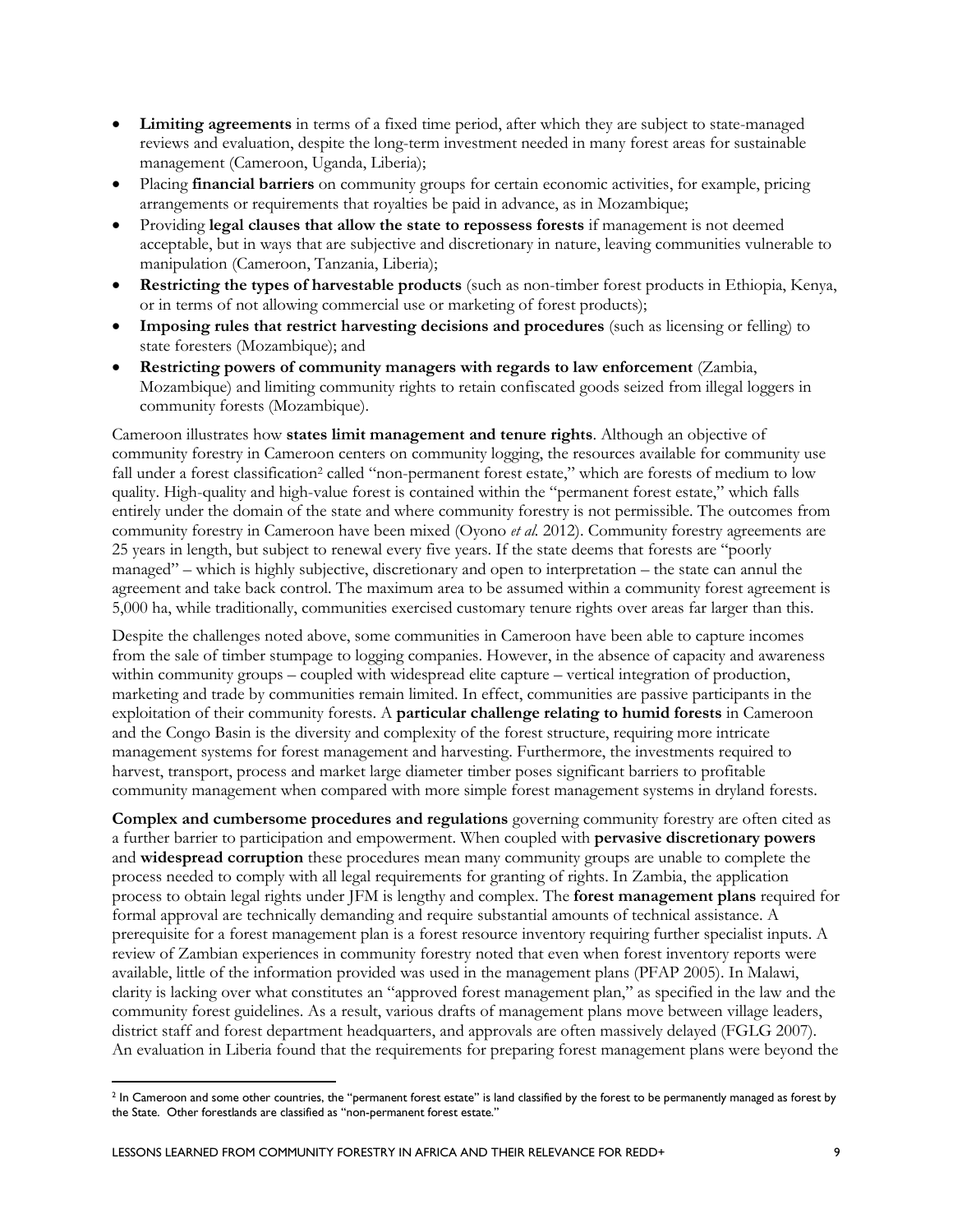capacities of communities to handle by themselves, and required technical assistance and support (Russell *et al*. 2011).

In Tanzania, although the law allows for joint management of forest reserves by communities and government, the **mechanism for sharing revenues and costs to each party** has yet to be established in law. As a result, management agreements are often submitted for signature and then shelved by government civil servants unwilling to risk legalization in the absence of an adequate legal framework (Blomley and Ramadhani 2006). A recent evaluation of USAID-support to community forestry in Liberia concluded that: "The procedural hurdles in the regulations act as a break on the widespread adoption of community forestry, and the secure continuation of agreements once they are approved. The technical requirements and procedural constraints of the current regulations effectively serve as barriers to communities to engage in rights granted by the Community Rights Law (Russell *et al*. 2011)."

Ghana provides important insight into **the challenges of overlapping tenure rights over trees, forests and land**, and how this shapes forest management outcomes. The current legal framework offers tenure security for planted trees and plantations on private or communal lands. But the rights to all "naturally occurring" timber trees on private and communal lands are vested in the state. This creates perverse incentives regarding protection and management of trees, as trees on private land are frequently allocated to timber concessionaires, often without the knowledge or permission of the landowner. Revenues from the sale of trees are shared among the district assembly (local government), the landowners (traditional authorities), and the Forestry Commission (national forestry agency). As a result, despite their potential benefits through agro-forestry, wild seedlings of valuable timber trees on private land are frequently destroyed, or standing timber is sold on an informal basis to local chainsaw operators. When trees are felled on private land, farmers are rarely compensated for damage to crops or property (Tropenbos International 2009, Marfo *et al*. 2009).

In Mali, reforms in 1995 gave village level management structures authority to regulate firewood collection and marketing from communal woodlands. This resulted in the "collective privatization" of fuelwood production by these local management structures. Harvesting and marketing was traditionally carried out by local resident woodcutters from a specific ethnic group. Following the reforms, the woodcutters, who are seen as aligned to merchants, were ostracized. Local management structures have excluded them from

#### **Box 3. Ensuring Grazing Rights**

The introduction of grazing permits in community forests was well received by Fulani herders in Benin, who were guaranteed grazing rights in designated grazing areas. As part of the planning process, herders were able to ensure that aspects such as pasture improvement, watering points and even veterinarian support were included in overall management objectives (Heemans and Otto 1999).

harvesting and instead allocated harvesting rights to local indigenous residents (Kassibo 2008).

This raises important **questions regarding legitimate rights to forest use under community forestry** and the degree to which distant users are recognized within emerging management processes. Experience from Benin shows the risks of excluding seasonal herders from community forestry processes and the potential benefits of engaging them in terms of reduced conflicts over resource use. In the Dinderesso Forest in Burkina Faso, a USAID-supported project negotiated grazing allotments with local herders in the mid-1980s, helping to resolve local conflicts over forest use and management (Roy Hagen, pers. comm.). In Guinea, a series of key national policies adopted between 1986 and 2005 have encouraged forest comanagement (Kimball, J. *et al*. 2010).

In West Africa, overlapping or fragmented legal rights to land, trees

and forests create perverse incentives for long-term forest management. **Women have special interests regarding forest management, typically for non-timber forest products (NTFPs) for domestic use or trade**. Failure to grant management and harvesting roles to women leads to inefficiency and exclusion. In Senegal and Cameroon, women generate important incomes through the collection, processing and marketing of non-timber forest products, such as materials for craft making. Because women are under-represented in forest management processes or structures, community forestry consists largely of harvesting a few selected, high-value timber species, mainly of interest to men. The forest is thus underused and economic benefits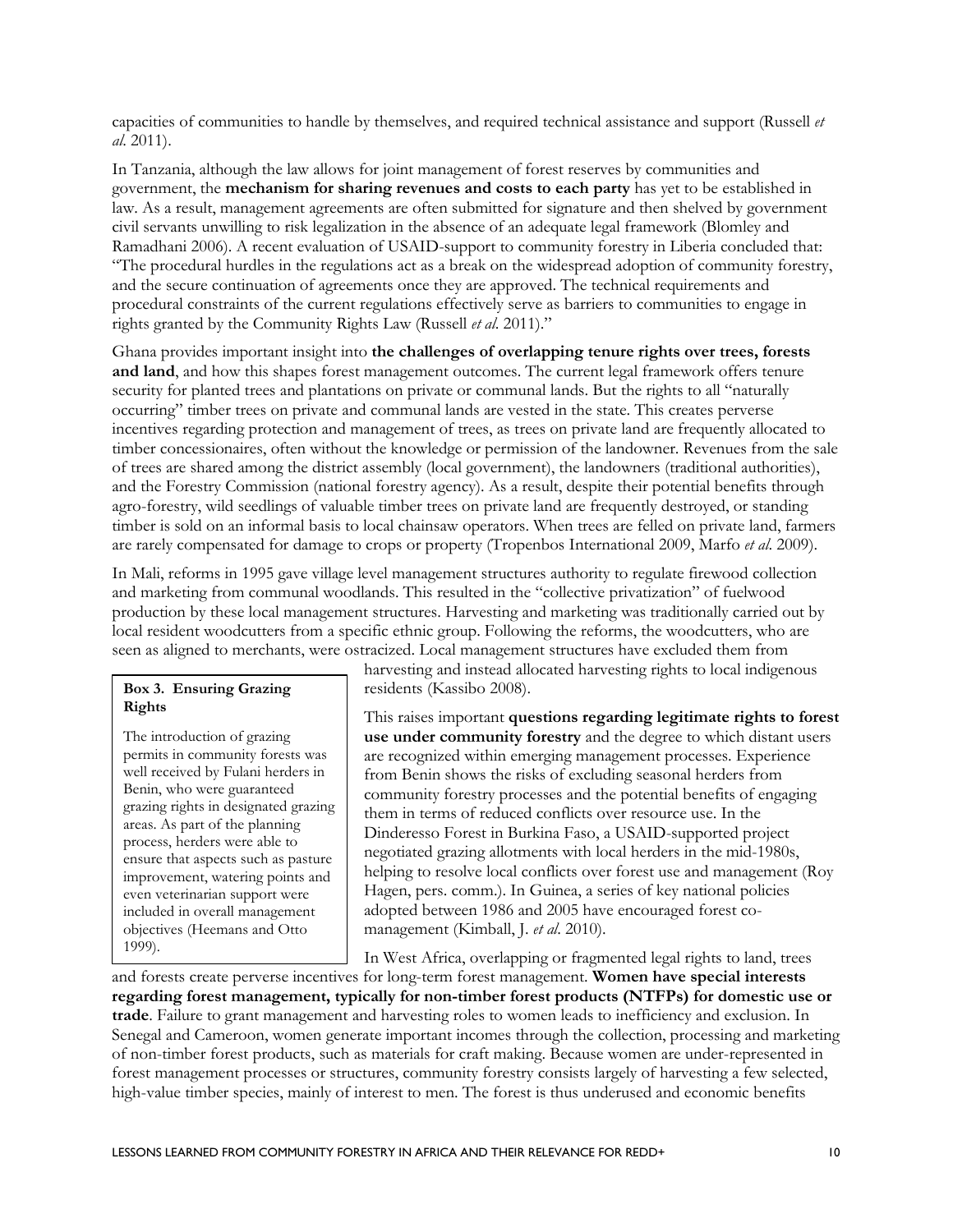sacrificed (Bandiaky and Tiani 2008). (For more on gender issues and women's participation in community forestry, see Section 3.2.2, below.)

#### <span id="page-19-0"></span>3.1.2 Conclusions and Implications for REDD+

Forest tenure claims are complex, overlapping, contested, often traditional, seasonal in nature and often undocumented. **Partial empowerment or partial devolution (handing over) of forest tenure rights undermines the success of community forestry** ventures from both ecosystem and social perspectives. The partial or incomplete transfer of forest management rights and legal tenure has been shown in many countries to constrain the adoption and viability of community forestry. **An enabling condition for effective REDD+ initiatives is the clarification and allocation of legally binding tenure regimes**. Simplification or reduction of tenure to simple user rights undermines the effectiveness of forest management measures. Providing secure, enforceable and non-discretionary forest tenure rights, accompanied by simple and affordable procedures for management planning that are within the reach of rural communities, is essential.

In addition to the legal transfer of forest tenure rights, REDD+ initiatives in community forestry require the **establishment of legally recognized community-level management entities** through which contracts can be developed for management of legally-defined forest areas. Community managers must have the legal power to establish and enforce rules governing access and use of forests within the area.

**Complex and cumbersome procedures** introduced following legal reform increase transaction costs to local forest managers and undermine effectiveness. When government foresters hold significant discretionary powers, communities are left open to manipulation and exploitation. REDD+ initiatives need to include simple and verifiable procedures for legalization and management planning that are within the reach of community groups and local forest managers.

**Failure to include specific actions to foster the participation of women, pastoralists or other marginalized but legitimate forest resource user groups** results in their exclusion or non-participation in subsequent activities. Failure to grant these users substantial use and tenure rights undermines both equity and effectiveness. REDD+ initiatives that embrace community forestry must ensure that detailed stakeholder analyses are undertaken to fully include marginalized groups in decision-making and planning.

### <span id="page-19-1"></span>3.2 STAKEHOLDER ENGAGEMENT AND GOVERNANCE

#### <span id="page-19-2"></span>3.2.1 Stakeholder Engagement and Governance at the Community-level

In many cases, the formalization of community forestry rights across Africa has resulted in the transfer of responsibilities for local level forest management away from traditional or customary institutions to legally recognized ones based on elected committees.

Most countries have **built local village institutions from existing user groups, community-based development units, or traditional institutions**. In a few cases, the Community-Based Forest Management (CBFM) initiative has built new structures from scratch to handle Participatory Forest Management (PFM). A common forest management arrangement consists of sub-village and village-based institutions represented in a Village Forest Committee (VFC). Members include men and women who may operate in separate subgroups. The VFC is the functional executive arm of the local resource governance structure involved in the implementation of CBFM. Similarly, in Guinea, a Forest Management Committee (FMC) represents a group of villages involved with the government in a co-management contract for a particular state forest.

These new **forest management structures, established under new forestry laws, often neglect the importance of local government and its role in forest management**. A legal review of community forestry legislation in Zambia found duplication of functions between existing local government structures and new ones created under revisions to the Forest Act (1999). The law is not clear on the role of local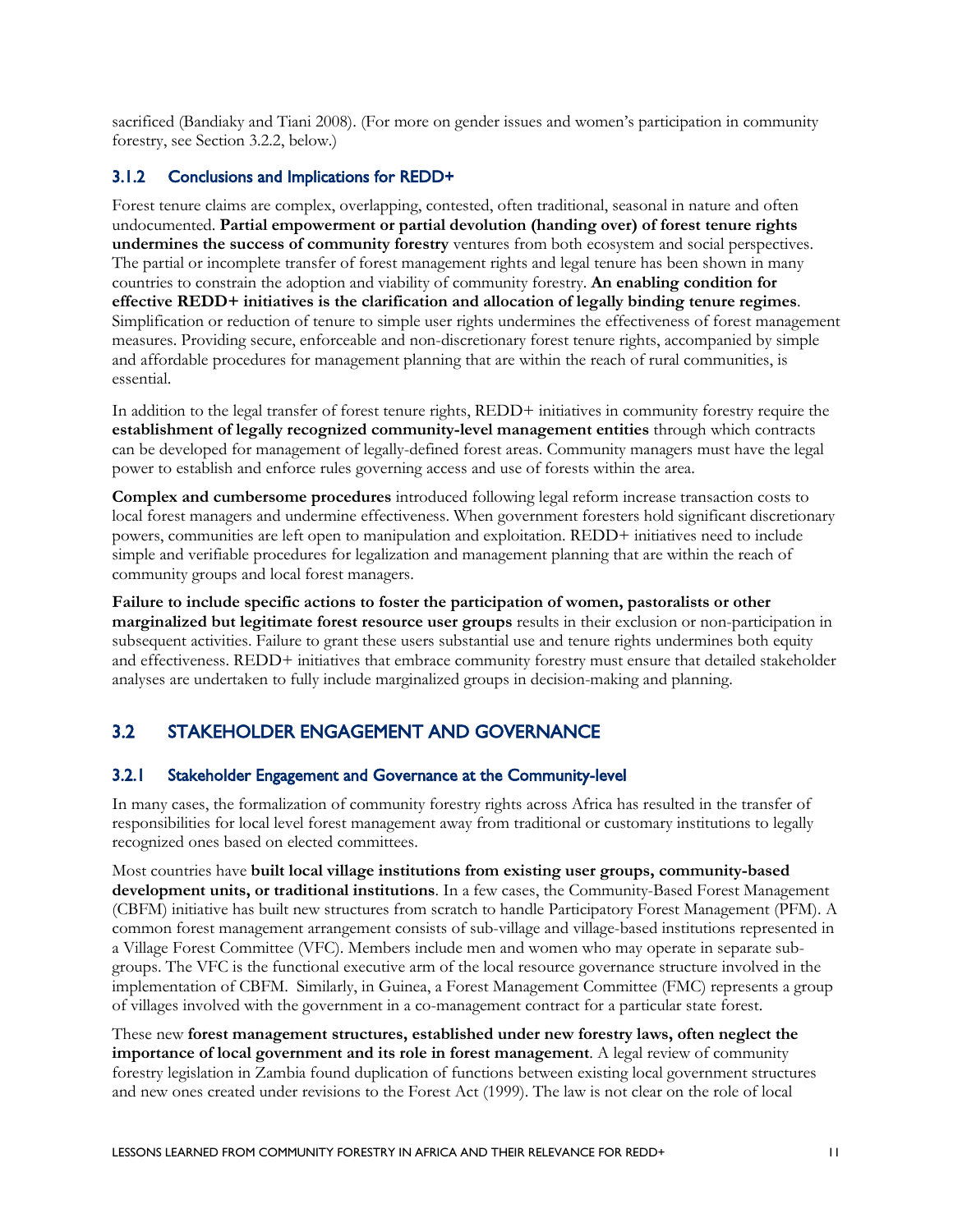governments, particularly with regard to customary lands over which local governments have important responsibilities (Jere 2005). Tanzania is an exception: the Forest Act provides explicit links between forestry legislation and the Local Government Act (1982) by establishing Village Forest Management Committees as sub-committees of the Village Council and using existing legislation to enact forest management bylaws.

Experiences from Zambia point to **the need to maintain flexibility in the design of local community governance structures** while ensuring a sound legal basis for management. While larger, inclusive committees may be representative of various interests and priorities across communities, smaller, more focused, management groups made up of people with a direct interest and stake in forest management have proven more effective. The **participation of traditional leaders** with their elevated positions in Zambia has created a situation in which equal participation of community and traditional leadership is impossible. Frequent examples exist of traditional leaders capturing benefits at the expense of the wider community. Checks and balances were introduced to balance the legitimacy of traditional leaders with considerations of equity, including placing traditional leaders on forest management committees in a non-voting capacity.

A critical review of community forestry in Malawi **cautions against a one-size-fits-all approach to community-level forest management institutions**. It calls for a flexible approach fitting the diversity of local social, ecological and institutional conditions across the country (Zulu 2009). Another problem is the **proliferation at the village level of sector-based natural resource management institutions** established under different legislation**.** A village can have three resource management committees, one each for forests (Village Natural Resource Management Committee), wildlife (Village Natural Resource Committee), and fisheries (Beach Village Committee) (USAID 2010). This fragmentation is not unique to Zambia (DSI 2008).

A study in Mozambique, Zimbabwe and South Africa found that the **accountability of forest management institutions was largely upwards to central government ministries rather than downwards to their elected constituencies** (Matose 2008). A parallel study in the same region found community management structures with members over large geographical areas that coincided with chiefdoms, as in Zambia, administrative boundaries, as in Botswana, or resource conservancy boundaries, as in Namibia. In such cases, ordinary community members do not see themselves as members. They hardly interact with the community structure in their area, are unaware of the role and function of the management body, and they receive few, if any, benefits. The emerging lesson is that the mobilization of membership and participation over wide geographical areas is difficult and expensive. Wherever possible, the **principle of subsidiarity**, or decentralization of natural resource management to the lowest possible level, should apply (DSI 2008).

In regions where managed forests are large and stretch beyond individual villages, some countries have sought to create **second level associations, or committees, to coordinate and harmonize management at the forest level**. An innovative two-tiered management structure was established in the Nazinon gazetted forest in Burkina Faso with support from the Food and Agriculture Organization of the United Nations (FAO). At the upper-level, funds generated through forest management and utilization were used to employ a graduate forester and four support staff who provided technical and managerial support to lower level community management bodies responsible for forest management (Roy Hagen, pers. comm.).

In Guinea, the FMCs enable duly registered members to participate in collective decision-making, thereby directly influencing institutional policy. These collective forums enable all of the FMCs' rules to be created, modified or maintained as appropriate. The fate of constitutional rules, as well as collective decision making rules, are therefore directly placed in the hands of ordinary members of the FMC. The experience arguably qualifies as a promising democratic decentralization or devolution of natural resource management. Meaningful and effective sets of powers have been transferred to democratically constituted and legally recognized bodies close to the citizens at the grassroots level (Balinga *et al*. 2012).

The approach to participatory forest co-management developed in Guinea has subsequently been replicated in Liberia and Sierra Leone. Both of these countries experienced years of war, and forests – as well as other natural resources – were plundered to finance the fighting (Baker *et al*. 2003). The work to develop forest comanagement has been important in the post-conflict period as means to develop governance over resources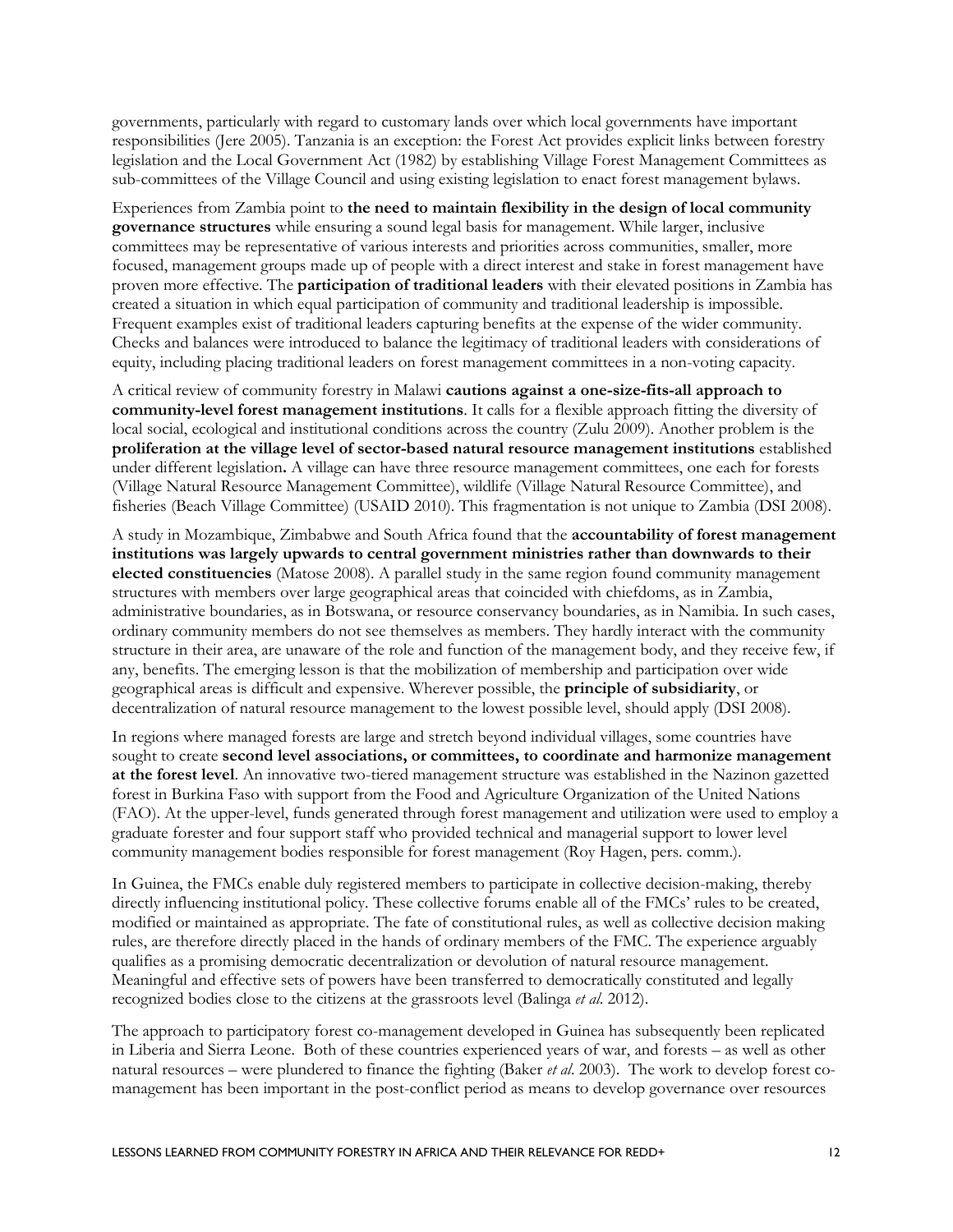and reduce conflict among stakeholders. Yet some of those efforts in Liberia have overlooked the persisting variety of customary forms of forest management, including sacred

groves (Lebbie *et al*. 2009).

In Tanzania, these have proven hard to maintain in the absence of external funding, particularly where revenues generated through forest management are limited. Also, ensuring accountability between primary and second-level governance institutions is immensely challenging, as geography makes the introduction of checks and balances difficult (Blomley 2006). In Sudan, where traditional pastoralist systems of land, forest and natural resource management prevail, the resolution of conflicts over grazing and water rights could be resolved only with the involvement of higher-level traditional range management institutions (Egeimi *et al.* 2003).

In Malawi, traditional or so-called "discovered" Community-Based Natural Resource Management (CBNRM) **initiatives based on** 

#### **Box 4. Sacred Forest Groves**

Traditional forest protection initiatives in Kenya, namely the sacred Kaya forest groves found along the Kenyan coast, are protected through traditional beliefs and sanctions and overseen by elders. To support local protection measures, the government registered individual Kaya forests as "national monuments," and supported communities to protect them (Githitho 2003).

**traditional beliefs, values and systems have a high potential for success**, as rules and norms are crafted within a local context for specific internally identified needs. As such, traditional, organically managed initiatives may have greater local legitimacy but be unrepresentative and undemocratic in nature (USAID 2010). In the Shinyanga Region of central Tanzania, Sukuma pastoralists have traditional systems of reserving rangeland areas for dry season grazing (called *ngitili*), which have resulted in the protection and recovery of trees and vegetation. As a result of efforts led by district government, donors and NGOs in collaboration with local communities, an estimated 250,000 ha of land in the region's 833 villages has been restored as *ngitili* (Monela *et al.* 2005). These "Indigenous Conserved Areas (ICAs)" are an important mechanism for conserving and protecting forests, but without formal legal protection, could suffer degradation through external threats (Blomley *et al.* 2005).

### <span id="page-21-0"></span>3.2.2 Gender Issues and Women's Participation



**Women in Mufindi, Tanzania,** with mushrooms collected from community forest. Photo: Tom Blomley.

A variety of development organizations and researchers have examined the **gender dimensions of forestry and women's roles, knowledge and decision-making vis-à-vis forestry** over several decades. Both the FAO Forestry Department and the International Union for the Conservation of Nature (IUCN) have done significant work on this topic (e.g., Rojas 1993 FAO 1995, Aguilar *et al*. 2012; etc.).

Historically, in sub-Saharan African societies, women and men have made use of different resources in the forest, and thus had correspondingly different knowledge of forest resources and dynamics, and different interests in the forest. For example, the procurement of firewood for household use has generally been the responsibility of women, assisted by their children. When firewood is collected for sale, requires tools, is transported long distances, or becomes scarce, men increasingly become involved. These gender dynamics vary by specific culture and evolve over time (Williams 1983). As already discussed in Section 3.1.1, women are also very involved in the collection, use, processing and sale of other non-timber forest products, and thus may have different forest management interests than men.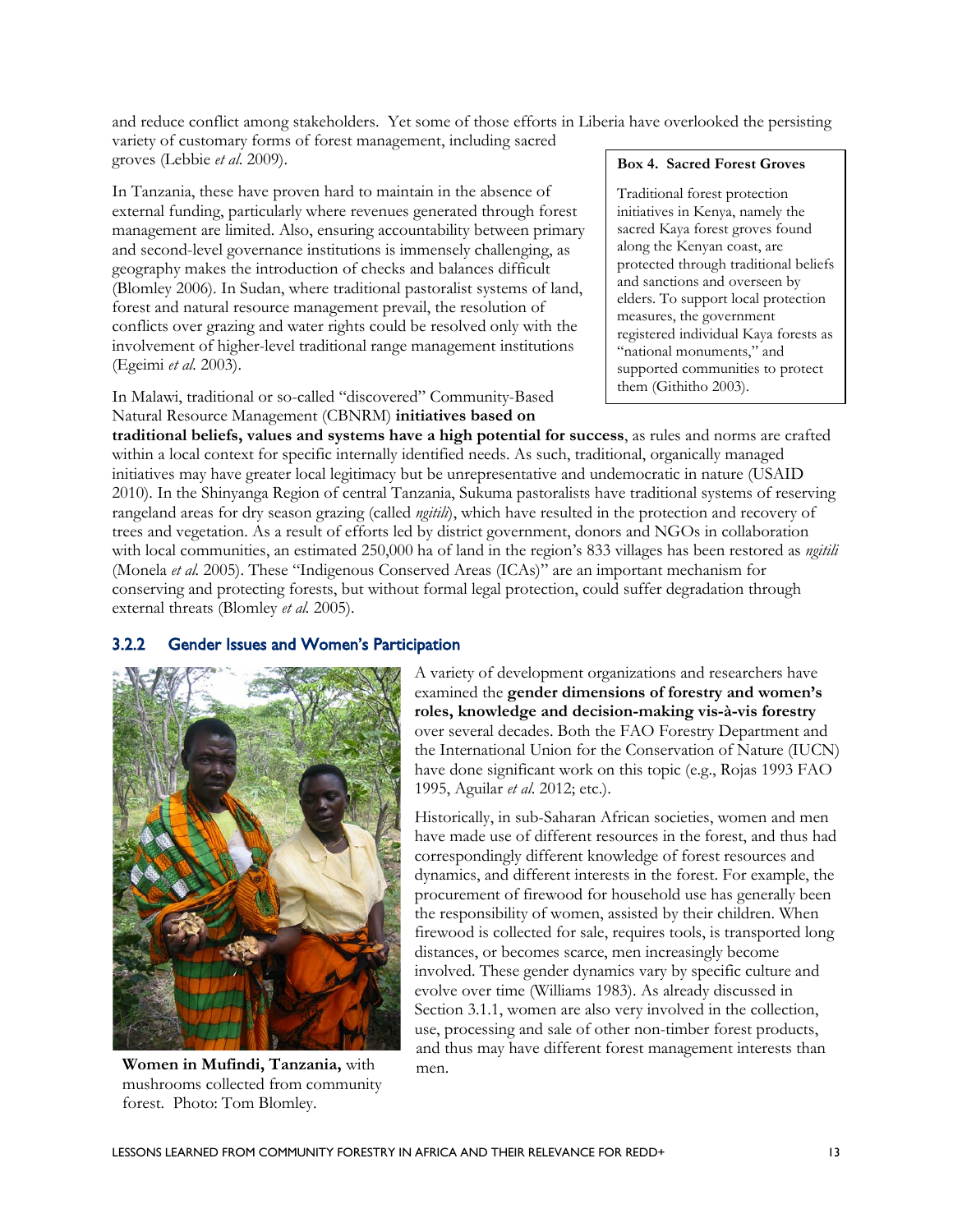**Engaging women in community forestry is often neglected in Africa**, despite the important role that women play in forest use and management and their high level of dependence on forest products for domestic consumption. Work and knowledge on gender issues in forestry is still not integrated into much of forestry, including community forestry, as many people continue to view forestry as a technical field and overlook some of its important social dimensions.

A common approach to increasing women's participation is to prescribe ratios for women's involvement in the committee structures and to emphasize support for women's activities. In some cases, such as Tanzania and Uganda, this is prescribed in law. Experience in Zambia is mixed. Initially and on paper, women's participation in committees was good. But a high percentage of silent women in committees did not enhance their functioning, effectiveness or representation. Women were vocal on some committees, but overall women's participation dropped when immediate gains were not seen (PFAP 2005). Women who are central to household economies have less time to attend meetings. Thus, they receive less information about JFM than men in Zambia. Also, women generally have lower literacy levels than men, and they have many shortterm needs. Provision of food, clothing, children's health and school education are women's responsibilities. They have less time to plan and think of long-term gains. A final factor is that men act as "gatekeepers," and may decide whether women are allowed to participate in community events.

Years ago, Williams coordinated nine case studies of African forestry projects that successfully engaged women (in Kenya, Sudan, Somalia, Zanzibar (Tanzania), Zimbabwe, Botswana, Senegal, Mali, and Cameroon). These projects targeted specific activities with women and women's groups, employed women extension agents to work with women, and adopted other strategies to address various constraints to women's participation. These constraints included lack of; land; tree ownership and use rights; other materials resources; mobility; education and skills; cash, income and credit; labor; time; and formal and informal organizations, such as women's groups and cooperatives (Williams 1992, 1993).

A recent CIFOR study looked at women's participation in community forest management in Kenya, Uganda, Bolivia and Mexico, as well as data in 10 countries analyzed by the International Forestry Resources and Institutions (IFRI). This study found that women's participation increased when the community forestry institutions were less exclusionary. Women's participation was also correlated with education and less disparities in the incomes in general, and between women and men specifically (Coleman and Mwangi 20132). The topic of gender issues is receiving increasing attention by those working on REDD+ strategies, programs, projects and UNFCCC negotiations.

#### <span id="page-22-0"></span>3.2.3 Governance and Stakeholders at Different Levels

**Poor collaboration between national and local governments undermines efforts by communities** to secure rights over their forests. In Ethiopia, poor collaboration between state and federal governments, coupled with unclear, overlapping and divided responsibilities for forest management has created inefficiencies and conflicts. Both federal and regional authorities are responsible for designating and demarcating state, regional and protected forests. Despite the promulgation of a forest policy (No. 542/ 2007), lack of enforcement and shifting responsibilities among different levels of government weaken forest management and enforcement efforts (USAID 2012). In Sierra Leone, conflicts have arisen between national level government foresters who work in rural regions and local district authorities that have been recently empowered through a series of decentralization reforms. National forestry officials now have to submit forestry activity budgets and plans to the local district authorities that often do not have the technical capacity to review and approve them (Scott Bode pers. comm.).

While progressive and empowering laws and procedures may be well-defined in law, **execution and implementation is often mixed**. They encounter passive resistance from national government agencies, the unwillingness to cede power, or reluctance to relinquish personal benefits secured under the prevailing status quo. In Senegal, the 1998 forest code gave elected rural councils effective property rights over forests in their jurisdictions, thus giving them the rights under law to protect and police the resource, exploit forests and determine access. However, the national agency responsible for overseeing the forest sector has not allowed rural councils to exercise these powers. To retain control, foresters allied with merchants use pressure, bribes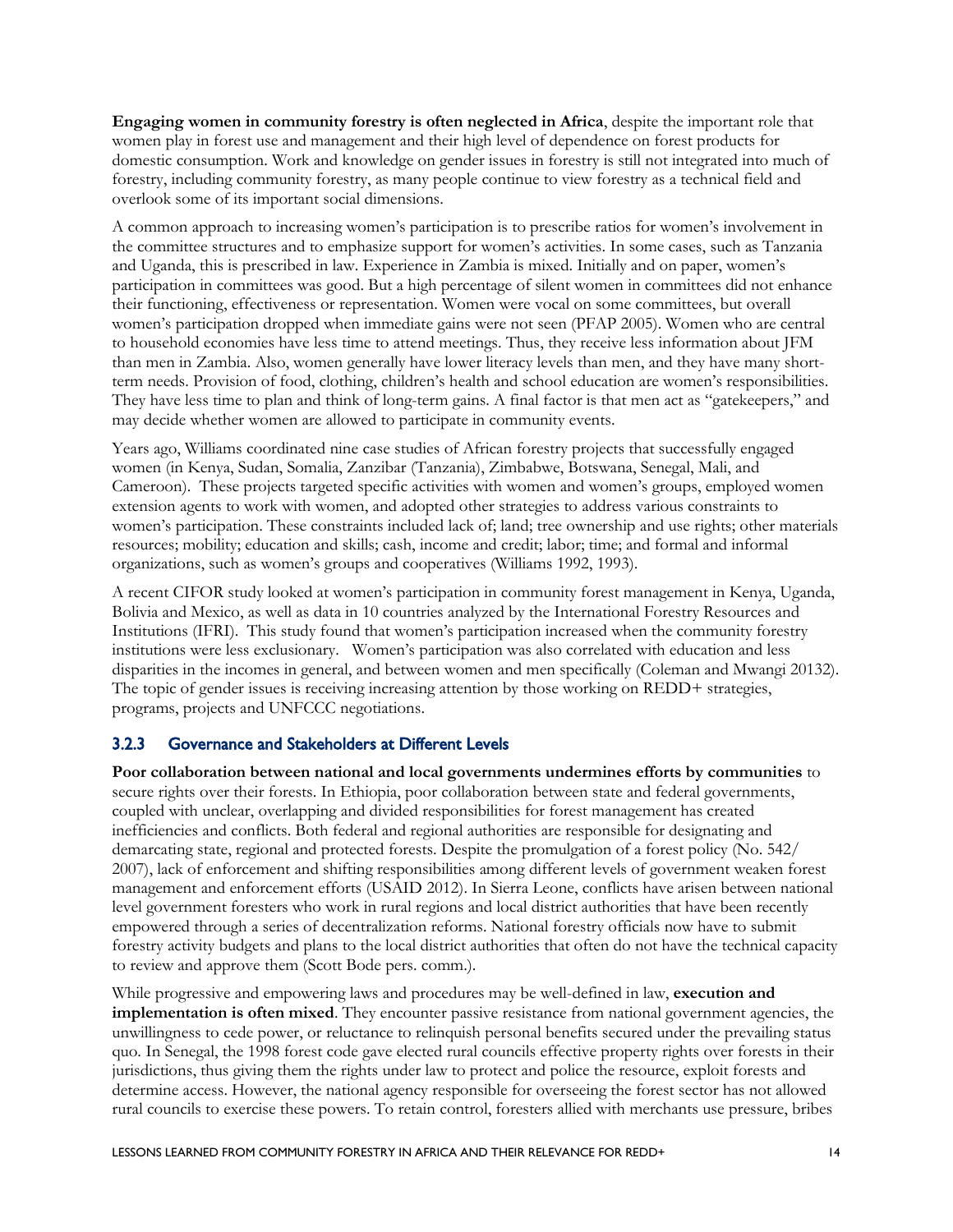and threats, and take advantage of rural representatives' lack of influence. Despite the transfer of forest rights, these foresters continue to allocate access to lucrative forest opportunities to the merchants (Ribot 2009).

In Tanzania, legislation ensures that almost all benefits are captured at the community or group level. Still, there is **little evidence that the legal transfer of forest areas has led to tangible local economic returns** from sustainable forest harvesting and utilization. The reasons for this are many: (i) low morale and capacity of government staff in forest-rich but often poor and remote areas restrict service delivery to potential beneficiaries; (ii) deliberate and accidental misinformation to community members regarding their rights and obligations under law, and low levels of knowledge among forest-dependent communities; (iii) the prevailing government narrative on conservation and protection of forests, not sustainable utilization; these are reinforced by (iv) entrenched and corrupt systems of patronage and clientelism between village leaders, district council staff, illegal timber operators and highly placed government officials (Blomley *et al*. 2008). Furthermore, local governments in Tanzania earn significant revenues from forest harvesting – revenues that should have devolved to village governments following the granting of legal rights to community-based forest management. As such, the **agendas of village and district leaders are often unsynchronized** (Mustalahti and Lund 2010). Similar outcomes in Kenya following passage of the 2005 Forests Act, are leading to disillusionment and loss of interest from participating Community Forest Associations (CFAs).

Experience in community forestry in Mali points to the **dangers of well-intentioned, but externallydriven, policy reforms** designed to decentralize forest management. Following documented successes with reforming local fuelwood markets in Niger, donors lobbied hard for similar reforms in Mali after Moussa Traoré fell from power in 1991. The World Bank and other donors pressured the new government to introduce measures designed to decentralize the collection and allocation of taxes from firewood collection and sale. As a result, Decree 422 was introduced in 1995. Rural management structures were to receive 40 to 60 percent of revenues from firewood marketing, with the balance going to local councils. While welcomed by many rural Malians, the law met with a **high level of resistance**. Actors such as firewood traders, whose former privileges were threatened, quickly mounted a rearguard action designed against the law. The law passed, but was quickly rescinded and replaced by a second law that deprived rural management structures of income and returned financial control to the central government. The state took back with one hand what it had given with the other (Kassibo 2008). The result was frustrated, demotivated local management entities and more corruption, illegal logging and mismanagement.

Experience in Zambia and Tanzania indicates that **successful community forestry is linked to a broader environment of sound forest governance and law enforcement**. In Tanzania, the effectiveness of JFM has been significantly undermined by the failure of government to support law enforcement by responding to reports of illegal activities. Widespread evasion of forest harvesting licenses and levies for forest products such as charcoal mean that the market is flooded with forest products well under their true prices and undercut efforts by community managers to sell products that meet legal requirements for trade (Blomley and Iddi 2009). In Zambia, the differential application of law enforcement to those engaged in illegal activities, by protecting certain "untouchables" while prosecuting others, acts as a significant disincentive to communities seeking to create a level playing field (PFAP 2005).

#### <span id="page-23-0"></span>3.2.4 Conclusions and Implications for REDD+

Effective community-level institutions are required to oversee the development and implementation of agreed forest management actions and ensure that costs and benefits are shared equitably among local forest users. If current or planned REDD+ interventions are to build on effective community forestry experiences, stakeholder engagement and governance processes will need to address the following challenges:

• **Vertical accountability**: Local forest management institutions need to foster the creation of downward accountability mechanisms between forest management institutions and local forest users. Village institutions should take into account national policy and law, as well as contractual arrangements in the context of agreed management plans and rules.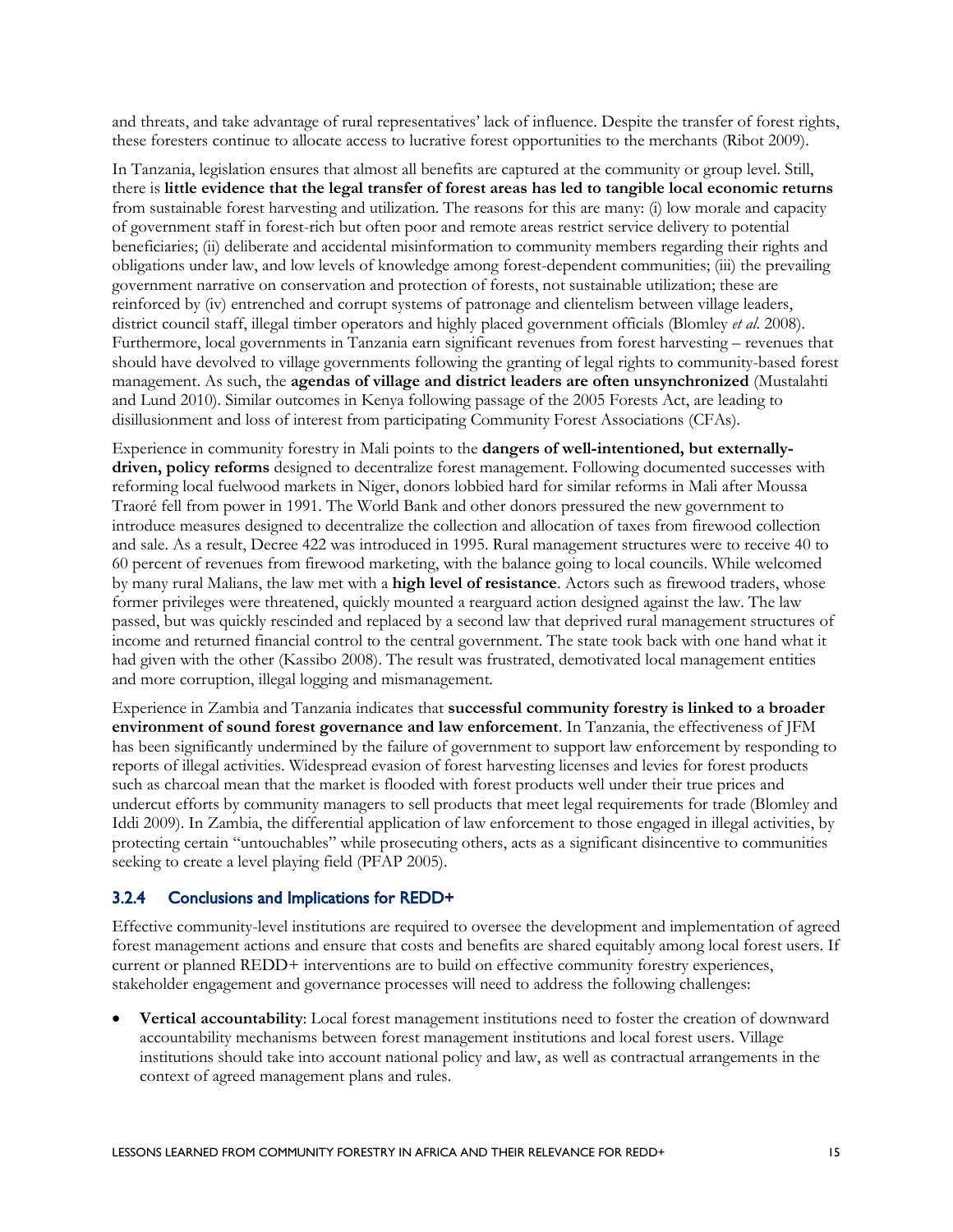- **Scale**: Accountability and engagement may be low in institutions covering wide geographical areas that are too large and remote for many of their members. Institutions covering a smaller area and fewer people provide greater opportunities for accountability but incur higher overall costs. Where multi-tier institutions are established for forest management, mechanisms are needed to ensure accountability between different levels.
- **Sectoral limitations**: In many countries, separate legislation from forestry, fisheries and wildlife has resulted in a proliferation of sector-oriented, parallel village institutions, rather than an integrated management body. REDD+ processes need to take account of the potential multiple income and benefit streams for sustainable natural resource management and ensure that duplication of institutions is avoided.
- **Linkages to traditional structures**: Where traditional institutions are strong and have influence over forest management and use, REDD+ processes need to engage directly with such institutions, even if they are less democratic and equitable than newly established and elected ones.

Several **governance challenges or barriers** undermine the effectiveness and efficiency of REDD+. These include: weak coordination and conflicting roles between national, sub national (state, federal, provincial or regional) governmental bodies; policy "push-back" from governments following governmental reforms in the forest sector; entrenched and corrupt systems of patronage and clientelism that exists between village leaders, government staff, illegal timber operators and highly placed government officials; and the failure of government to support a broader environment of sound forest governance and law enforcement.

### <span id="page-24-0"></span>3.3 BENEFITS AND INCENTIVES FOR COMMUNITY INVESTMENT IN COMMUNITY **FORESTRY**

#### <span id="page-24-1"></span>3.3.1 Forest Management Benefits, Incentives and Costs

**Despite considerable investment in securing and maintaining forest management, transfer of forest management rights and responsibilities has not been reinforced by economic benefits**. Over four million ha in Tanzania are now under community management or co-management, but revenues from forest management are small and confined to a few well-documented cases (Blomley and Iddi 2009). The reasons for this apparent paradox are numerous and complex, but essentially revolve around the fact that **community forestry was contrived as a strategy for restoring degraded forests in places where previous efforts to do so had failed.** As such, community forestry, at least in its earlier stages, was seen as a means of co-opting communities into forest protection and restoration. Utilization was not given much attention. **Efforts to establish community logging were met with resistance** from government quarters that saw community forestry essentially as a tool for forest conservation and restoration and not for sustainable use. In Ethiopia, as in Tanzania, the government conceived community forestry as a tool for restoring heavily degraded forest areas. But local communities have more pressing and immediate concerns, namely income and livelihoods (Winberg 2010). Hence, many in Ethiopia perceive that the costs of establishing and maintaining community forests far outweigh the benefits (O'Hara 2011). In Mozambique, most community forests are located in conservation areas, totally degraded forest areas or areas with only low-value timber (Mustalahti and Lund 2010). In Kenya, even though forests under management agreements have significant value, allowable use is limited to non-timber forest products supplemented by "alternative livelihood" projects designed to reduce dependency on forest harvesting (Mogoi *et al*. 2012).

In contrast to East African policy objectives, community forestry in Namibia was established to encourage sustainable forest use and management. As such, community groups have been able to diversify income streams to include revenues from timber and firewood, poles, wild fruits, devil's claw, thatching grass, honey from beekeeping, basket weaving and crafts (GiZ 2011). Still the economic value of forest resources devolved to communities was less than anticipated, as accessibility and distance to markets often meant that harvesting costs exceeded potential incomes (ibid). In Cameroon, community forestry was conceived as a means to establish sustainable, community-based logging within the "non-permanent forest estate." Despite these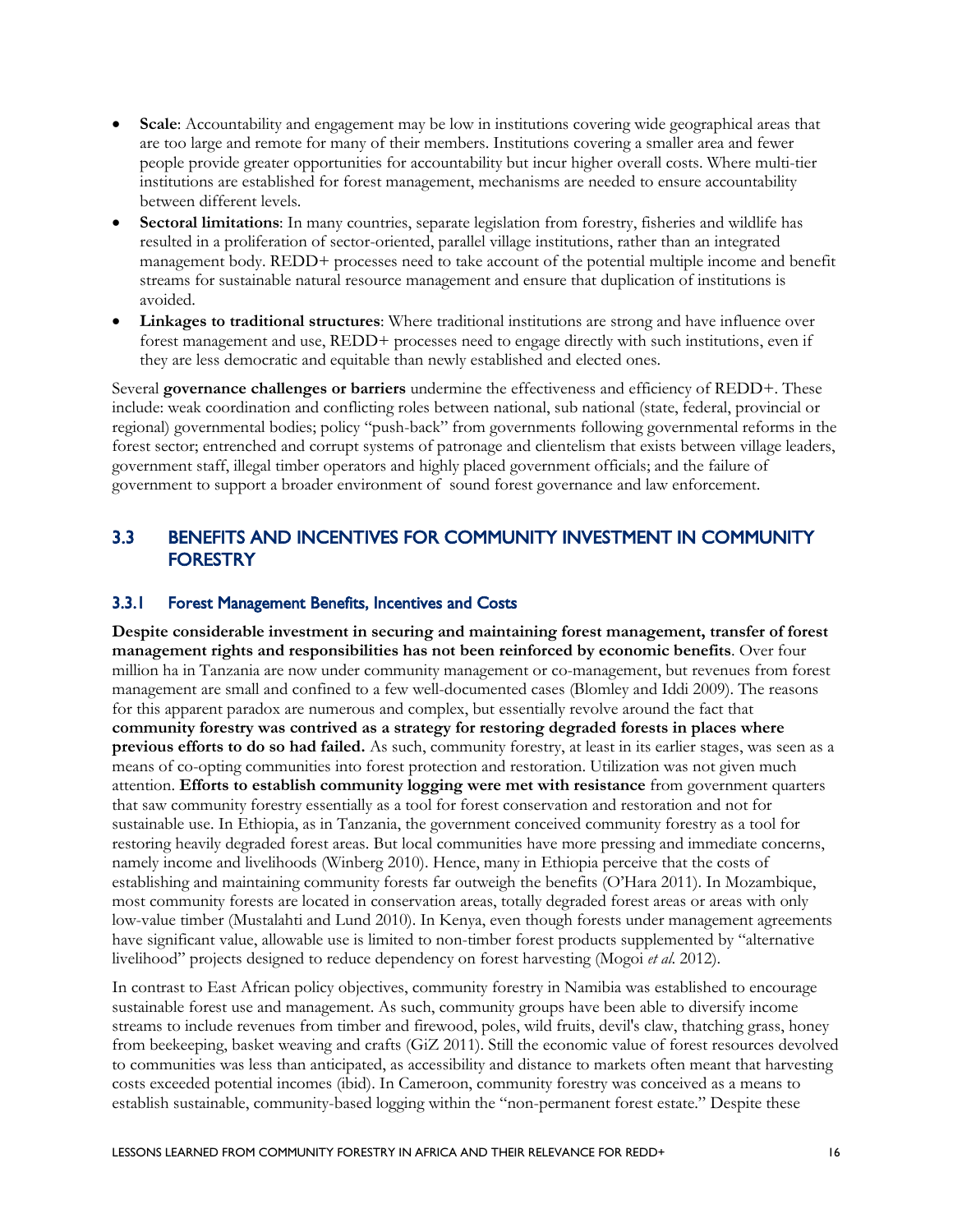noble intentions, while some communities have generated significant revenues from logging, **overall revenues remain relatively small**. In 2005, while the central state collected \$80 million in forestry taxes, the estimated revenue from community forests under exploitation was approximately \$150,000 (Oyono 2009).

A very different situation prevails in French-speaking Sahelian countries such as Mali, Niger and Burkina Faso. R**elatively successful early community forestry programs** were established across each of these countries, among them the well-documented, but short-lived, program at Guesselbodi Forest, Niger.

The primary driver of these Sahelian community forestry initiatives was not forest restoration, but a recognized **need to reform firewood supplies to urban centers,** such as Niamey and Ougadougou, that grew from widespread concerns by northern donors over the impending "fuelwood crisis" (Eckholm *et al*. 1984). Under these schemes – largely funded through French and Danish government support – communities

#### **Box 5. Firewood and Charcoal Production**

A successful example of community forestry is the Nazinon gazetted forest in Burkina Faso, where between 1987 and 1993 over 82,000 ha were under FAO/UNDP-supported community forest management. Community managers organized the harvest and sold firewood and charcoal to truckers and wholesalers. Community members harvested the wood and received 40 percent of the sales price. Thirty percent of the revenues went into a management fund used to employ permanent staff and to hire community members. Ten percent of the revenues went to the community as a whole for communal projects and about 20 percent went to government as a tax (Roy Hagen, pers. comm.).

were organized into fuelwood marketing associations ("*Marchés ruraux*") and made responsible for sustainable harvesting and sale of firewood from dryland forest areas. Management was simple and non-technical – four species above a minimum diameter size were harvested within parcels of approximately 500 ha. A cutting cycle of ten to 15 years was applied, giving sufficient time for the predominant species to regenerate. Research conducted across sites suggests that these simple management techniques resulted in both improved and secure incomes for firewood associations, and improved management practices for dryland woodlands and forests (Fries and Heemans 1992). More recent analyses, however, indicate some level of overharvesting and lack of respect for harvesting quotas (Rives *et al.* 2010).

In Guinea, forest co-management was initiated to improve forest management and to reduce conflict between the government forestry authorities and the local villages. The first forest, Nialama, was chosen as it occupied over 50 percent of the watershed in which it was located, and also contained an important population of endangered chimpanzees. This approach was successful and replicated elsewhere (Paula Williams pers. comm.). After some years of implementation, work was undertaken to strengthen institutional governance, increase timber revenues for the FMCs, and improve livelihoods through improved agricultural and agroforestry practices. Data from a 2007 Programmatic Assessment reported that all the FMCs were stronger institutionally and financially compared to 2005. For example, the committees have more savings in the bank from the increased revenues from timber sales. The Nialama FMC annual timber sales increased seven-fold (1,000,000 Guinean francs (GFA) to 7,000,000 GFA) between 2005-2007 (Bode 2007).

Another driver of community forestry in dryland regions is the need to establish **dry season grazing reserves** for pastoralists and herders. This is particularly the case when increasing population pressure and demands for land result in conversion of traditional common grazing lands into private agricultural lands. In Takiéta forest, Niger, increasing conflict between pastoralists and sedentary agriculturalists, coupled with encroachment and conversion of a 6,700 ha forest reserve, was the primary reason for establishing a collaborative management approach with different interest groups represented on a common management body (Bachir *et al*. 2005).

**Few critical and empirical analyses** exist in either published or unpublished data on the livelihood impacts of community forestry in Africa. Following legal and policy reforms in the Uganda forestry sector, community groups were given rights to co-manage forest areas through collaborative forest management. A key driving force behind these changes was the explicit goal of fostering poverty reduction among rural Ugandans. A recent study in Uganda sought to establish whether forest sector decentralization increased forest incomes for the rural poor in line with policy aims. The study found that, for communities engaged in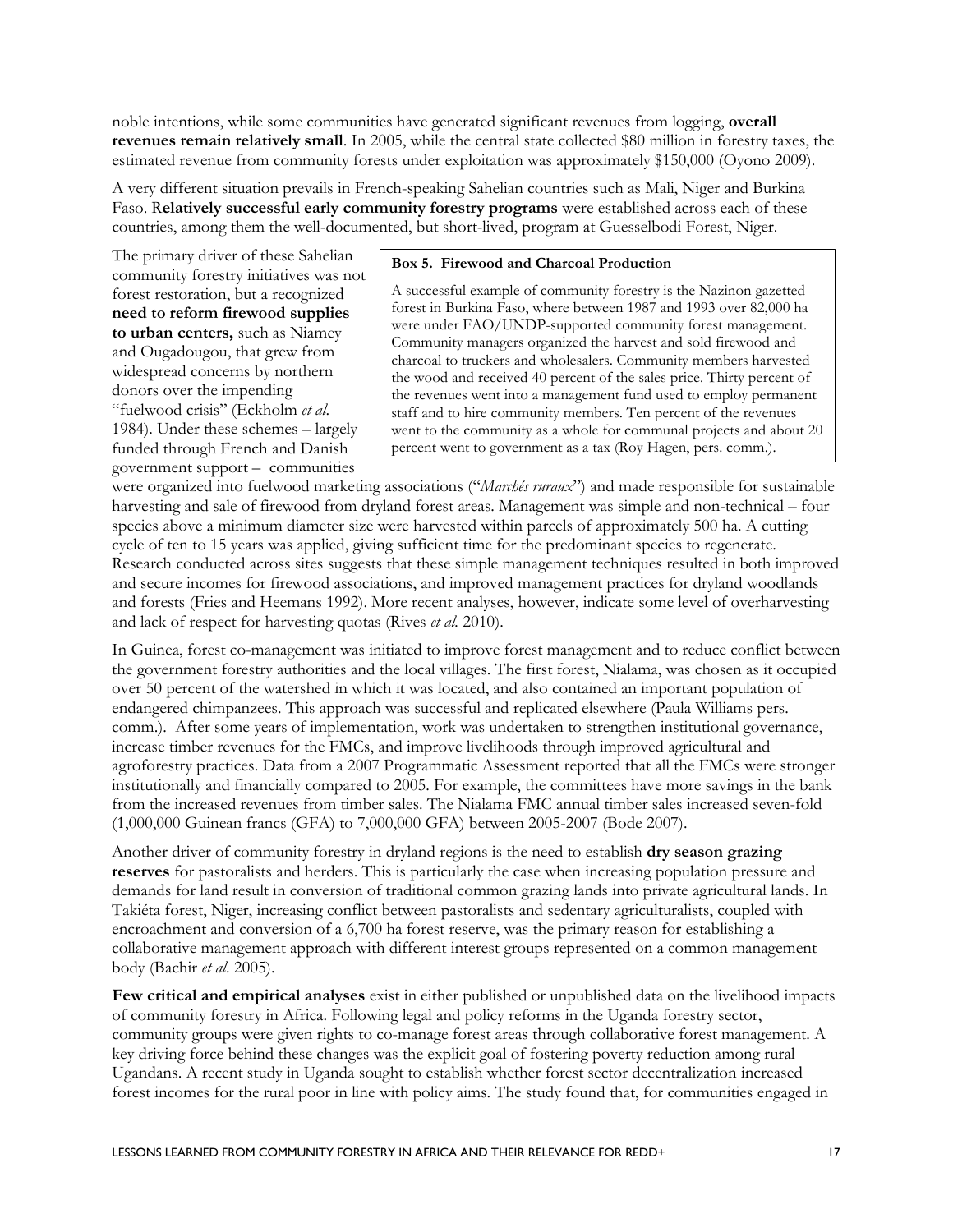co-management of Budongo forest reserve jointly with the National Forest Agency, households in the highest income quartile experienced increases in income of \$162 per annum, a 25 percent increase in their total share of income derived from forest products, while households in the lowest income quartile saw a reduction in income of \$15 per annum, a 15 percent decrease in their total share of income derived from forests (Jagger 2008). The underlying reasons for this were many. Firstly, there is no established legal mechanism that allows smallholder timber production in jointly managed forest areas. But the larger-scale timber operations that are backed by wealthier households continue and have benefitted from improved protection provided by community guards. Similar income shifts occurred in JFM arrangements in centrally-administered forest reserves in Tanzania. **Community forestry "costs,"** mostly transaction costs, were found to be most often **evenly distributed** across poor, medium and wealthy households, while **benefits strongly favored the richest households**, with poorest households receiving the least benefits overall (Meshack *et al*. 2005).

#### <span id="page-26-0"></span>3.3.2 Benefit Distribution and Capture

Questions of governance, accountability and how benefits are shared among stakeholders at different levels recur and present challenges in many countries. In East African community forestry, the **apparent failure of governments to specify legal mechanisms for sharing benefits and costs in jointly managed forests** presents a first set of challenges. In the absence of these mechanisms, communities are understandably reluctant to enter into joint management arrangements, and government bureaucrats are equally unwilling to sign legal agreements (Odera 2004, Blomley and Iddi 2009, EMPAFORM 2006).

#### **Box 6. Avoiding Elite Capture**

Despite the challenges, community forest systems based around fuelwood harvesting and marketing in dryland Sahelian forests offer unique benefits when compared with systems operating in other parts of the continent. Individuals harvesting firewood are paid for volumes sold, just as individuals are paid for labor provided in supporting forest management (Noppen et al 2004, Foley et al 2002). Thus, **much of the benefit from forest management is individual, rather than communal**. Because few barriers exist for poorer members to become woodcutters, problems of elite capture are avoided.

Where legally defined measures exist for the sharing of benefits from forest management, as in Ghana, the **capture of benefits by local leaders at the cost of local forest managers** presents a second set of challenges. In Ghana, an analysis of forest royalties identified widespread capture of benefits by local leaders. This situation was caused in part by overlapping legal jurisdictions between traditional institutions and elected local governments and the different values and principles underlying these systems. Customary and statutory laws exist with parallel jurisdictions and autonomy. Local authorities, whether traditional or governmental, captured forest management benefits intended for communities. While traditional authorities and district assemblies have agreed on their shares of proceeds from forest harvesting levies, no such

agreement exists on how forest revenues will be distributed within stakeholder groups. As such, any revenue distribution decisions are left in the hands of local elites. For example, local governments tend to use forest revenues to cover operational costs and allocate only a small proportion to development. Of this, an even smaller proportion is given back to the forest-rich communities where the timber was harvested (Hansen and Lund 2011).

Most of the debate on benefit sharing in community forestry concerns how benefits are shared between the state and local forest managers. Experience in Tanzania shows that it is equally important to consider how benefits are shared within communities to avoid poorer or more marginalized community members losing out from the direct benefits of community forestry (Vyamana 2009). In Tanzania, **poorer households participate less and receive fewer benefits** for several reasons. The poor have limited representation in management committees and cannot hold management committees accountable. Because licenses, fees and other upfront payments are imposed for harvesting from village forests, only middle income and richer members of the community can take advantage of the economic opportunities presented by community forestry (Blomley and Franks 2009). Displacement of forest-based incomes is common among poor, forestdependent users following the introduction of protection and conservation measures through community forestry.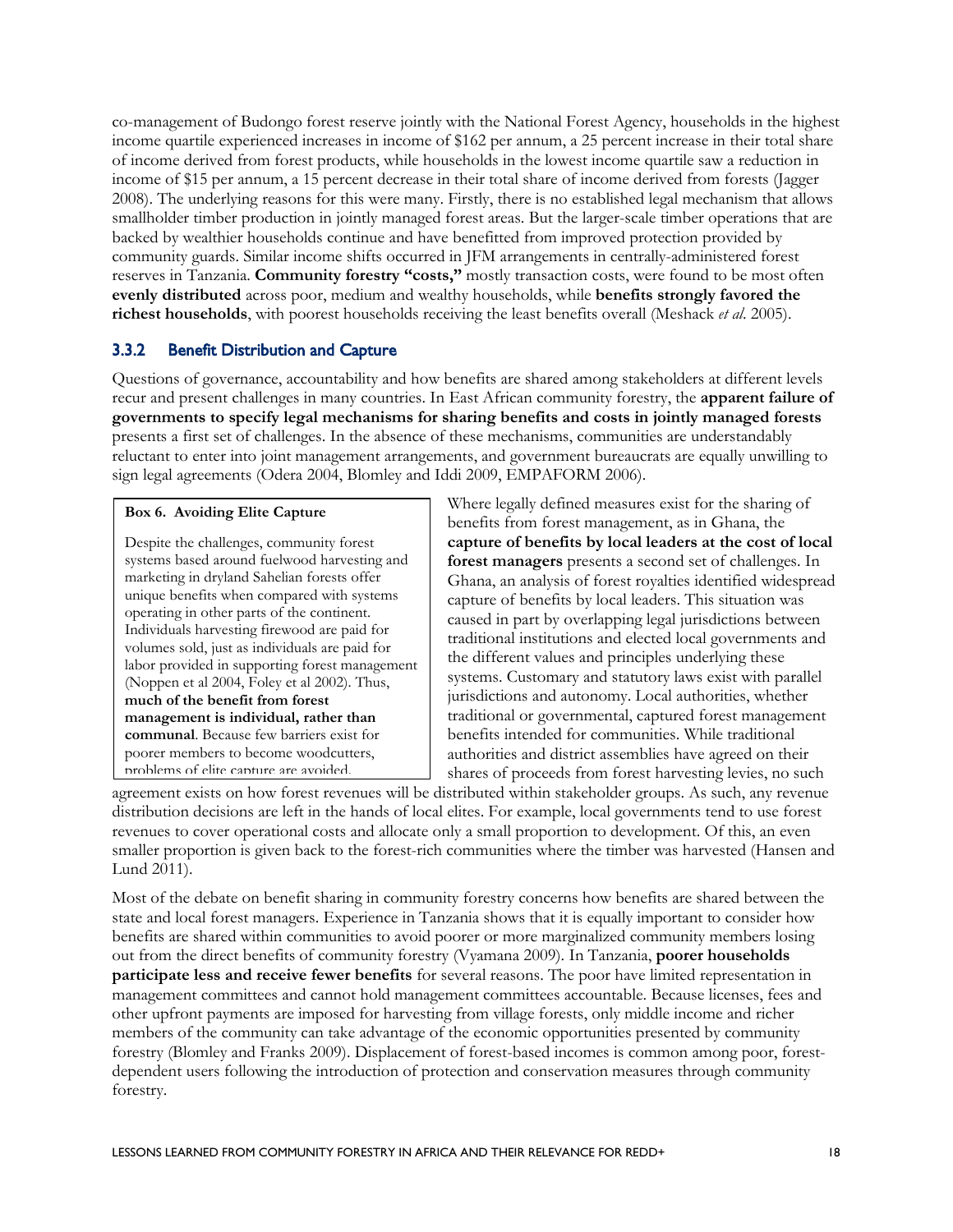As in Tanzania**, elite capture within communities** implementing JFM is reportedly widespread in Zambia (PFAP 2005). Several village communities deliberately tried to exclude entire villages from participating by not informing or inviting them to meetings. In at least one case, a village directly denied a neighboring village admission to the JFM arrangement. Careful facilitation of a third party is necessary in such cases. In Kenya, elite capture appears to be occurring within CFAs despite the low revenues derived from harvesting nontimber forest products. Similar experiences are reported in Malawi (USAID 2010). In Mali, executive committees of rural management structures, which oversee community-based firewood marketing, are elected on an annual basis and are theoretically responsible to all local residents through the general assembly. However, powerful local interests have captured many of these committees and rendered them largely unaccountable and undemocratic (Kassibo 2008). Perhaps in recognition of these challenges, community forestry committees in Namibia are required by law to develop a **Benefit Sharing Plan** that defines not only how revenues are shared between traditional authorities, management bodies and communities, but also how revenues are shared within participating communities before approval of legal status is granted (Kothari 2012).

Experience in Guinea and Sierra Leone suggests, however, that creation of local forest management committees provides the structure for accountability and does provide benefits for the poorer households. When such structures function and generate revenue that is transparently managed, they reach a broader (and poorer) group of stakeholders than would otherwise occur without these structures in place. Moreover, when forest co-management provides positive environmental benefits, such as improved water service delivery and improved forest management, all community members benefit (Scott Bode, pers. comm.).

#### <span id="page-27-0"></span>3.3.3 Conclusions and Implications for REDD+

Although considerable effort has gone into community forestry in Africa, the **economic benefits received to date are small and generally exceeded by the costs of management responsibilities**. One reason is that forests transferred from the state to communities are frequently of limited economic value as a result of widespread degradation and unregulated use. Until more tangible economic benefits from sustainable use come online, REDD+ payments can potentially fill an important "incentive gap."

**The rationale and original policy objectives for establishing community forestry vary from region to region**. In East Africa, forest conservation and restoration drove initial policy moves and pilots. In Southern Africa, community forestry is an integrated part of community-based wildlife management. In parts of West and Central Africa, community forestry was conceived for developing community-based logging in tropical high forest, although profitable and sustainable initiatives are limited. In Sahelian West Africa, efforts to establish community forestry were directly linked to rationalization of the fuelwood supplies to urban centers. **Where state policy objectives match the interests of community-level managers, community forestry appears to be expanding and developing**. In regions where national objectives conflict with local ones, results are mixed. This conclusion suggests that if REDD+ programs, with their goal of protecting and conserving forests, fail to integrate local interests for utilization and sustainable use, incentives, even additional payments from REDD+, they will not sustain long-term interest in forest management.

Vertical sharing of **benefits and costs** between national and local stakeholders often receives more attention than horizontal sharing within participating communities. While elite capture at supra-community-levels is a concern, elite capture is also widespread within communities and undermines its long-term viability and social benefits. If REDD+ is to be effective in reducing deforestation and equitable in terms of shared benefits, specific measures must be introduced to **promote both vertical and horizontal equity**.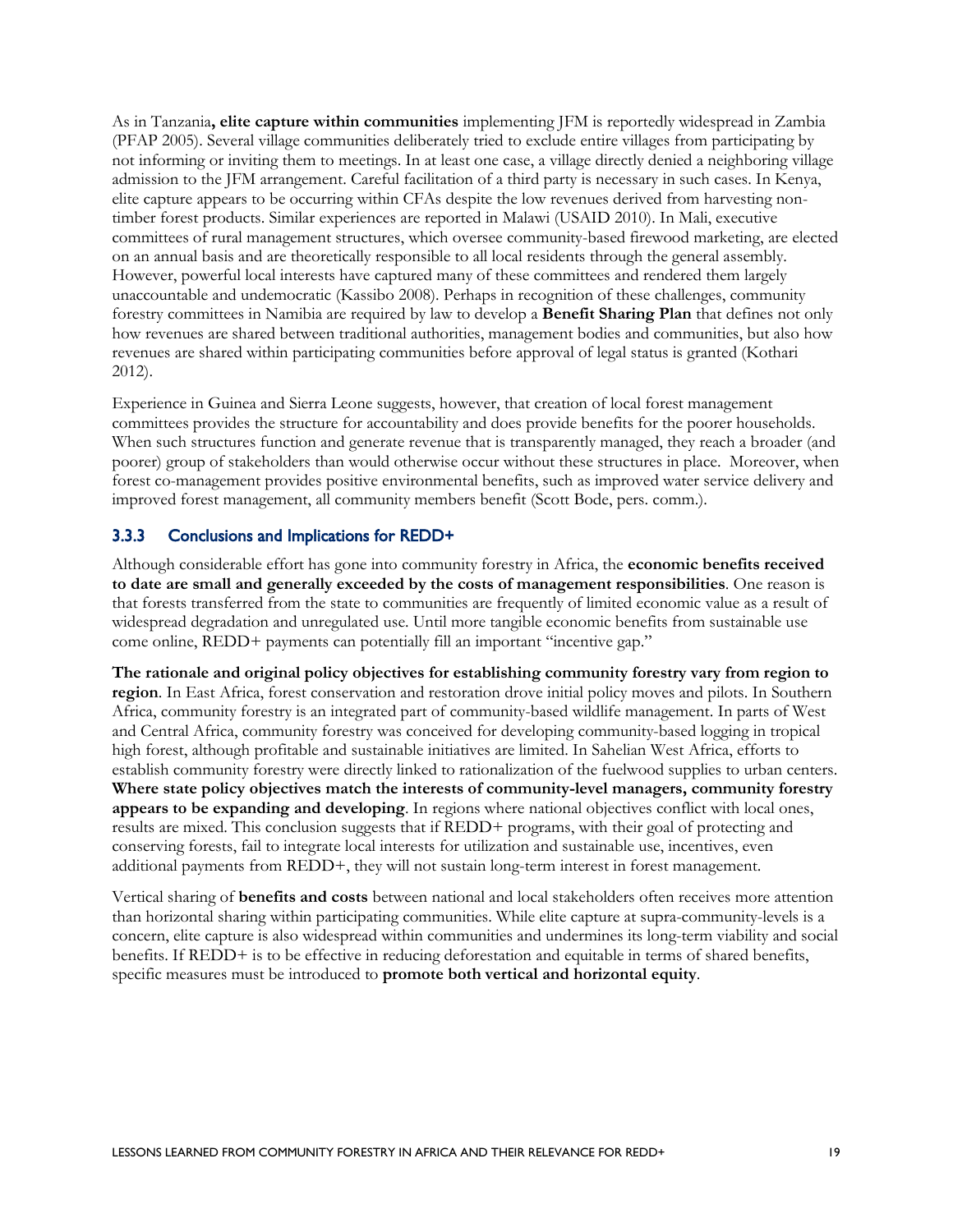### <span id="page-28-0"></span>3.4 CAPACITY BUILDING

#### <span id="page-28-1"></span>3.4.1 Importance of Capacity Building at the Community-Level

Community forestry is based on the premise that a functional, representative body at the community-level is capable of managing community forests on behalf of local people. Limited capacity and skills undermines the effectiveness, efficiency and equity of local level management, particularly in "designed" initiatives where local traditions and norms are lacking. **Key capacity gaps** noted within community management institutions include skills in the following areas: technical, including forest management; leadership and adaptive management; communication; planning, monitoring and evaluation; record keeping; accounting; and forestbased enterprise development. A high turnover of members within community management committees means that **capacity building needs to be a continuous** rather than a one-off process.

A frequent capacity gap relates to limited **"legal literacy,"** manifested by weak skills in negotiating rights and responsibilities with national government agencies. In Malawi and Tanzania, reviews point to an uneven playing field during community forestry planning processes, which leaves them open to manipulation and skewed outcomes (FGLG 2007, Blomley and Ramadhani 2006). These and other reviews indicate the need to go beyond traditional views of capacity, namely the more technical and procedural skills related to effective forest management and leadership, to one that embraces **governance, representation and accountability.** 

In a review of community structures for natural resource management across Southern and Eastern Africa, **management and organizational capacity at the community-level was seen as a function of "internal" and "external" legitimacy**. External legitimacy refers to the extent to which prevailing policy and legislation creates an enabling environment. Internal legitimacy refers to the participation of members in decision-making and to the integrity of leaders. Capacity constraints in local executive committees reinforce poor performance. The review highlighted how **community members easily lose interest** when they receive inadequate information or are excluded from decision-making. Sometimes this loss of interest is based on actual incidences of abuse of authority or lack of accountability and transparency in financial management. Lack of accountability and transparency and poor perception of leadership by the general membership induces apathy and negatively affects participation (DSI 2008).

In Guinea, Sierra Leone and Liberia, the local forest management committees chose a user-defined model for how citizens participate in FMCs. They participate in three major ways: membership; elections; and decisionmaking. FCM members must register and pay a small (US\$0.50-1.50) subscription fee as well as purchasing at least one share or annual membership fee (worth approximately US\$2.30-4.00). This arrangement yields a model of membership that is "user-defined" arising from "coalescence of interest" (Murphree 2000). Userdefined models of membership differ from community forestry arrangements that extend membership to all people living in specific geographic or administrative areas. Programmes based on the latter, such as Zimbabwe's Communal Areas Management Programme for Indigenous Resources (CAMPFIRE) are sometimes hampered by low per capita benefits (Bond 2001, Emerton 2001), high transaction costs (Frost *et al*. 2007), and institutional conflict and inertia (Campbell *et al*. 2001).

Research conducted in conjunction with a REDD+ pilot project in the Equateur province of the DRC suggests that **social capital** is an important determinant of the degree to which locally-developed forest management rules will be followed with minimal external costs. Social capital refers here to how people interact with one another and is shaped by their mutual trust, norms of reciprocity, social relationships and networks, and by the collective benefits derived from cooperation<sup>3</sup> As such, capacity building for community forestry should be recast as a means to strengthen social capital. Within the DRC project working area, social capital was low because of ethnic differences and tensions. Other factors included limited voluntary participation due to low socioeconomic status and a tendency for local NGOs to "buy participation" through payment of allowances. Addressing deep-seated structural challenges requires an in-depth analysis of local

-

<sup>&</sup>lt;sup>3</sup> The term "social capital" has a wide range of meanings and uses, depending on its context. For a discussion of this matter, see: "Definitions of Social Capital" at http://www.socialcapitalresearch.com/literature/definition.html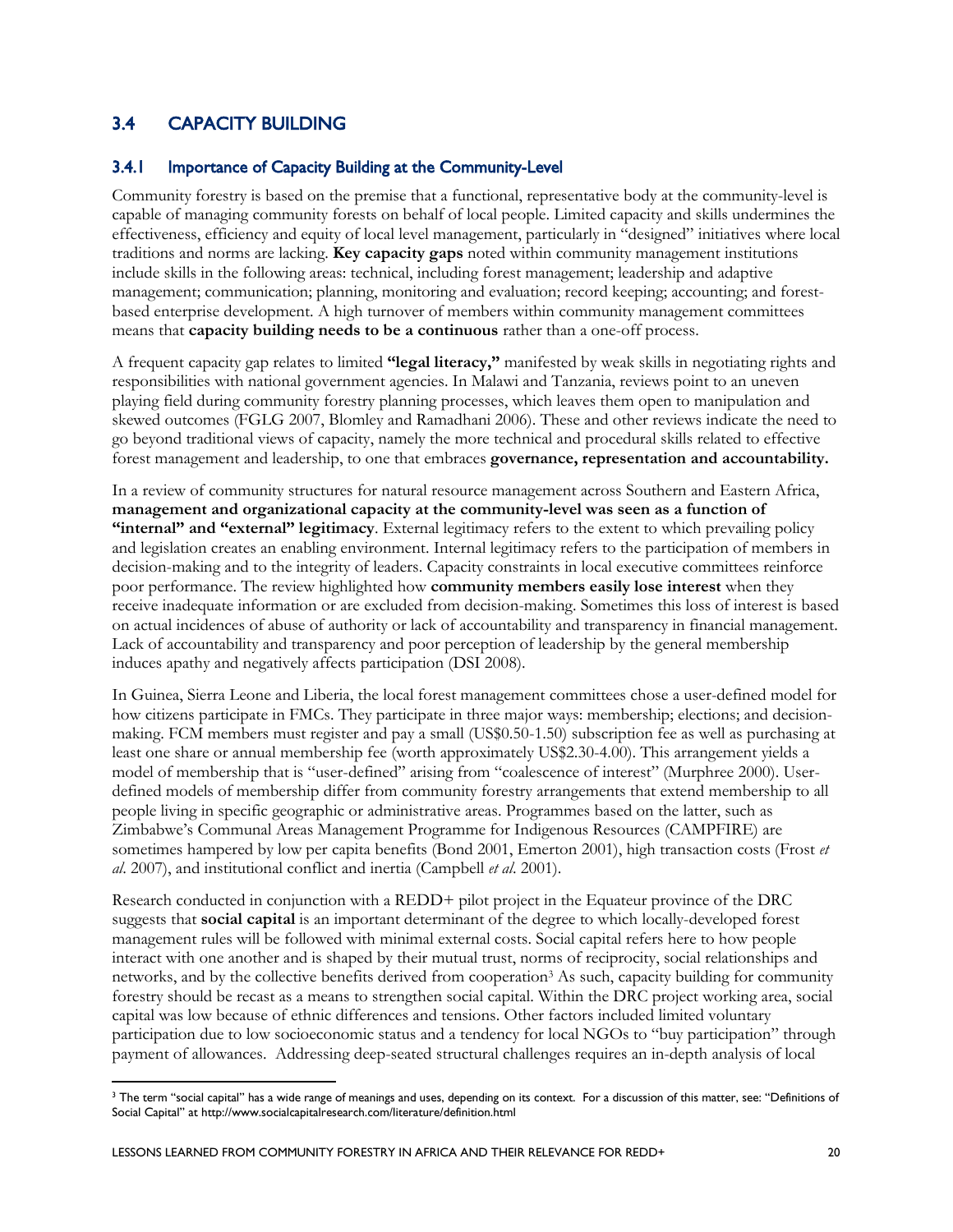actors and structures, including rights and duty structures, an understanding of local authority, and cognizance of local decision-making processes and civil society structures and processes. Above all, researchers caution against an oversimplification of community structures and processes, and of overriding traditional structures with new imposed ones as a way of building local capacity (Samndong *et al.* 2011).

#### <span id="page-29-0"></span>3.4.2 Capacity Building of Community Forestry Support Institutions

**Working through government agencies offers particular challenges** for local actors. Government foresters in Africa are often educated in agricultural programs, which pay little attention to forest management, production forestry or social and institutional aspects of forestry. Some are trained at conventional forestry schools that may be oriented towards commercially-oriented forest management and timber experts, and have little training on community forestry or extension work. Until recently in West Africa, especially in francophone states, the role of government foresters has been one of enforcement, protection and exclusion. In Benin, for example, foresters have an authoritative status on a par with gendarmes and custom agents. Mistrust and enmity existing between foresters and the rural populations comes from abuse of this authority. At the root of the problem is the colonial forest code that empowers foresters to threaten, extort and abuse villagers whenever they need cash. Many foresters collaborate with local woodcutters to systematically harvest the biggest and best trees (Heermans and Otto 1999).

Under these circumstances, it is no easy task to **transform a state forest service into one that supports and enables community participation.** In some cases, it will take a generational change to effect this transformation. As foresters' roles change from policemen to extension specialists, they need technical training to prepare them as partners in CBFM. They also need skills in conflict mitigation, operational planning, facilitation of meetings, participatory monitoring and evaluation methods, and time management. Because men dominate state forestry services**, attention to gender aspects** is often neglected. In Tanzania, early experiences of community forestry involved a complete re-orientation of district forest staff. With this new orientation, foresters suddenly found themselves in the driver's seat of local development efforts and experienced a newfound respect among local communities (Alden Wily 1998). Similarly, in Guinea over the past two decades, a marked shift has occurred in the attitudes of the forest service towards local communities, and a marked improvement in relationships. Many government foresters now have close working relationships with members of FMCs (Scott Bode, pers. comm.).

#### <span id="page-29-1"></span>3.4.3 Arenas of Successful Local Capacity Building

An essential element of building capacity is forest monitoring, which serves two basic purposes. First, it allows community managers to assess whether forest management actions, such as harvesting and protection, are resulting in the desired forest condition outcomes. Second, it enables local forest managers to demonstrate management effectiveness to higher-level managers and regulators in government. Historically, government foresters and other external agents undertook forest monitoring. There is now a **growing trend towards locally-based monitoring systems** (Fry 2010). Recent findings from a global initiative called Monitoring Matters (MOMA), working in Ghana, Namibia and Tanzania among other countries, demonstrated that with one day of training, local monitors could produce data on forest disturbance and condition comparable to that collected by persons with formal scientific training. Furthermore, while costs per ha of monitoring executed by scientists came to approximately \$5 per ha/year, local monitoring costs by community members were estimated to be in the region of \$0.05 per ha/year (Danielsen *et al*. 2011). Guidelines for supporting locally based monitoring of forest and carbon stocks have been developed by the Think Global, Act Local project following field development in Mali, Senegal, Guinea Bissau and Tanzania, and selected countries in Asia (Verplanke and Zahabu 2011). In Tanzania, many of the REDD+ pilot projects being implemented by NGOs are building on locally managed monitoring systems and verified using more technologically-focused methods, such as satellite imagery and aerial photography.

**Community forest tenure mapping** is a tool developed in the DRC to support **documentation of customary rights** to land and natural resources. There are also national level initiatives in the DRC that engage in mapping or zoning, but most of these are undertaken with little or no local consultation, and are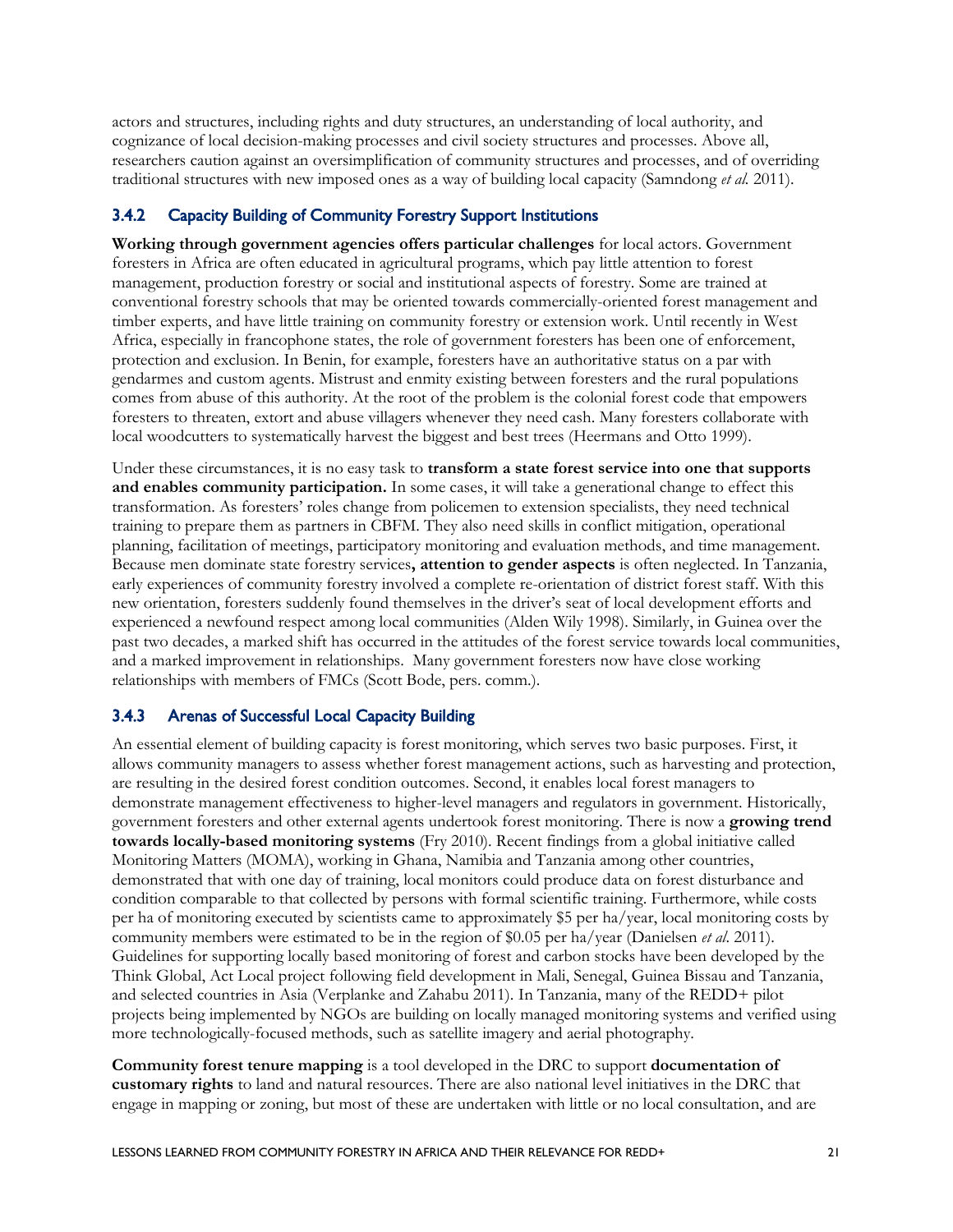primarily designed to build national government capacity to manage and regulate natural resource use. In response, local NGOs representing Indigenous Peoples (IP) and local communities supported a community mapping exercise covering over a million ha in the Territory of Inongo, Bandundu Province. At present, the methodology used allows community members to choose what to map and then equips them to produce their maps, while a final geo-referenced version is produced by a collaborating local NGO and validated by the community that has produced it. As a starting point, the maps have focused on forested areas that communities are using for cultivation and other practical and cultural ends. Data from official maps showing the boundaries of logging titles, national parks and other land use allocations is included so that all actors can clearly visualize the challenges that communities face. This has already allowed communities to clearly demonstrate the superposition of external actors over their own interests. Similar participatory community mapping has also been used in community forestry and other projects in Liberia, and also in several other African countries (Thomas 2013). In some cases, the maps have been used as an **effective lobbying tool to assert rights and negotiate** with other actors (Rainforest Foundation n. d.).

Given growing concerns over elite capture identified in a number of studies, capacity building is increasingly looking to improve capability to assess and communicate issues of governance and representation. The use of tools such as "**governance dashboards**" is increasing within CBNRM initiatives. In Tanzania, dashboards are being used to assess the performance of community forestry executive committees by identifying and prioritizing concerns or governance shortfalls of both leaders and those represented. The assessment provides a simple status report, along a key number of variables and an agreed action plan for addressing problems. The assessment is undertaken after an agreed period, typically six months. The results of the dashboard are compared with earlier results to assess whether performance has improved (Ishabaki 2012).

#### <span id="page-30-0"></span>3.4.4 Conclusions and Implications for REDD+

Building capacity of local forest managers for REDD+ initiatives requires emphasis on the **technical aspects** of sustainable forest management and the **development of robust government-backed community rules and enforcement mechanisms at the community-level**. New approaches are being developed that provide community-level forest managers with the tools and expertise they need to monitor forest condition and carbon stocks. Local managers can provide accurate data at lower costs than outsiders, and local managers gain information that can feed back into decision-making. Given the more contractual, resultsbased nature of REDD+, community-level forest managers will also need **capacity in negotiating contracts** that are equitable and viable, and based on agreed performance regarding reduction in deforestation levels.

There is a further need to look beyond traditional perceptions of capacity as skills to one that includes the **capacity to assess internal and external legitimacy and social capital**. Building capacity in **other nontechnical areas**, such as leadership, adaptive management, monitoring and evaluation, and bookkeeping, is necessary if community institutions are to remain viable and accountable entities.

### <span id="page-30-1"></span>3.5 SCALING UP COMMUNITY FORESTRY INITIATIVES

#### <span id="page-30-2"></span>3.5.1 Experiences from National Community Forestry Initiatives

There are relatively **few examples of national community forestry programs in Africa** as compared with other continents, and the primary modality for delivery in Africa is project-based. As such, scaling up has not occurred on the scale witnessed in India or Nepal.

One exception is Tanzania, which has a **strong legal framework for decentralization**. A national program of community forestry was developed in 2003 with support from several donors and the Tanzanian government. The program aimed to scale up community forestry interventions from a series of

#### **Box 7. Legal Framework**

In Tanzania, **where forest management rights and responsibilities are fully transferred to community managers, demand for community-based forest management is growing**. Often demand exceeds government capacity, financial and human, to respond.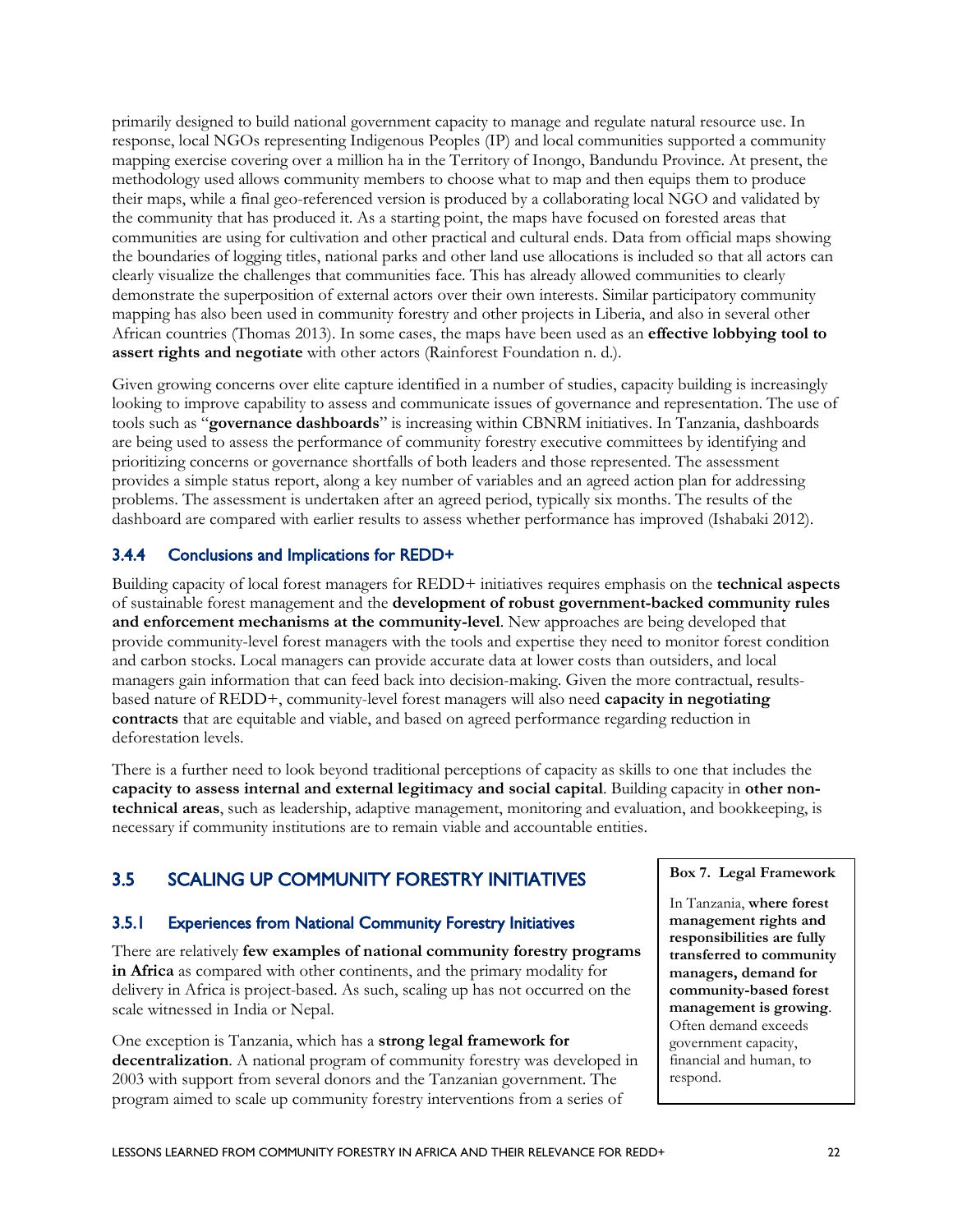donor-funded pilot projects by integrating them into national processes such as decentralization reforms. In a key reform is transfer of responsibility for delivery of forest extension services from central to local district governments. Block grants from bilateral donors were allocated to local governments to support district-wide community forestry. In all, the block grants supported 47 district councils and resulted in a massive expansion of coverage of community forestry beyond the limited scope of individual area-based projects (Blomley 2006).

In Gambia, **local partners and outsourced extension services** were used to address capacity gaps and limited staffing at the national Forestry Department. Staff reductions mean that the extension unit is now largely involved in coordination rather than service delivery. Private service providers and NGOs engaged by government provide core expertise in communication and extension, and their independence from government allows them to act as neutral facilitators (Brown 2000).

In Ethiopia, where attempts have been made to transfer responsibilities for community forestry from national to state and regional-level bodies, **several challenges** were reported. These include high staff turnover; lack of skills and understanding of changing roles and expectations on the part of state government staff; low allocation of government resources; and overall, a low prioritization of community forestry within the government. As such, securing strong government involvement and support has proven challenging, and consequently, community forestry is largely seen as donor-driven (MELCA 2008).

In Zambia and Tanzania, **community forestry is largely "supply driven" rather than demanded by community members**. Lack of demand results from many factors, but mainly people are not aware of the potential benefits or have seen relatively few benefits so far. In Zambia, suspicion and mistrust of government intentions undermines community forestry. In particular – and based on sound historical precedents – many rural people suspect that community forestry is simply a means for central government to extend control over customary land and resources, rather than a means to formalize traditional claims (PFAP 2005). In Kenya, many CFAs were established without external assistance from donors or NGOs and are able to function using internally generated funds. An increasing number of associations are generating limited funds from the sale of forest products (Mogoi *et al*. 2012).

In Gambia, which has a national community forestry program financed by international donors and the national government, demand for community-based forest management is growing. This is mainly because direct benefits accrue to communities implementing the program. Although forests in this semi-arid environment have little value in terms of timber resources, benefits are realized through the licensing and sale of firewood to urban fuelwood traders. As a result, demands for support are increasing and the government is experimenting with new models of service delivery through outsourcing to NGOs (Brown 2000).

Experiences from community-based wildlife management and tourism in Botswana and Namibia indicate that **engaging with responsible private sector agencies** can provide an important avenue for scaling up interventions beyond donor-funded project sites. Unfortunately, the history of community-level engagement with logging interests in Africa is poor and mostly characterized by exploitation and mistrust. As such, considerable time will be needed to build confidence and develop models that provide returns for private sector investors and community-level managers. One notable exception is the Mpingo Conservation and Development Initiative (MCDI) in Tanzania, which has supported the establishment of the only Forest Stewardship Council (FSC)4-certified community forests in Africa to date. MCDI works with private sector buyers to extract, process and export high-value ebony wood (*Dalbergia melanoxylon,* or *Mpingo* in Kiwsahili) used in the manufacture of musical instruments such as clarinets and oboes. MCDI has established a **groupbased certification scheme** open to any community-managed natural forest in Tanzania. Start-up costs were high, but additional costs to expand to new communities are likely to be significantly reduced (Ball 2010).

<sup>&</sup>lt;u>.</u> <sup>4</sup> FSC has developed standards for voluntary certification of sustainable and socially-responsible forest management.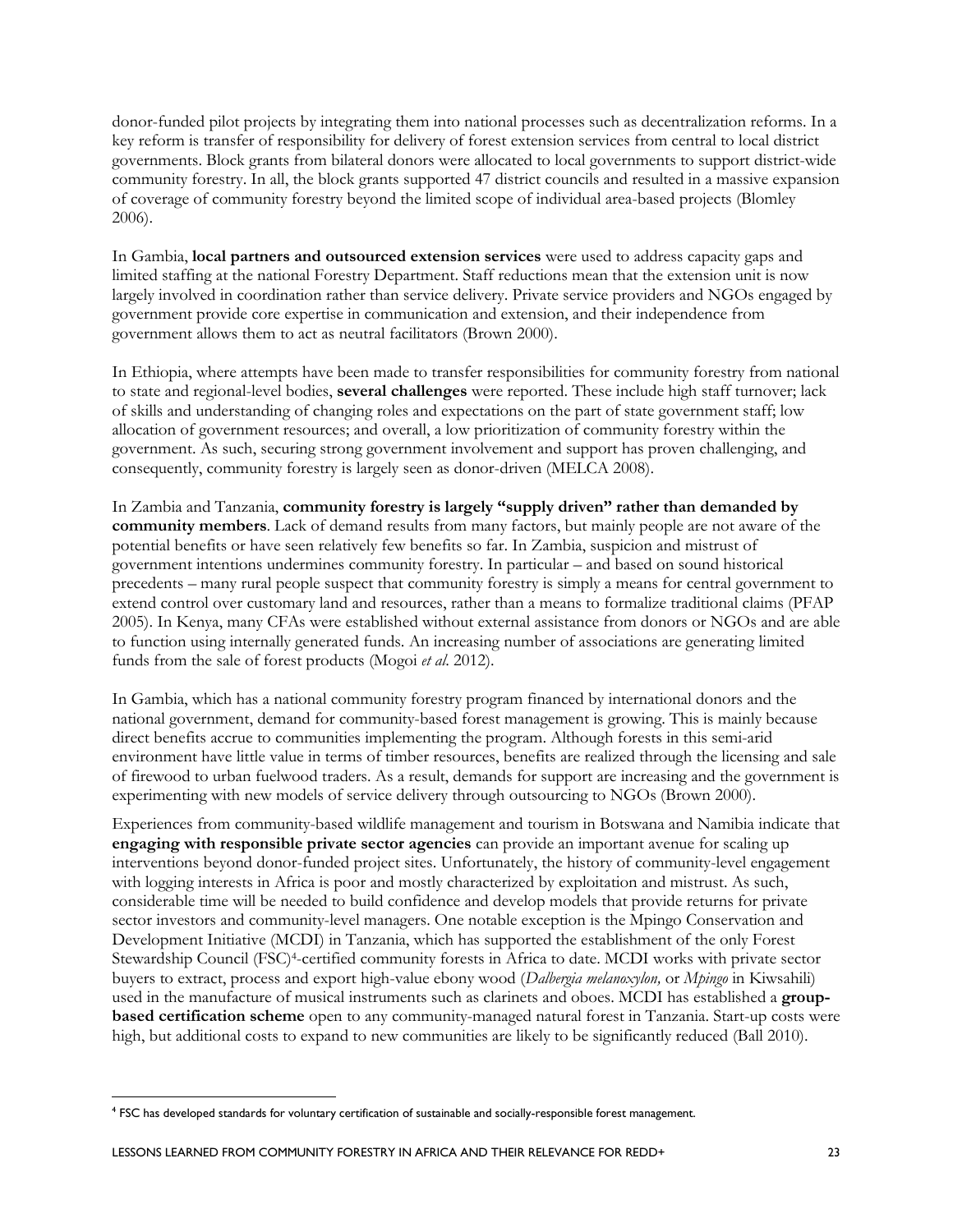#### <span id="page-32-0"></span>3.5.2 Conclusions and Implications for REDD+

Based on this review, the following conclusions can be drawn:

- **Few countries in Africa have moved beyond a portfolio of donor-funded community forestry projects to national programs** anchored and supported by government institutions. Where this has happened, donor funding has been essential and government commitment has not always been forthcoming. It is unlikely that this trend will change significantly in the near future. As such, REDD+ interventions that seek to build on community forestry will require significant injections of funding beyond those provided through carbon payments alone.
- As community forestry initiatives scale up, increasing areas of forestland, and the revenues that go with them, will go to communities and away from direct state control. This expansion may **result in the loss of government revenues** and the loss of personal benefits that foresters and other government staff members obtain from rent-seeking and licensing. These vested interests work against community forestry initiatives and REDD+ interventions.
- **Scaling up of community forestry has often necessitated greater engagement from local government authorities**. Experience from some countries indicates that working through local governments provides many benefits, but requires dedicated resources and capacity building programs. Conflicts among different parts of government, and among different natural resource management bodies and sector agencies, results in inefficiency and uncertainties at the local level.
- **Moving from a "supply-driven" to a "demand-driven" approach** is key to scaling up interventions. This requires capacity within government or service delivery agencies to respond to growing grassroots demands, and the demonstrated presence of concrete and tangible benefits to local managers.
- **Engaging with responsible private sector entities and high-value markets** for sustainably harvested forest products, although not without risks, represents a promising avenue for scaling up interventions to new areas and in ways that create additional incentives for forest management.

## <span id="page-32-1"></span>3.6 SUSTAINABILITY OF COMMUNITY FORESTRY

#### <span id="page-32-2"></span>3.6.1 Environmental Sustainability

Studies and reviews in Tanzania, Uganda, Ethiopia and Guinea show that **where forests are managed by communities, forest condition is improved when compared with state-managed or open-access regimes** (Blomley *et al.* 2008, Lund and Treue 2008, EMPAFORM 2009, Jirane *et al*. 2007; Sunderland-Groves *et al*. 2011; Table 1). However, more detailed analyses in Tanzania, Gambia and Ethiopia point to the **displacement of harvesting impacts** to areas not covered by community forestry agreements (referred to as "leakage" in the REDD+ context). This occurred especially in areas under community forestry agreements where harvests were reduced to allow for forest restoration and regeneration (Winberg 2010, Vyamana 2009, O'Hara 2011, Brown 2000). In Tanzania, leakage was evident in areas where JFM was established, but less widespread in places where full management rights and responsibilities were handed over to communitybased forest management (Vyamana 2009).

Experience in countries such as Tanzania, Ghana, Kenya, Namibia and Guinea suggests that **where forest condition improves, wildlife populations may also increase. This produces additional biodiversity benefits** but can also have negative livelihood impacts through damage to crops. Giving communities accompanying rights over wildlife management could potentially mitigate the problem. **Human-wildlife conflicts** often affect the poorest households (especially women) most strongly because their fields are usually located closest to the forest and they lack the means to protect their crops (Schreckenberg and Luttrell 2009, Jones 2012).

Experience in Tanzania suggests that **for community forestry to generate long-term economic and environmental returns, market forces must be neither too high, nor too low** (Blomley *et al*., 2009). Where demand for forest products, such as charcoal, near urban centers is extremely high, community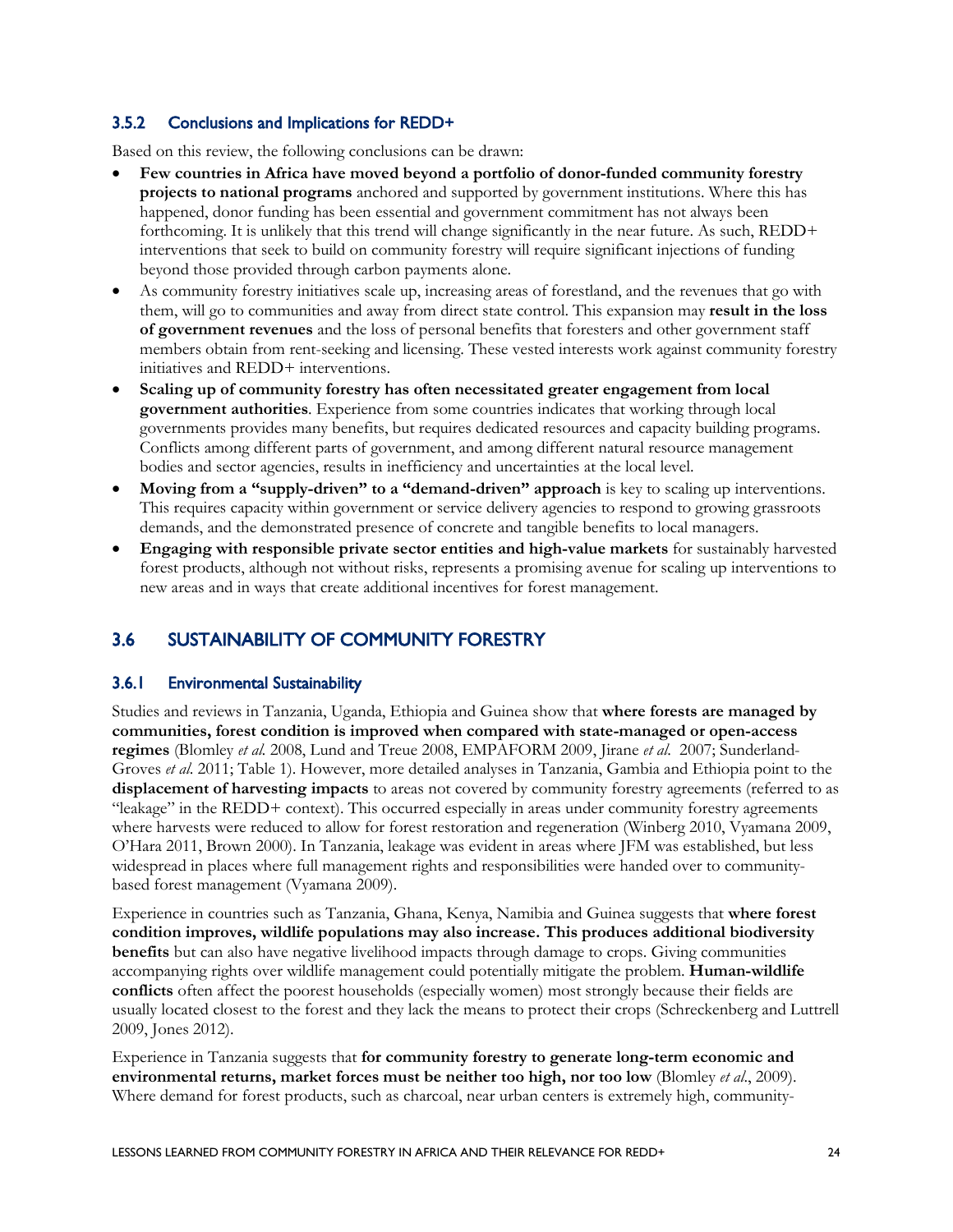enforced rules are often insufficient to withstand heavy external harvesting threats from illegal cutting (Blomley *et al*., 2009). The same holds when high demand for agriculture or other development generates increasing opportunity costs. Where forests are far from markets, population pressure and corresponding deforestation rates are low and incentives for communities to engage in community forestry are limited (Forest Trends 2009).

#### <span id="page-33-0"></span>3.6.2 Financial Sustainability

For the implementing or facilitating agency, financial sustainability has to be at both community and programmatic levels. At the community-level, a paucity of financial benefits generated from local management acts as a major disincentive to long-term management and sustainability. As such, many

#### **Box 8. Revenues and Financial Sustainability**

Through the USAID-supported Wula Naafa Program in Senegal, 77,000 ha of forest have been transferred to community management. This initially generated approximately \$25,000 per year, of which approximately \$15,000 was reinvested into forest management – boosting chances for sustainability once project support ended (USAID-Senegal 2008). In 2012, seven community forestry management groups in the Wula Nafaa program generated \$700,000 in revenues for themselves from charcoal sales from management of their dryland savanna forests (John Heermans, pers. comm.).

community forestry initiatives depend on voluntary labor, which impacts sustainability over time. **To be financially sustainable, community forestry must generate revenues that can be ploughed back into offsetting management costs**. Where revenues were collected, useful experiences emerged for establishing sustainable management systems – in particular in West Africa, where revenue generation is most marked. In the Nazinon gazetted forest in Burkina Faso, where 30 percent of revenue from firewood sales was used to employ a graduate forester and associated support staff who provided services directly to community groups, a community forestry project has operated successfully for at least two

decades. Recent news reports indicate that the scheme at Nazinon continues today, and together with three other sites at Bougnounou, Cassou, Sapouy-Biéha, provides 40 percent of the firewood supplies of Ouagadougou (Sienou 2012). Under the system of *marchés ruraux* introduced in Niger in the 1990s, 50 percent of taxes levied on the transport of firewood to urban centers was retained by local management structures and largely used to defray management costs (Noppen *et al*. 2004).

At the level of national or regional programs, **almost all initiatives are heavily reliant on donor funding**. There is no known functioning example of a national community forestry program in Africa operating within government budget allocations and without external donor support. This trend appears likely to continue in REDD+ pilot projects that are now being implemented in countries such as Tanzania and the DRC. **Although the forest sector generates considerable revenue for government in many forest-rich countries, little of this revenue is reinvested in the forest sector**. Where it is reinvested, priorities of central government forest agencies usually revolve around law enforcement, licensing and production aspects, rather than supporting community forestry. One notable exception to this rule comes from Gambia, where the national community forestry program has introduced a series of regulations that mean that any revenue accrued from a community forest is subject to a 15 percent state tax, levied by the Forest Department and held in the National Forestry Fund. These revenues are used to scale up these interventions to other parts of the country without external assistance from donors (Brown 2000, Jammeh 2008).

#### <span id="page-33-1"></span>3.6.3 Socioeconomic Sustainability

Increasing demands for land-based investments in Africa, such as for large-scale commercial agriculture and biofuel development, is an important **driver of land-use change** in Ethiopia, Mozambique, Sudan, Nigeria, Liberia and Ghana (World Bank 2011). It is already leading to **conflicts with local residents over land use** and placing increased pressure on areas set aside for community forestry purposes. As populations expand and local demand grows for conversion of forestland to small-scale agriculture, these pressures are likely to grow. Given the relatively limited financial contribution of community forestry to community income, its long-term viability is uncertain without the creation of additional financial incentives from the sale of forest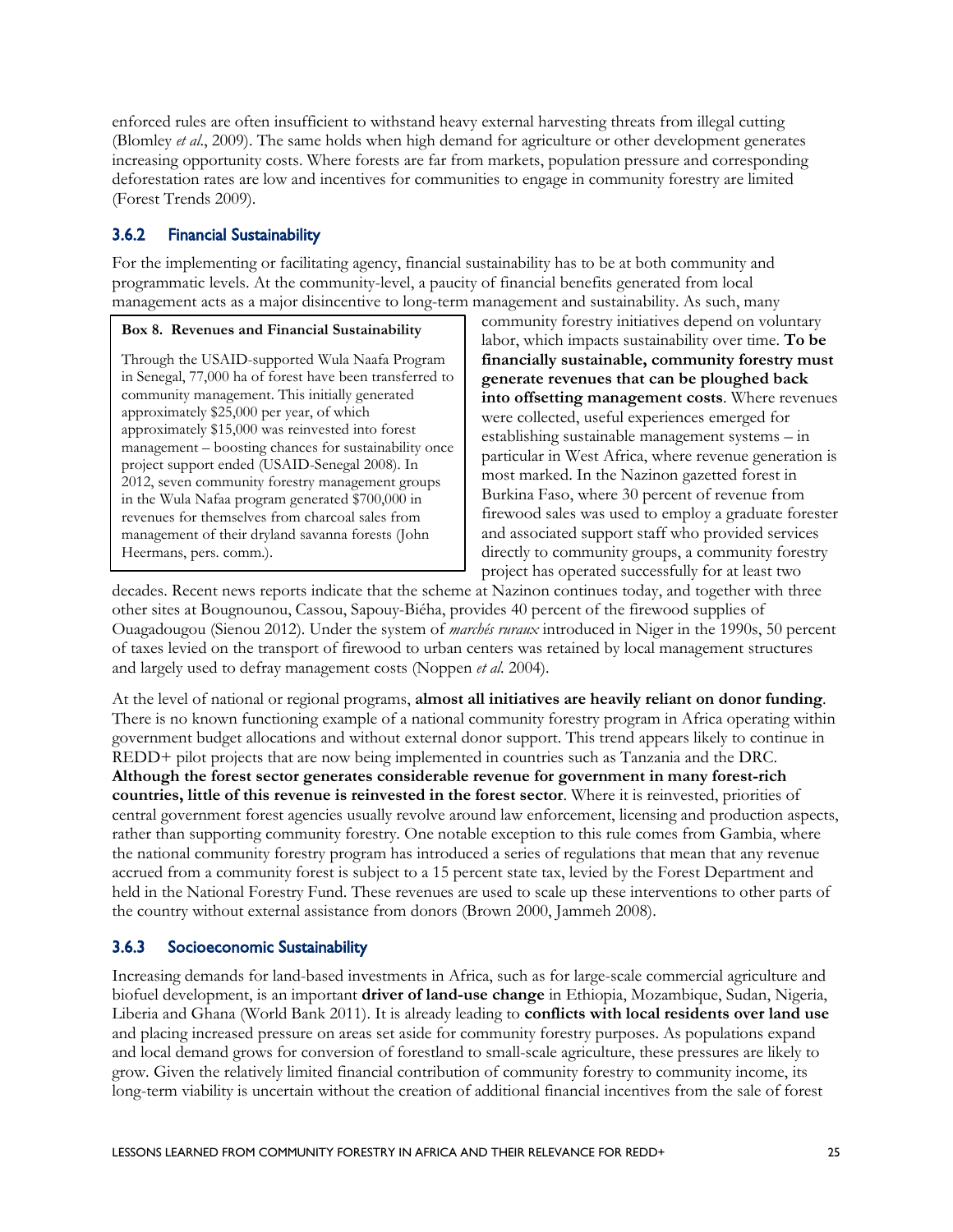products or environmental services. Some REDD+ projects in Tanzania use community forestry as a core strategy and address deforestation drivers such as agricultural expansion and charcoal production. Recent analyses of these projects indicate that **REDD+ transaction, institutional and opportunity costs are likely to exceed any potential revenue generated solely through the sale of carbon credits on the voluntary or future compliance markets**. Clearly, additional revenue streams from sustainable forest or natural resource management will be needed if opportunity costs are to be met (UN-REDD Tanzania 2012).

#### <span id="page-34-0"></span>3.6.4 Conclusions and Implications for REDD+

Experience shows that community forestry can lead to **improvements in forest condition** by reducing deforestation and forest degradation, thereby generating important benefits for climate change mitigation. However, for community forestry to be effective at a landscape level, measures are needed to stop leakage from community forests to adjacent forests managed under different regimes.

Many questions have been raised about the **sustainability of community forestry**, particularly in places like Ethiopia and Tanzania where community forestry has been accompanied by heavy investments by bilateral and multilateral donor agencies and NGOs. Limited financial returns to local level forest managers and users threaten to undermine incentives for long-term management. Although REDD+ offers the promise of income to local forest managers and users, analysis of opportunity costs undertaken within the context of REDD+ projects in Tanzania suggest that revenues have been insufficient to meet transaction and opportunity costs. Furthermore, despite the clear benefits of improved forest management, limited investment by governments in supporting and expanding community forestry means that, to date, it remains heavily dependent on external donor financing.

The **relative absence of financial returns from community forestry** from most sites, coupled with increasing demands for land for agricultural purposes – both large-scale commercial and small-scale production – is raising the opportunity cost of protecting forests by communities. If REDD+ is to be an effective tool in competing with alternative land uses, and community forestry is to remain an economically viable land use option, **alternative streams of benefits** will be needed from sustainable forest management.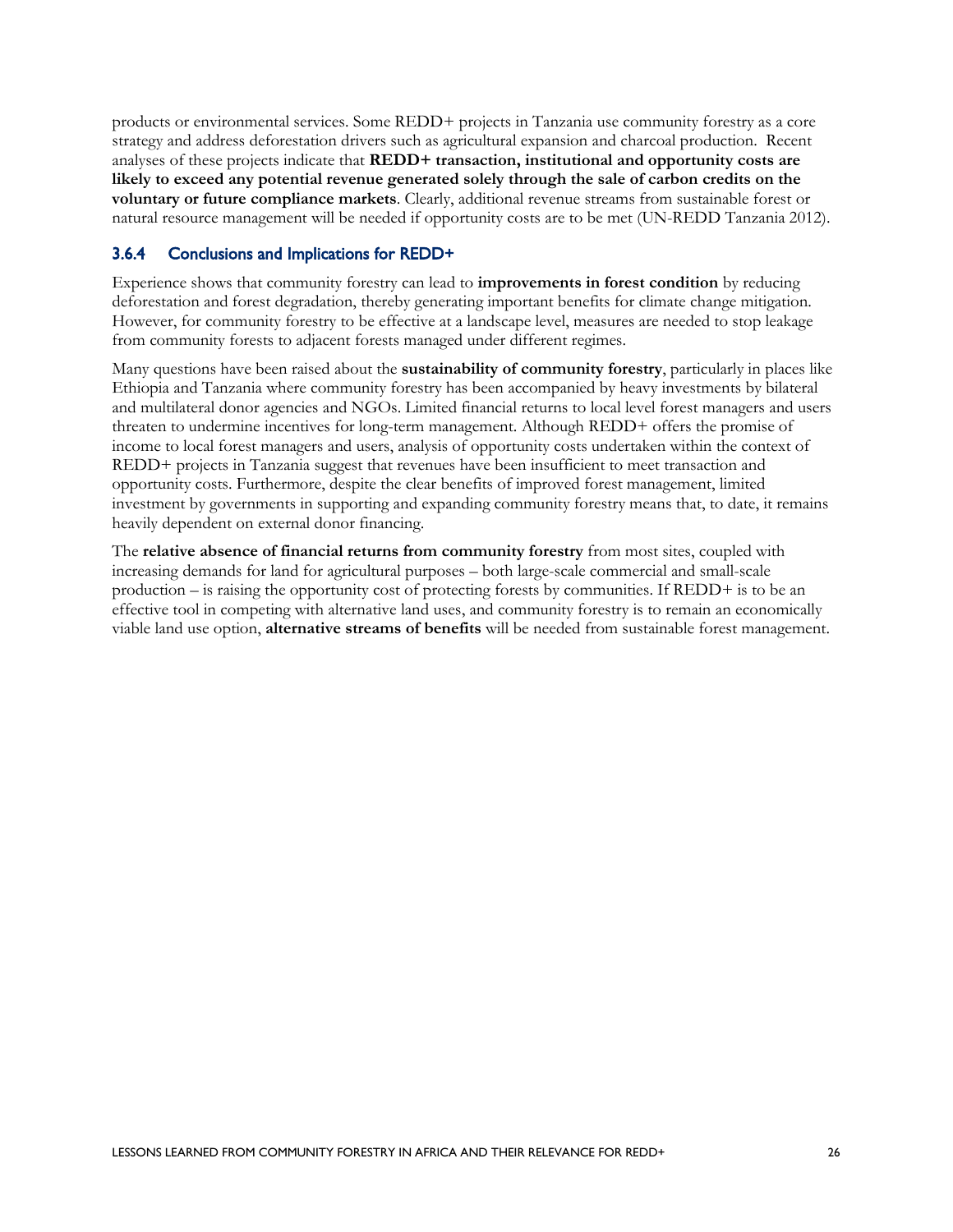## <span id="page-35-0"></span>4.0 EMERGING REDD+ AND COMMUNITY FORESTRY **ISSUES**

**At least half of the countries in Africa are establishing REDD+ pilot projects or national programs**. Twenty-five countries participate in the Forest Carbon Partnership Facility (FCPF), UN-REDD, and/or Forest Investment Programs (FIP), and many are receiving donor, foundation, or voluntary market support for pilot projects. Twenty-eight African REDD+ projects have been submitted for validation and verification by the Climate, Community, and Biodiversity Standards (CCBS), of which ten have completed the process. The pilot projects aim to demonstrate the overall viability and feasibility of local level REDD+ initiatives and test various approaches to establishing and verifying emission reductions through reduced deforestation. Currently, Africa has three million ha of REDD+ private carbon market (compliance grade or "high quality credits") projects, representing 13 percent of the global total (based on data collected for Nimz *et al*. 2013).

| Country                          | FCPF<br>Partners          | <b>FCPF</b><br>Country<br>Candidates | <b>UN-REDD National</b><br>Programme | <b>UN-REDD</b><br>Partner<br>Country | FIP<br>country |
|----------------------------------|---------------------------|--------------------------------------|--------------------------------------|--------------------------------------|----------------|
| Benin                            |                           |                                      |                                      | $\mathbf X$                          |                |
| Burkina Faso                     |                           | $\mathbf X$                          |                                      |                                      | $\mathbf X$    |
| Burundi                          |                           | $\overline{X}$                       |                                      |                                      |                |
| Cameroon                         | $\mathbf X$               |                                      |                                      | $\mathbf X$                          |                |
| Central African Republic         | $\overline{\text{X}}$     |                                      |                                      | $\mathbf X$                          |                |
| Chad                             |                           | X                                    |                                      |                                      |                |
| Côte d'Ivoire                    |                           | $\overline{X}$                       |                                      |                                      |                |
| Democratic Republic of the Congo | $\overline{\mathrm{X}}$   |                                      | X                                    |                                      | $\overline{X}$ |
| Ethiopia                         | $\mathbf X$               |                                      |                                      | X                                    |                |
| Gabon                            | $\overline{\mathbf{X}}$   |                                      |                                      | $\overline{\mathrm{X}}$              |                |
| Ghana                            | $\mathbf X$               |                                      |                                      | $\mathbf X$                          | $\overline{X}$ |
| <b>Ivory Coast</b>               |                           |                                      |                                      | $\mathbf X$                          |                |
| Kenya                            | $\mathbf X$               |                                      |                                      | $\mathbf X$                          |                |
| Liberia                          | $\mathbf X$               |                                      |                                      |                                      |                |
| Madagascar                       | $\mathbf X$               |                                      |                                      |                                      |                |
| Morocco                          |                           |                                      |                                      | $\mathbf X$                          |                |
| Mozambique                       | $\mathbf X$               |                                      |                                      |                                      |                |
| Nigeria                          |                           | $\mathbf X$                          | X                                    |                                      |                |
| Republic of the Congo            | $\overline{\mathrm{X}}$   |                                      | $\overline{\mathrm{X}}$              |                                      |                |
| South Sudan                      |                           | $\overline{X}$                       |                                      | $\mathbf X$                          |                |
| Sudan                            |                           | $\overline{X}$                       |                                      | $\overline{\mathrm{X}}$              |                |
| Tanzania                         | $\mathbf X$               |                                      | X                                    |                                      |                |
| Togo                             |                           | $\overline{X}$                       |                                      |                                      |                |
| Uganda                           | $\boldsymbol{\mathrm{X}}$ |                                      |                                      | $\mathbf X$                          |                |
| Zambia                           |                           |                                      | $\overline{\mathrm{X}}$              |                                      |                |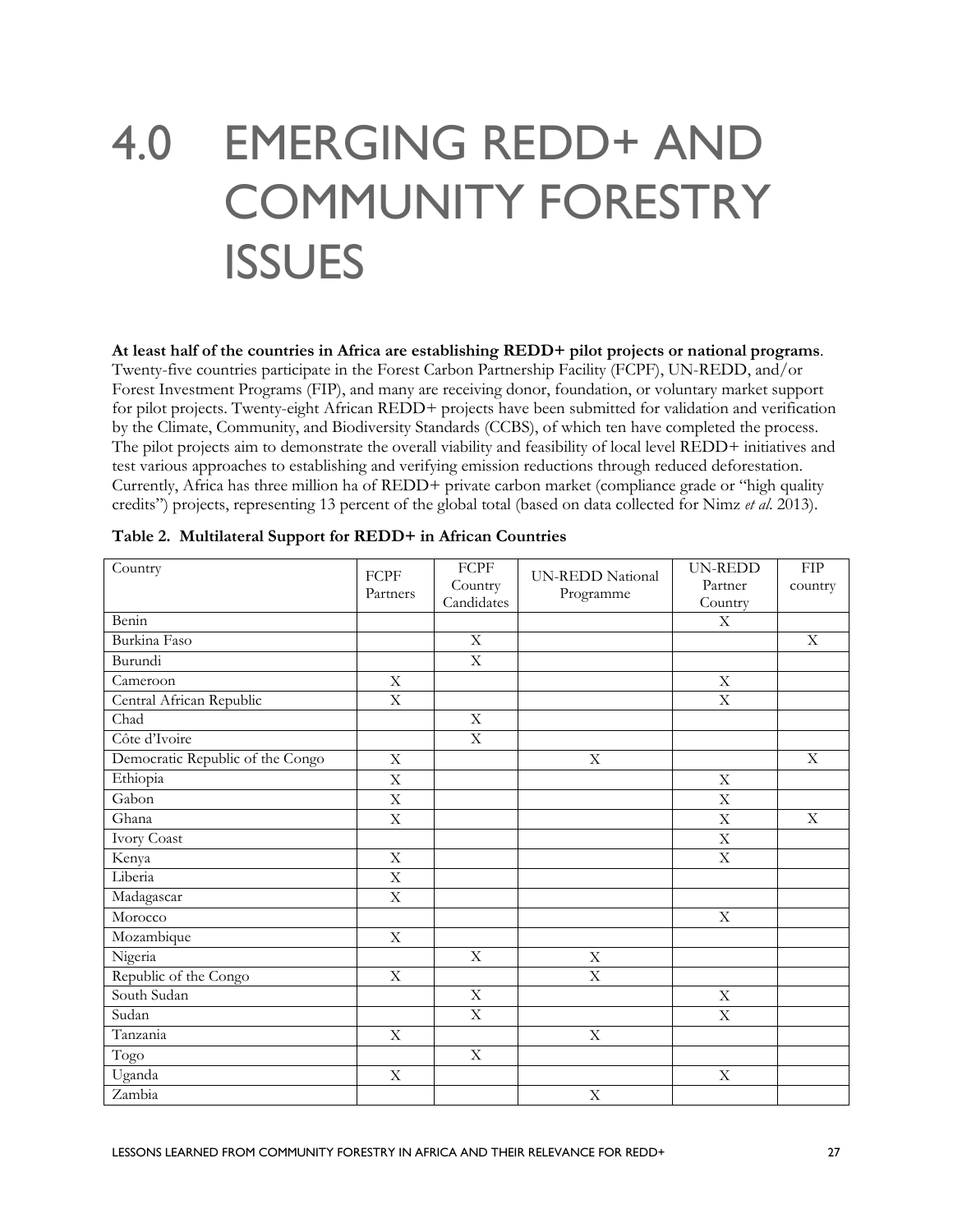In countries with a strong community forestry history, **REDD+ pilot projects have built upon existing legal and institutional frameworks**. Tanzania, with significant funding from the Norway's International Forest and Climate Initiative (NIFCI), has channeled funding to REDD+ pilot projects across the country. Five of these have specific interventions focused around community forestry. Launched in 2008 and 2009 specifically to achieve early results and inform the development of the national REDD+ strategy, these projects are already generating useful lessons about how community forestry in a REDD+ context can benefit people and forests. A recent external evaluation of this these projects generated important conclusions (Deloitte 2012). Several of the Tanzanian REDD+ pilot projects have produced policy briefs, lessons learned documentation and other thematic reviews (TFCG 2009). In addition to issues already identified in this review, the following relevant issues emerged:

- Important questions remain regarding **tenure rights over forests and by implication, revenue that is accrued from carbon payments**, especially in areas of shared forest management (JFM).
- **Transaction costs** of starting community forestry are high, as forest areas are fragmented and dispersed. Costs can be reduced through aggregation of individual forest areas and a collective marketing process. National associations of community forestry groups on mainland Tanzania and Zanzibar are planning to act as "carbon co-operatives" through an aggregation of payments.
- Specific community-level measures are needed to reduce the **risks of leakage from community forestry areas to forests not covered by these agreements.** This may include working at higher levels of scale and looking beyond specific forest areas covered by community forest agreements.
- As REDD+ projects look towards community forestry as a foundation for launching community-level initiatives, **national safeguard and related grievance and redress mechanisms** are needed to minimize the risk of elite capture and other potentially negative social or environmental impacts.
- Improvements in village-level forest governance alone will not be sufficient to ensure long-term management of forests at any meaningful level of scale. Local governance changes have to be implemented together with measures to change the **broader environment of forest sector governance**.
- Experience from a REDD+ pilot project in Tanzania suggests that individual carbon payments, rather than group-based payments for carbon credits, may be more likely to benefit individuals and lead to positive behavioral change. **Where agricultural expansion by individual smallholder farmers is a key deforestation driver, individual payments may be more likely to reduce deforestation.** Payments made at the individual level, even if small, have the potential to reduce poverty and remove barriers to entrepreneurship (Campese, 2012).

Ghana has made the strongest moves towards establishing CBNRM approaches in both forestry and wildlife sectors. REDD+ initiatives have targeted areas outside government protection that are managed by communities for long-term natural resource management purposes, such as under the Community Resource Management Agreement (CREMA). However, as in other countries, the **issue of tree (and ultimately carbon) property rights remains unresolved** and is resulting in limited progress in project implementation. The IUCN-supported pro-poor REDD+ project operating in the Wassa Amenfi West District is developing tools to address this issue by registering planted trees in collaboration with the national Forest Commission.

The DRC has embarked on an ambitious set of pilot projects largely funded by the Norwegian government through the Congo Basin Forest Fund. Of the ten projects currently in operation, four have specific activities that focus on the implementation of community forestry. However, unlike Tanzania, many of these projects are either recently started or under preparation, and **the legal framework for community forestry in DRC is legally ambiguous and still awaiting formal sanction** (Bofin *et al*. 2011). As such, drawing conclusions at this stage from the DRC REDD+ experiment is premature.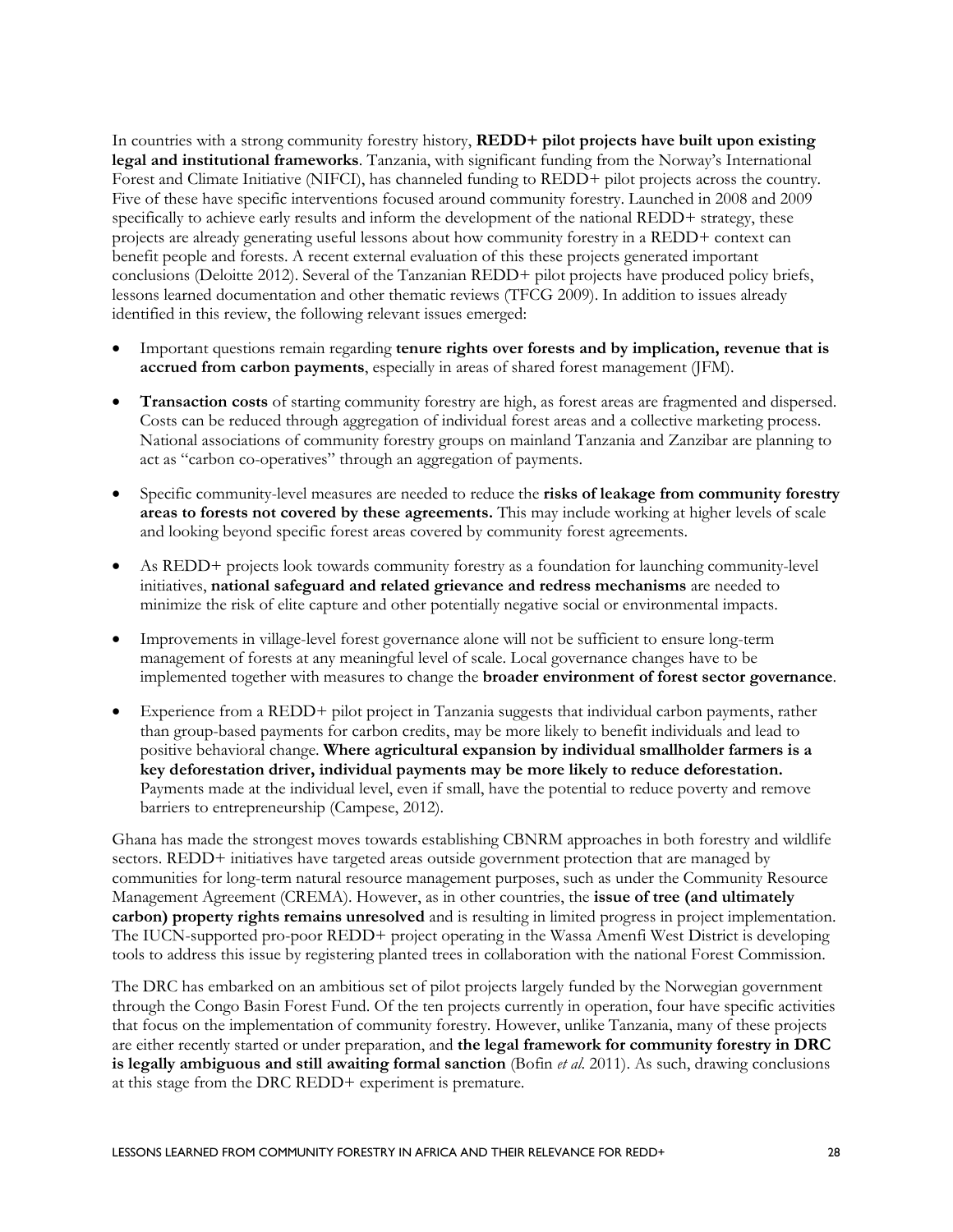## <span id="page-37-0"></span>5.0 CONCLUSIONS AND RECOMMENDATIONS

## <span id="page-37-1"></span>5.1 CONCLUSIONS

This review highlights the diversity of experience across Africa with regard to the evolution and development of externally-initiated community forestry. Results and progress towards implementing community forestry are mixed. While many countries have made policy moves to reverse the "command and control" nature of state-administered forestry over the past two decades, progress towards field level implementation has been mixed.

In countries that have provided **a legal basis for full delegation of forest management rights and responsibilities** through community-based forest management (as for example in Namibia, Tanzania and Gambia), demand has grown and adoption has spread – generating both environmental, as well as socioeconomic, returns to local managers and benefits to nation states.

In most of the countries reviewed, however, the **degree of delegation appears to be incomplete, discretionary, impartial or limited in scope**. Furthermore, the influence of powerful actors in terms of reestablishing control over resources (such as timber interests in West and Central Africa), coupled with government push-back, appears to be undermining initial policy goals. Unduly complex and bureaucratic requirements placed on community managers (in terms of management planning, resource assessment and local rule-making) is increasing transaction costs on community-level managers and undermining benefits. The creation of undemocratic and unrepresentative forest management committees at the community-level has, in many cases, resulted in forest management benefits being accrued by village elites.

In part, as a result of these limited delegations of powers and the risk of elite capture, the **benefits accrued by communities from forest management have, so far, been limited**. Given the high levels of poverty across many parts of rural Africa, and high demands for time and labor, questions remain regarding long-term sustainability of many community forestry initiatives. Where financial resources are being generated (with examples in Namibia, Burkina Faso, Tanzania and Senegal), communities have taken rational decisions to ensure that a good portion of finances are reinvested into offsetting forest management costs and the balance allocated to pressing local development needs.

Rural communities across Africa have managed forest commons for centuries through the application of traditional rules, norms and customs. However, externally-initiated community forestry is unfamiliar to many rural Africans, and as such, most community forestry initiatives have been supply driven. As a result, the objectives of the host agency (whether government forest agencies or donor projects) have dominated. Where this **objective has coincided with those of communities (sustainable forest management), successes have been achieved**. All too often, however, the implicit or explicit objectives of the external agency have been conservation and protection, which has had little resonance with local interests or has simply displaced harvesting impacts to other adjacent areas.

### <span id="page-37-2"></span>5.2 RECOMMENDATIONS

For projects, donors and government agencies wishing to integrate community forestry processes within the context of REDD+, the following recommendations are offered: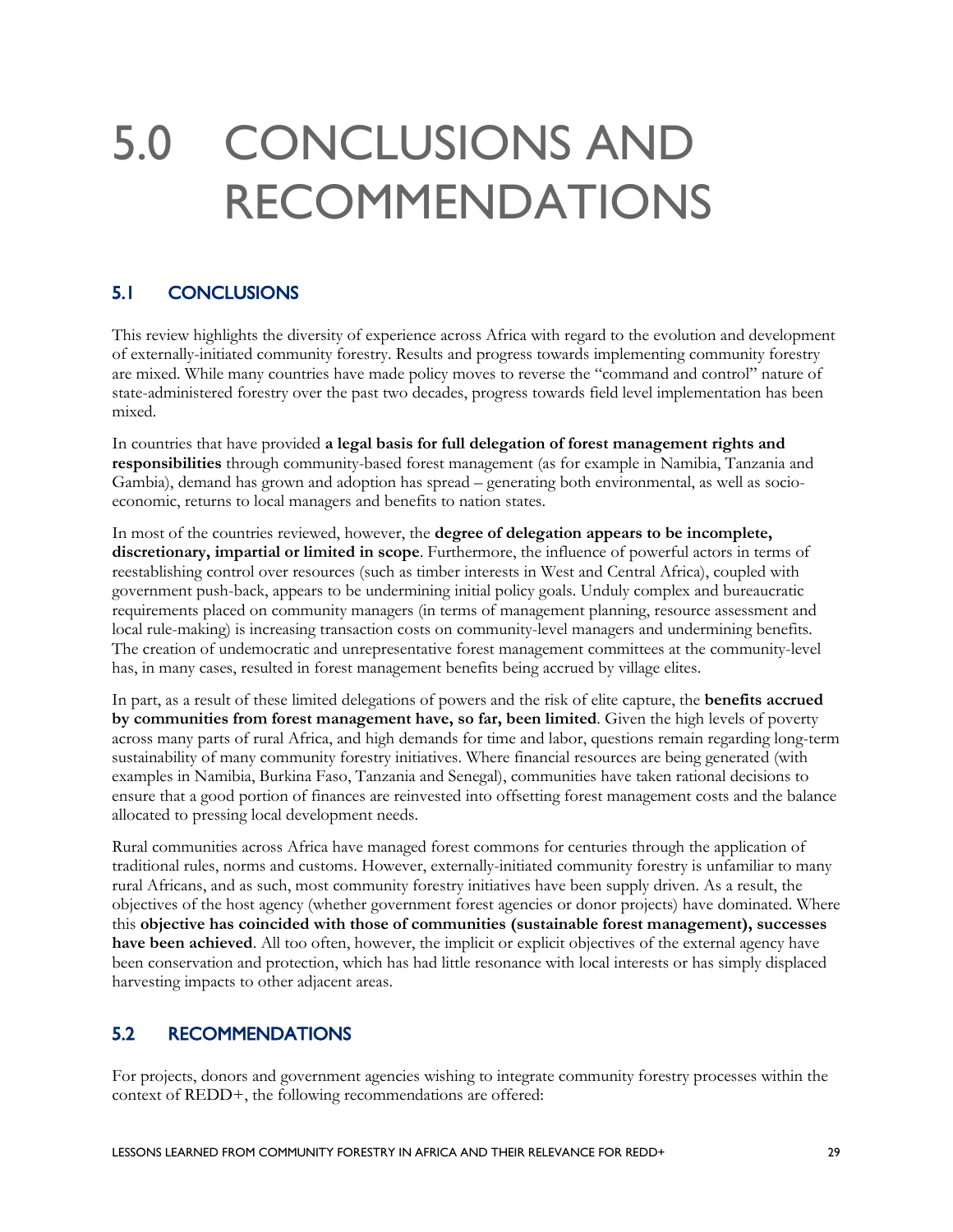- **Policy reforms** are needed in many countries to provide clear, secure, enforceable and non-discretionary tenure rights over trees, forests, and by extension, carbon. This should be accompanied by the passage of simple, low-cost and verifiable procedures for legalization of community forest agreements and management planning.
- **Legal rights** over forest resources need also be accompanied by the legal mandating by government of community-level management institutions, granting them the rights to make and enforce rules that regulate access and use over defined areas of forest.
- Empowerment implies the definition and **inclusion of all legitimate stakeholders** in the forest management. This should include "invisible" groups such as women, poor households, IPs and distant users, such as seasonal pastoralists.
- **Externally-driven management objectives** regarding reducing deforestation and forest degradation need to be **reconciled with local forest management interests** if sustainable forest outcomes are to be assured. This may involve the inclusion of sustainable forest management within REDD+ plans.
- REDD+ projects need to be aware of and **include measures to address vertical, as well as horizontal, equity** when negotiating the distribution of forest management costs and benefits (including payments).
- Careful attention should be paid to the **development of community-level forest management institutions**, taking account of factors such as geographical scale and the inclusion of accountability mechanisms, as well as links to traditional structures.
- **Support to civil society organizations and associations** is needed to ensure that the potential gains from reforms in forest legislation are not lost through policy "push-back," complex and cumbersome procedures, or the capture of benefits by political and administrative elites at local, provincial or national governmental levels.
- **Capacity support** provided to community-level management institutions, local forest managers and foresters and other development agents needs to reflect a mix of **technical skills** (forest management, utilization and planning) and **administrative skills** (financial management and book-keeping), as well as **leadership skills** (communication, governance and accountability). Capacity in terms of legitimacy and social capital also need to be enhanced.
- Measures to **control "leakage"** caused by the displacement of harvesting and demand from managed forests to unmanaged areas are needed. This may include the application of local community forestry bylaws to neighboring forests and working at higher levels of scale.
- REDD+ carbon payments may help to offset some management costs, particularly when forests are being restored and are unable to generate financial returns. However, **in many cases REDD+ payments are unlikely to meet the total implementation, transaction and opportunity costs of forest management, and alternative income streams** (from sustainable forest management, for example) will be essential in the medium term. In this respect, support to community forestry systems from governments, multilateral and bilateral institutions, private and foreign investments, and other development partners will be essential.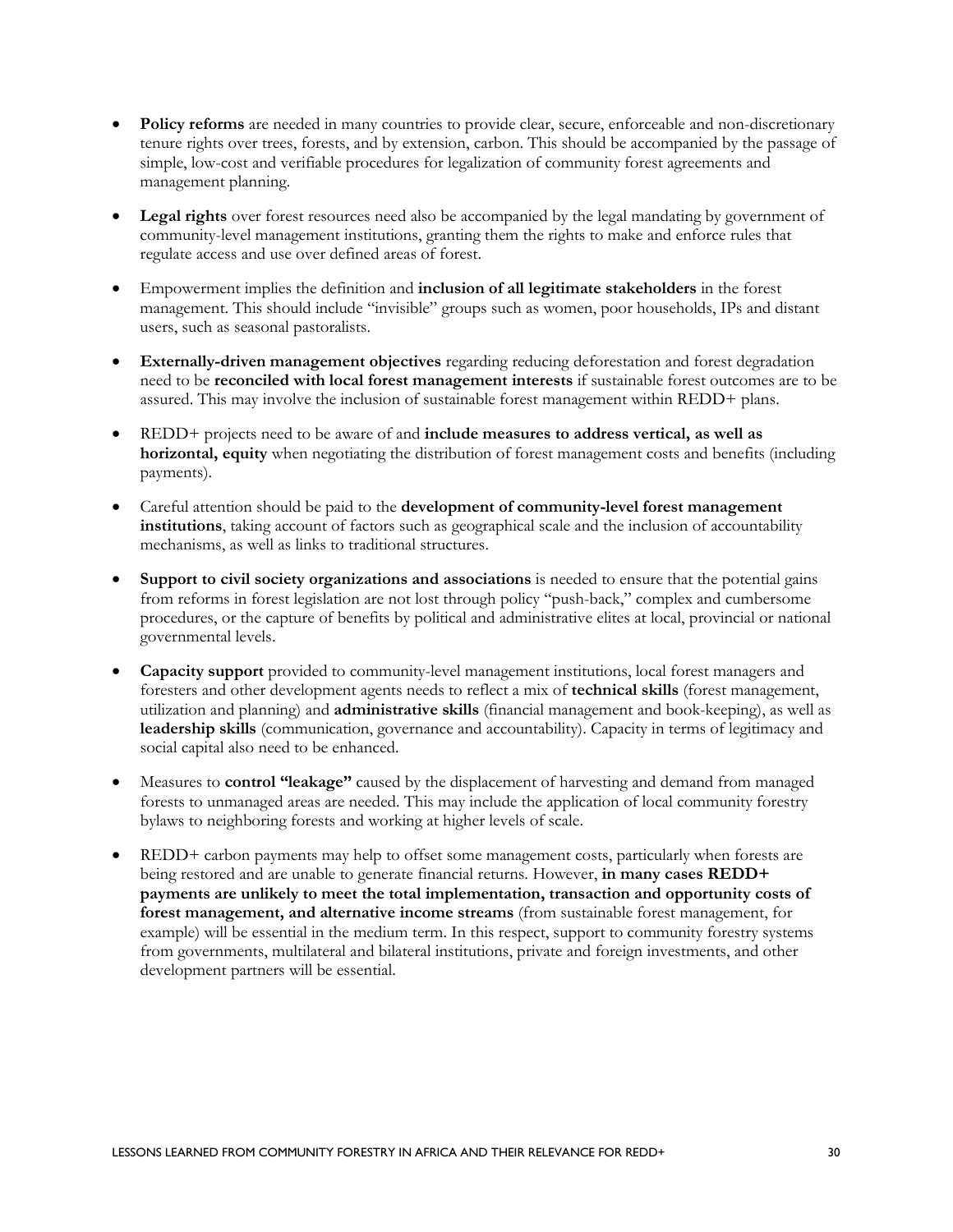## <span id="page-39-0"></span>REFERENCES

Aguilar, L., Shaw, D.D.M.P., and Quesada-Anguilar, A. 2011. Forests and Gender. Gland, Switzerland: IUCN.

Alden Wily, L. 1998. Villagers as Forest Managers and Governments Learning to Let Go: The case of Duru Haitemba and Migori Forests, Tanzania. IIED. Forest Participation Series. No 9. London, UK.

Alden Wily, L. and Mbaya, S. 2001. Land, People and Forests in Eastern and Southern Africa at the beginning of the 21st century: The impact of land relations on the role of communities in forest future. IUCN-East Africa Regional Office. Nairobi, Kenya.

Alden Wily, L. 2007. So who owns Liberia's forest? Sustainable Development Institute. Monrovia, Liberia.

Alden Wily, L. 2008. Custom and commonage in Africa: rethinking the orthodoxies. *Land Use Policy* 25: 43-52.

Alden Wily, L. 2012. Customary Land Tenure in the Modern World Rights to Resources in Crisis: Reviewing the Fate of Customary Tenure in Africa. Rights and Resources Institute. Washington, DC, USA.

Bachir, A., Vogt, G. and Vogt, K. 2005. Cooking stones to extract the juice: 5 years of Autonomous Common property resources management at Takiéta. A Case study of the Association Kou Tayani, Takiéta Forest Reserve, Niger. CRAC-GRN and SOS Sahel. London, UK.

Baker, M., Clausen, R., Kanaan, R., N'Goma, M., Roule, T., and Thompson, J. 2003. Conflict Timber: Dimensions of the Problem in Asia and Africa. Volume III: African Cases. Report submitted to USAID, ARD, Burlington, VT.

Balinga, M.P.B., Mandando, A., Ngendakumana, S., Awono, A. , Diallo, M.S., Diallo F., Abdourhamane D., Bode S., Day M., and T.C.H. Sunderland 2012. Institutionalizing participatory natural resource management in the Republic of Guinea's Fouta Djallon Plateau. Center For International Forestry Research. Bogor. Draft Unpublished.

Ball, S. 2010. Biodiversity and certified community forests in Tanzania. In: Shiel, D., Francis, E. and Zagt, R.J. (Eds) Biodiversity conservation in certified forests. ETFRN News 51. Tropenbos International. The Netherlands.

Banana, A.Y., Vogt, N.D., Bahati, J. and Gombya-Ssembajjwe, W. 2007. Decentralized governance and ecological health: why local institutions fail to moderate deforestation in Mpigi district of Uganda. *Scientific Research and Essay* Vol. 2 (10), pp. 434-445.

Bandiaky, S and Tiani, A.M. 2008. Gendered Representation and Participation in Decentralized Forest Management: Case Studies from Cameroon and Senegal. In: German, L., Karsenty, A. and Tiani, A-M. (Eds) Governing Africa's Forests in a Globalized World. London. Earthscan.

Blomley, R., Nelson, F., Martin, A. and Ngobo, M. 2005. Community Conserved Areas: A review of status and needs in selected countries of central and eastern Africa. IUCN.

Blomley, T. and Iddi, S. 2009. Participatory Forest Management in Tanzania: 1993 – 2009: Lessons learned and experiences to date. Ministry of Natural Resources and Tourism, Forestry and Beekeeping Division. Dar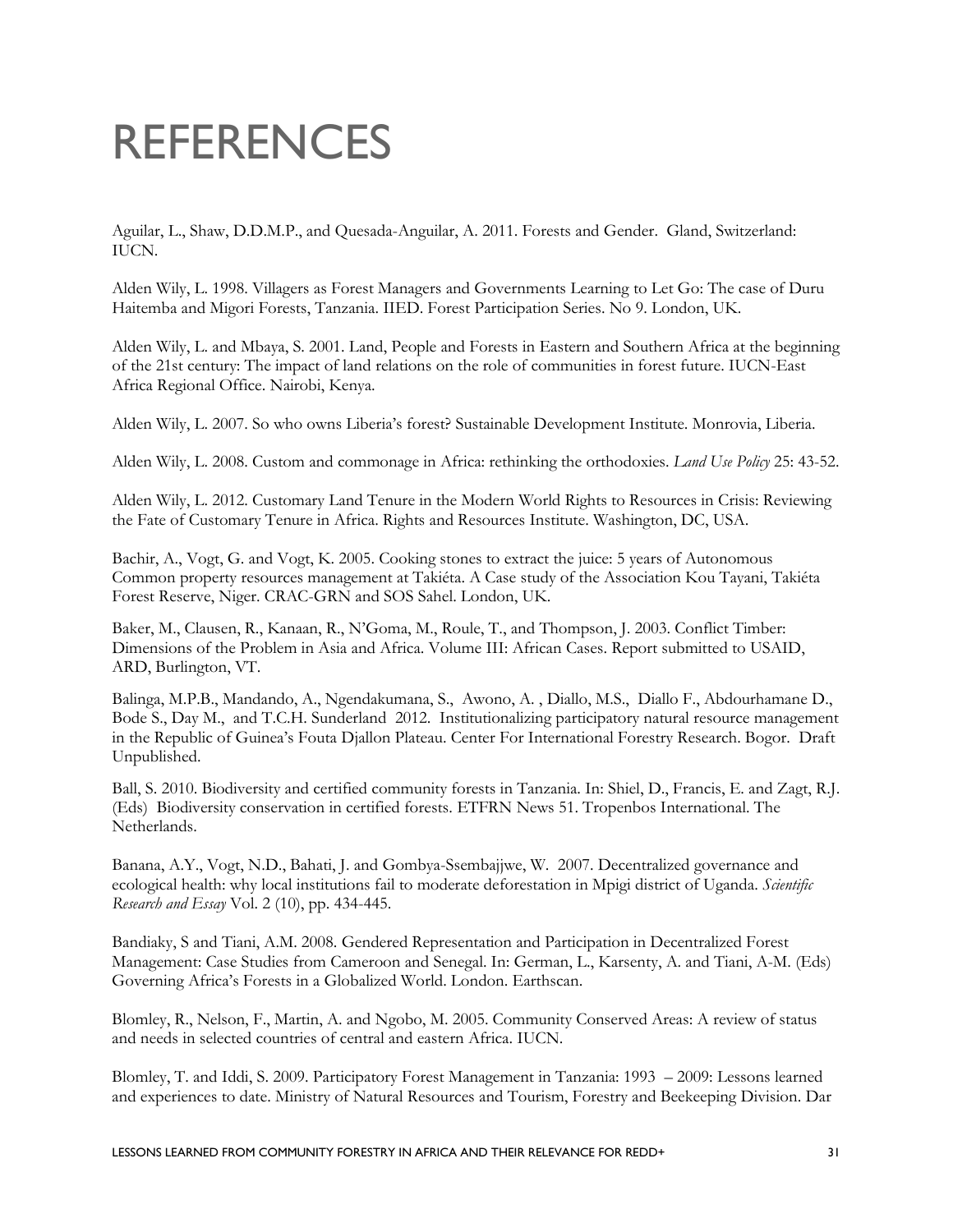es Salaam, Tanzania.

Blomley, T. and Ramadhani, H. 2006. Going to scale with Participatory Forest Management: Early Lessons from Tanzania. *International Forestry Review* Vol. 8(1) 93-100.

Blomley, T. 2006. Mainstreaming participatory forestry within the local government reform process in Tanzania. Gatekeeper Series No 128. International Institute for Environment and Development. London, UK.

Blomley, T., Pfliegner, K., Isango, J., Zahabu E., Ahrends, A. and Burgess, N. 2008. Seeing the Wood for the Trees: Towards an objective assessment of the impact of Participatory Forest Management on forest condition in Tanzania. *Oryx*, 42(3), 380 – 391.

Blomley, T., Ramadhani, H., Mkwizu, Y. and Böhringer, A. 2009. Hidden Harvest: Unlocking The Economic Potential of Community Based Forest Management In Tanzania. In: German, L., Karsenty, A. and Tiani, A.M. (Eds) Governing Africa's Forests in a Globalized World. London, UK. Earthscan.

Blomley, T. and Franks, P. 2009. Making Participatory Forest Management Work For the Poor. A review of Tanzanian and Nepali experiences with recommendations for policy makers and field-level practitioners. CARE Denmark. Copenhagen, Denmark.

Blomley, T., Lukumbuzya, K. and Brodnig, G. 2011. Participatory Forest Management and REDD+ in Tanzania. World Bank.

Blomley, T., Pfliegner, K., Isango, J., Zahabu E., Ahrends, A., and Burgess, N.2008. Seeing the Wood for the Trees: Towards an objective assessment of the impact of Participatory Forest Management on forest condition in Tanzania. Oryx, 42(3), 380–391

Bode S., 2007. USAID Programmatic Evaluation of Landscape Management for Improved Livelihoods (LAMIL) project. Unpublished USAID report to USAID/Guinea.

Bofin, P., Preez, M.L., Standing, A. and Williams, A. 2011. Addressing governance and corruption challenges in schemes for Reducing Emissions from Deforestation and Forest Degradation (REDD): Includes reports from three country cases: Democratic Republic of Congo, Kenya, Tanzania. U4. Oslo, Norway.

Bond, I. 2001. CAMPFIRE and the incentives for institutional change. In Hulme, D. and Murphree, M. (eds.) African Wildlife and Livelihoods: The Promise and Performance of Community Conservation. James Currey, Oxford: pp. 227-243.

Boserup, Ester. 1970. Women in Economic Development. London: Earthscan.

Bowler, D., Buyung-Ali, L., Healey, J.R., Jones, J.P.G., Knight, T. and Pullin, A.S. 2010. The evidence base for community forest management as a mechanism for supplying global environmental benefits and improving local welfare. CEE review 08-011 (SR48).

Bowler, D.E., Buyung-Ali, L. M., Healey, J.R., Jones, J.P.G., Knight, T.M. and Pullin, A.S.. 2012. Does community forest management provide global environmental benefits and improve local welfare? Front Ecol Environ 2012; 10(1): 29–36.

Brown, D. 2000. The Gambian-German Forestry Project. In: [Brown, D.,](http://www.cabdirect.org/search.html?q=ed%3A%22Brown%2C+D.%22) [Howes, M.,](http://www.cabdirect.org/search.html?q=ed%3A%22Howes%2C+M.%22) [Hussein, K.,](http://www.cabdirect.org/search.html?q=ed%3A%22Hussein%2C+K.%22) [Longley,](http://www.cabdirect.org/search.html?q=ed%3A%22Longley%2C+C.%22)  C. [and](http://www.cabdirect.org/search.html?q=ed%3A%22Longley%2C+C.%22) [Swindell, K.](http://www.cabdirect.org/search.html?q=ed%3A%22Swindell%2C+K.%22) (Eds) [Participation in practice: case studies from the Gambia](http://www.cabdirect.org/search.html?q=do%3A%22Participation+in+practice%3A+case+studies+from+the+Gambia%22) 2002 pp. 147-189. Overseas Development Institute. London, UK.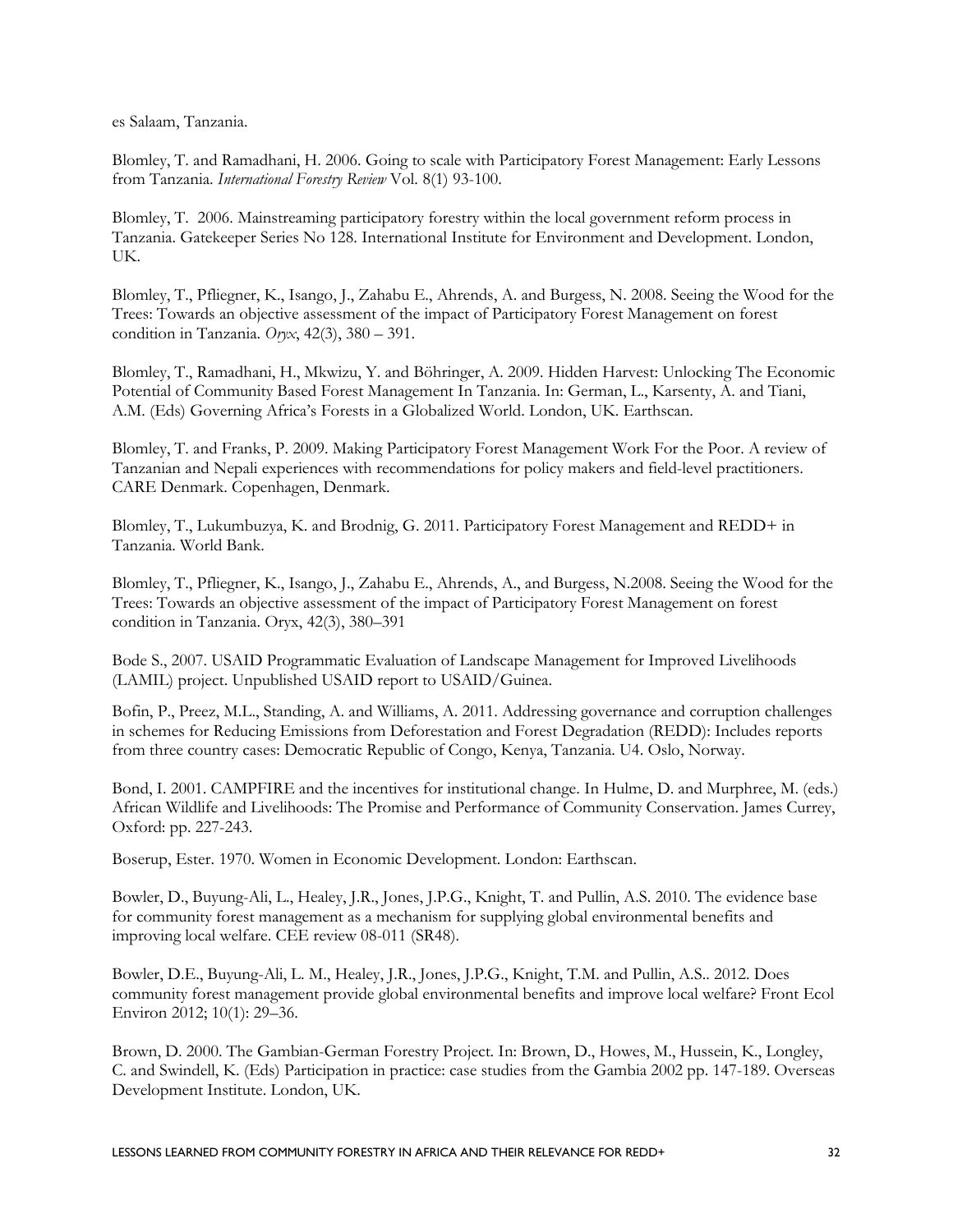Burgess, N.D. Malugu, I. Kinyau, N. Sumbi, P. Kijazi, A., Komba, R. Harrison, P. Lazier, J., Williams, A. and Mbwambo, Z. . 2013. How are coastal Forests being protected? The coastal forest reserve network and its management. The Arc Journal, Tanzania Forest Conservation Group. Issue No. 28. Dar es Salaam, Tanzania.

Camara, K. and Dampha, A. 2008. Trends in Forest Ownership, Forest Resources Tenure and Institutional Arrangements: Are they contributing to better forest management and poverty reduction? Case Study From the Gambia. FAO. Rome, Italy.

Campbell, B.M., Mandondo, A., Nemarundwe, N., Sithole, B., De Jong, W., Luckert, M. and Matose, F. 2001. Challenges to proponents of common property resource systems: despairing voices from the social forests of Zimbabwe. World Development 29:589-600.

Campese, J. 2012. Equitable Benefit Sharing: Exploring Experiences and Lessons for REDD+ in Tanzania. Tanzania Natural Resource Forum, Arusha, Tanzania.

Catterson, T.M, Thiam B., Diakite D., and Ham, R. 2001. Programmatic Environmental Assessment of Co-Management of Reserved Forests in Guinea. International Resources Group, Ltd. Report to USAID/GUINEA.

Coleman, E. A. and Mwangi, E. 2013. Women's participation in forest management: a cross-country analysis. *Global Environmental Change,* Vol. 23, No. 1: 193.-205.

Community Forestry in Namibia (CFN). 2008. Forests for People. Visions, Facts and Figures. BMZ/KfW Germany.

Couillard, V., Gilbert, J., Kenrick, J., and Kidd, C. 2009. Land rights and the forest peoples of Africa: Historical, legal and anthropological perspectives. Overview: analysis and context . Forest Peoples Programme. Moorton in the Marsh, UK.

Danielsen, F., Skutsch M., Burgess, D.. Jensen, P.M., Andrianandrasana, H., Karky, B., Lewis, R., Lovett, J., Massao, J., Ngaga, Y., Phartiyal, P., Poulsen, M., Singh, S. P., Solis, S., Sørensen, M., Tewari, A., Young, R. and Zahabu, E. 2011. At the heart of REDD+: a role for local people in monitoring forests? *Conservation Letters* 4: 158-167

De Blas, D.E., Peålrez, M., Sayer, J., Lescuyer, G., Nasi, R. and Karsenty, A. External Influences on and Conditions for Community Logging Management in Cameroon. *World Development* Vol. 37, No. 2, pp. 445 – 456, 2009.

Deloitte. 2012. Mid-term Review Report of Nine NGO REDD+ Pilot Projects in Tanzania - Higher-Level Overview of NGO REDD+ Portfolio. Deloitte Ltd. London, UK.

Development Services and Initiatives (DSI). 2008. Management Structures for Multiple Resource Management in Zambia and Southern and Eastern Africa. DSI. Washington, DC, USA.

Eckholm, E., Foley, G. and Timberlake, G.B. 1984. Fuelwood: The energy crisis that won't go away. Earthscan Publications, London, UK.

Egeimi, O., Mahmood, M.A. and Abdella, A.M. 2003. Towards a Local Peace: SOS Sahel's experience of conflict transformation between pastoralists and farmers at El Ain, North Kordofan State, Sudan. Securing the Commons. International Institute for Environment and Development. London, UK.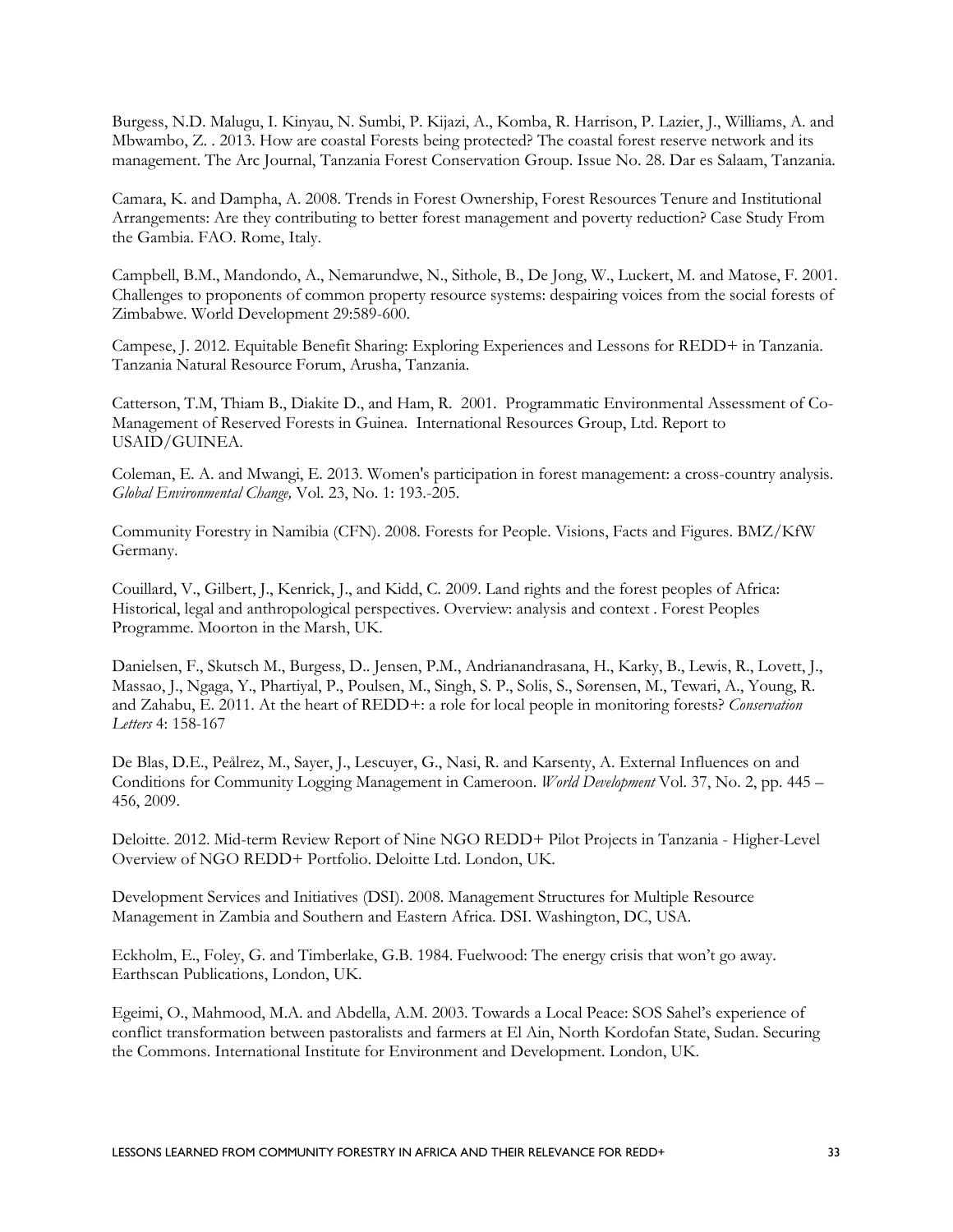Emerton L. 2001. The nature and benefits and the benefits of nature: Why wildlife conservation has not economically benefited communities in Africa. In Hulme, D. and Murphree, M. (eds.) African Wildlife and Livelihoods: The Promise and Performance of Community Conservation. James Currey, Oxford: pp.208-226.

Empowering Participatory Forest Management Project (EMPAFORM). 2006. Participatory Forest Management initiatives in Uganda: Key implementation concerns and recommendations for policy actions EMPAFORM Policy Briefing Paper No. 1. CARE-Uganda. Kampala, Uganda.

EMPAFORM. 2008. The Integration of PFM Mechanisms into Uganda's Policy and Legal Framework: An analysis of the level of Uganda's domestication, compliance and implementation of PFM provisions in Global Legal Instruments. EMPAFORM Policy Research Paper No.1. CARE -Uganda. Kampala, Uganda

EMPAFORM. 2009. The impact of Collaborative Forest Management on Forest Status and Forest Community Livelihoods in Uganda: A Case of Budongo, Mabira and Sango-Bay Central Forest Reserves. EMPAFORM Policy Research Paper No. 2. CARE-Uganda. Kampala, Uganda

FAO. 1995. Gender Analysis and Forestry International Training Package. Rome: FAO.

Foley, G., Kerkhof, P. and Madougou, D. 2002. A Review of the Rural Firewood Market Strategy in West Africa. The World Bank. Washington DC, USA.

Forest Governance Learning Group (FGLG). 2007. Making Community based forest management in Malawi work. Policy Brief No. 3. International Institute for Environment and Development. London, UK.

Forest Trends. 2009. The REDD Opportunities Scoping Exercise (ROSE): A Tool for Prioritizing Sub-National REDD Opportunities and Constraints Experiences in Ghana, Tanzania and Uganda. The Katoomba Group.

Fries, J. and Heemans, J. 1992. Natural resource management in semi-arid Africa: Status and research needs. *Unasylva* 168:9-15. FAO. Rome, Italy.

Frost, P., Campbell, B., Luckert, M., Mutamba, M., Mandonodo, A. and Kozanyi, W. 2007. In search of improved rural livelihoods in semi-arid regions through local management of natural resources: lessons from case studies in Zimbabwe. World Development 20: 1961-1974.

Fry, B.P. 2010. Locally based monitoring and forest certification. In: Shiel, D., Putz, F. and Zagt, R. (eds.). Biodiversity conservation in certified forests. Tropenbos International. Wageningen, Nederlands.

Githitho, A. N. 2003. The Sacred Mijikenda Kaya Forests of Coastal Kenya and Biodiversity Conservation. In: The Importance of Sacred Natural Sites for Biodiversity Conservation. UNESCO. Paris, France. GiZ. 2011. End of Project Evaluation. Phase 1. A development program of the Republic of Namibia cofinanced by the Federal Republic of Germany through KfW. BMZ Project Number: 2001 66 116.

Hansn, C.P. and Lund, J.F. 2011. The political economy of timber taxation: The case of Ghana. *Forest Policy and Economics* 13 (2011): 630 – 641

Harwell, E. (2010). Forests in fragile and conflict-affected states*.* Program on Forests (PROFOR). Washington DC, USA.

Heermans, J. and Otto, J. 1999. Whose Woods These Are: Community-Based Forest Management in Africa. USAID/Africa Bureau, Sustainable Development Office.

Ishabakaki, E. 2012. Training of Trainers Manual for the Implementation of the Community Forest

LESSONS LEARNED FROM COMMUNITY FORESTRY IN AFRICA AND THEIR RELEVANCE FOR REDD+ 34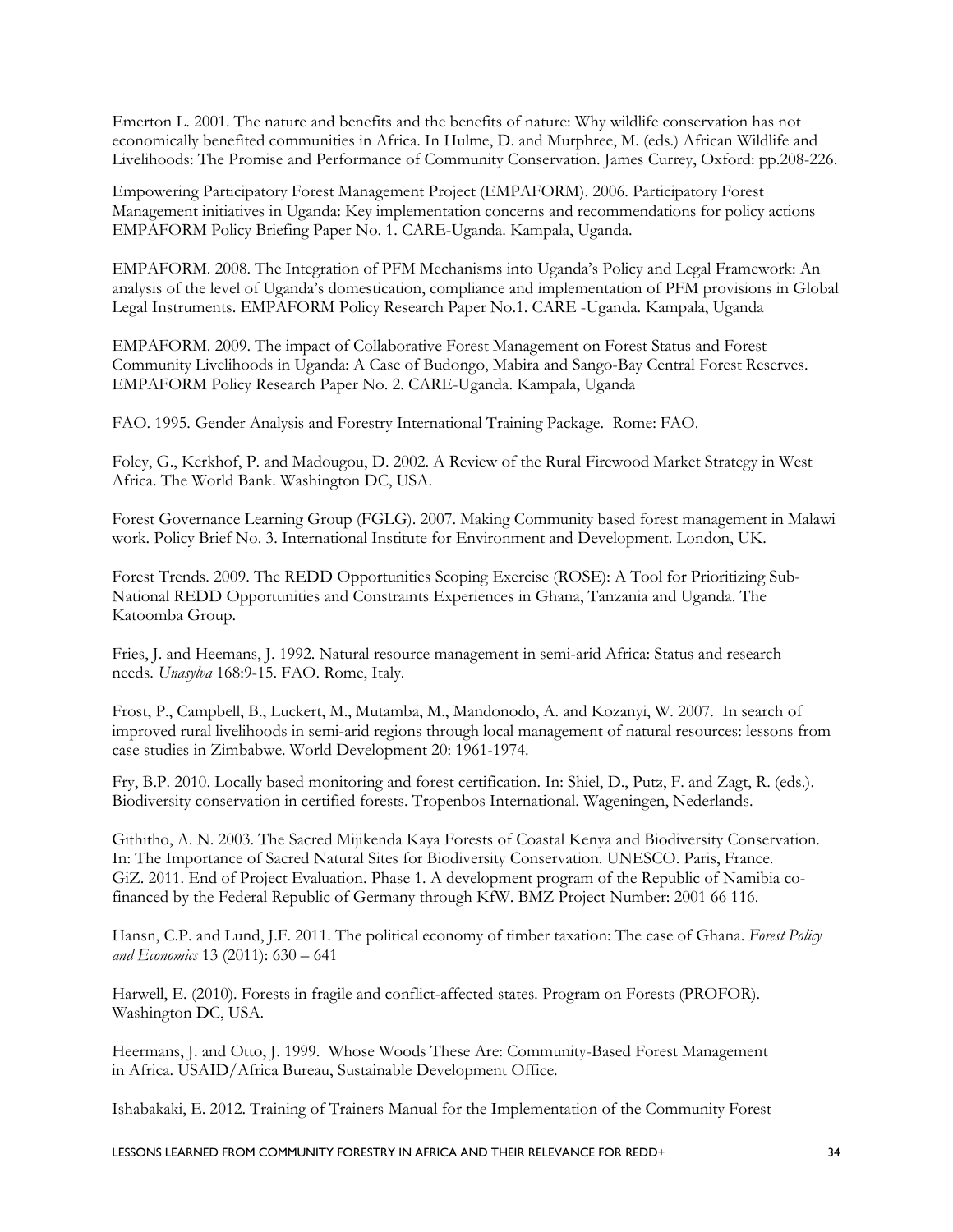Governance Dashboard Prepared by. Tanzania Forest Conservation Group and MJUMITA. Dar es Salaam, Tanzania. January 2012.

Jagger, P. 2008. Forest Incomes after Uganda's Forest Sector Reform: Are the Rural Poor Gaining? System-Wide Program on Collective Action and Property Rights (CAPRi) Working Paper No. 92. International Food Policy Research Institute. Washington, DC, USA.

Jammeh, L. 2008. Participatory Forest Management in the Gambia. Unpublished paper.

Jere, P. 2005. Finding a legal way forward for Joint Forest Management in Zambia. Provincial Forest Action Programme., Programme Coordination Unit. Woodlands, Lusaka, Zambia.

Jirane, T., Tadesse, T. and Temesgen, Z. 2007. PFM in Oromia and SNNP regions of Ethiopia: A review of experiences, constraints and implications for forest policy. FARM-Africa/SOS Sahel. Addis Ababa, Ethiopia.

Jones, B. 2012. Review of national, regional and international laws and policies that support or hinder indigenous peoples' and local community conserved territories and areas. Namibia Case Study. Unpublished document.

Kassibo, B. 2008. Local Government and Forest Resource Governance in Mali: Taxation and Decentralized Management of Forest Resources in Siby Rural Commune. In: German, L., A. Karsenty and A-M. Tiani, (Eds.) Governing Africa's Forests in a Globalized World. London, UK. Earthscan.

Kimball, J. Bode, S., Tchamou, N., Thiam, B., Russell, D., Tappan, G. and Whyner, D. 2010. Taking the Long View: USAID, USFS, USGS (and other USG actors and Partners) Investment in Smallholder and Community Forestry in West and Central Africa. Power point presentation at Taking Stock of Smallholder and Community Forestry conference, 24-26 March 2010.

Kothari, A. 2012. In: Corrigan, C., Jonas, H., Neumann, A. and Shrumm, H. (Eds) Recognising and Supporting Territories and Areas Conserved By Indigenous Peoples And Local Communities: Global Overview and National Case Studies. Secretariat of the Convention on Biological Diversity, ICCA Consortium, Kalpavriksh, and Natural Justice. Montreal, Canada. Technical Series no. 64.

Larson A.M. and Dahal, G.R. 2012. Forest tenure reform: New resource rights for forest-based communities. *Conservation and Society* 10:77-90.

Lebbie, A., Fisher, R., Odoom, F., Topor, W., Flomo, J. and Kardoh, G. 2009. Understanding Diversity: A Study of Livelihoods and Forest Landscapes in Liberia. IUCN Gland, Switzerland.

Lund, J.F. 2007. Is Small Beautiful? Village level taxation of natural resources in Tanzania. *Public Administration and Development* 27: 307 – 318.

Lund, J. F. and Treue, T. 2008. Are We Getting There? Evidence of Decentralized Forest Management from the Tanzanian Miombo Woodlands. *World Development* 3612: 2780-2800.

Marfo, E., Acheampong, E., Opuni-Frimpong, E. 2012. Fractured Tenure, Unaccountable Authority, and Benefit Capture: Constraints to improving community benefits under climate change mitigation schemes in Ghana. *Conservation and Society* 10(2): 161-172.

Massaquoi, Mohamed. 2012. Sierra Leone: Fola Forest Co-Management – a Standard Practice for Conservation. Concord Times, Freetown, Sierra Leone, 4 June.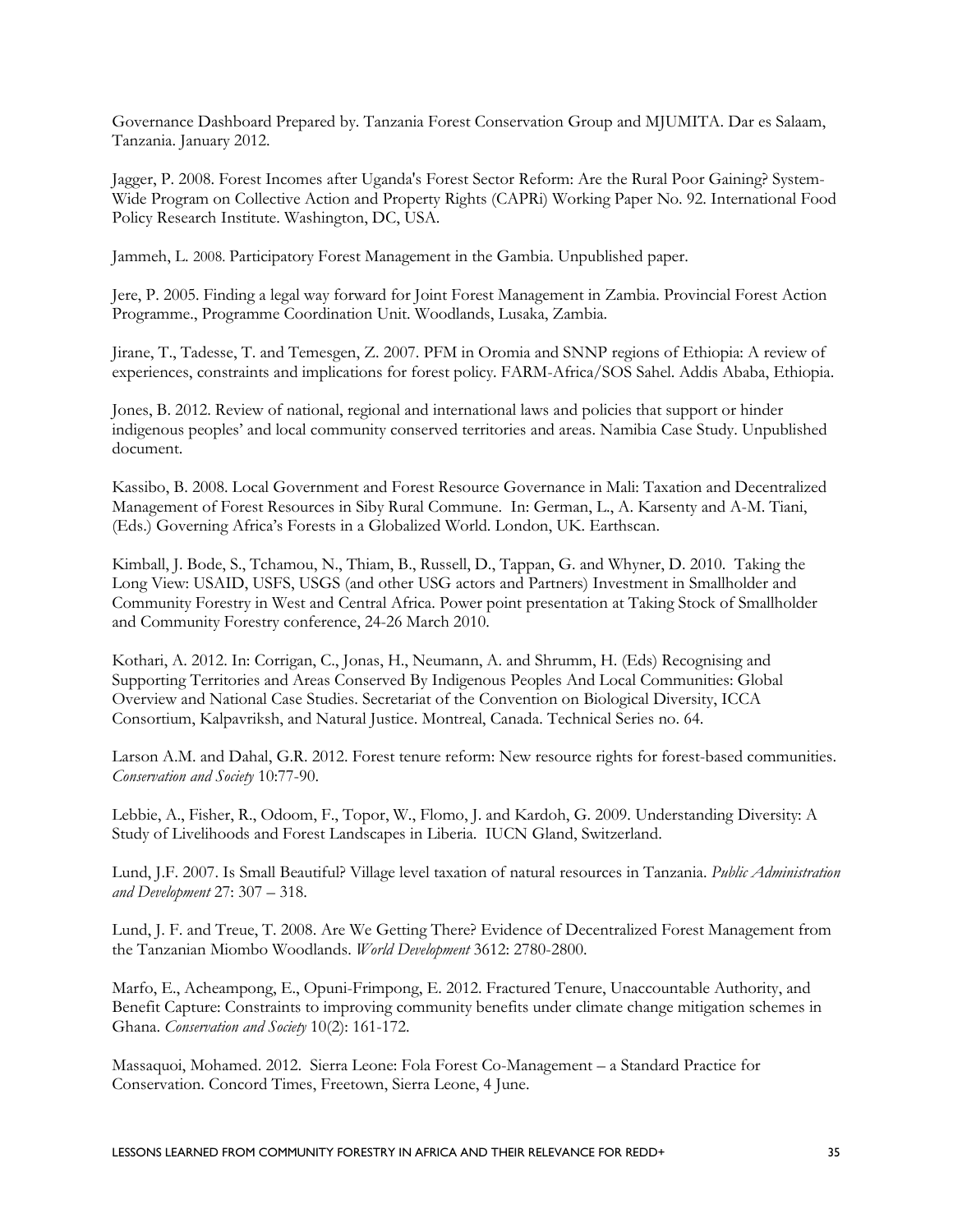Matose, F. 2008. Towards Community-Based Forest Management in Southern Africa: Do Reforms Lead to Improved Livelihoods for the Poor?, Paper presented at the Durban, Center for International Forestry Research (CIFOR)/ Department of Wildlife and Forestry (DWAF) DWAF workshop.

Mayers, J., Maginnis, S. and Arthur, E. 2011. REDD Readiness Requires Radical Reform Prospects for making the big changes needed to prepare for REDD-plus in Ghana. Co-chairs' summary of an international REDD readiness dialogue in Ghana. The Forest Dialogue, Yale University.

MELCA. 2008. Communal Forest Ownership: An Option to Address the Underlying Causes of Deforestation and Forest Degradation in Ethiopia? Proceeding of a workshop held at Chilimo Forest and Ghion Hotel November 25-27/2008. MELCA Mahiber, Addis Ababa, Ethiopia.

Meshack, C., Ahdikari, B., Doggart, N. and Lovett, J.C. 2005. Transaction costs of community-based forest management: empirical evidence from Tanzania. *African Journal of Ecology* 44, 468 – 477.

Mogoi, J., Obonyo, E., Ongugo, P., Oeba, V. and Mwangi, E. 2012 Communities, property rights and forest decentralization in Kenya. Early lessons from participatory forest management. *Conservation and Society* 10(2): 182-194.

Monela, G.C., Chamshama, S.A.O., Mwaipopo, R. and Gamassa, D.M. 2005. A study on the social, economic, and environmental impacts of forest landscape restoration in Shinyanga Region, Tanzania. IUCN-EARO. Nairobi, Kenya. aMinistry of Natural Resources and Tourism. Dar es Salaam, Tanzania.

Murphree, M.W. 2000. Boundaries and borders: the question of scale in the theory and practice of common property management. Paper presented at the Eighth Biennial Conference of the International Association for the Study of Common Property. 31 May to June 4 2000. Bloomington, Indiana, USA.

Mustalahti, I and Lund, J. F. 2010. Where and How Can Participatory Forest Management Succeed? Learning From Tanzania, Mozambique, and Laos. *Society and Natural Resources* 23:31 – 44.

Nimz, A., O'Sullivan, R., Patney, A. Brenna, K. and Durschinger, L. 2013. Emerging Compliance Markets for REDD+: An Assessment of Supply and Demand. Report prepared for USAID. Forest Carbon, Markets and Communities Program, Arlington, VA.

Noppen, D., Kerkhof, P. and Hesse, C. 2004. Rural Fuelwood Markets in Niger: An assessment of Danish support to the Niger Energy Strategy. 1989 - 2003. IIED and Danida.

Observatoire des Forêts d'Afrique Central (OFAC) and the Congo Basin Forest Partnership (CBFP). 2012. The Forests of the Congo Basin – State of the Forest 2010. Eds. De Wasseige, C., de Marcken P., Bayol N., Hiol Hiol F., Mayraux Ph., Desclée B., Nasi R., Billand A., Defourny P. and Eda'a Atyi R. Luxembourg. Publications Office of the European Union.

Odera, J. 2004. Lessons Learnt on Community Forest Management in Africa: A report prepared for the project - Lessons Learnt on Sustainable Forest Management in Africa. National Museums of Kenya.

O'Hara, P. 2011. Scoping study on engagement in Ethiopia's Forestry Sector, Strategic Climate Institutions Programme. DFID Ethiopia and Common Futures Consulting Ltd.

Oyono, P. R. 2009. New Niches of Community Rights to Forests in Cameroon: Tenure Reform, Decentralization Category or Something Else? *International Journal of Social Forestry* 2(1):1-23.

Oyono, P. R., Biyong, M. B. and Samba, S.K. 2012. Beyond the decade of Policy and Euphoria: The state of livelihoods under the new local rights to forest in rural Cameroon. *Conservation and Society* 10(2): 173-181.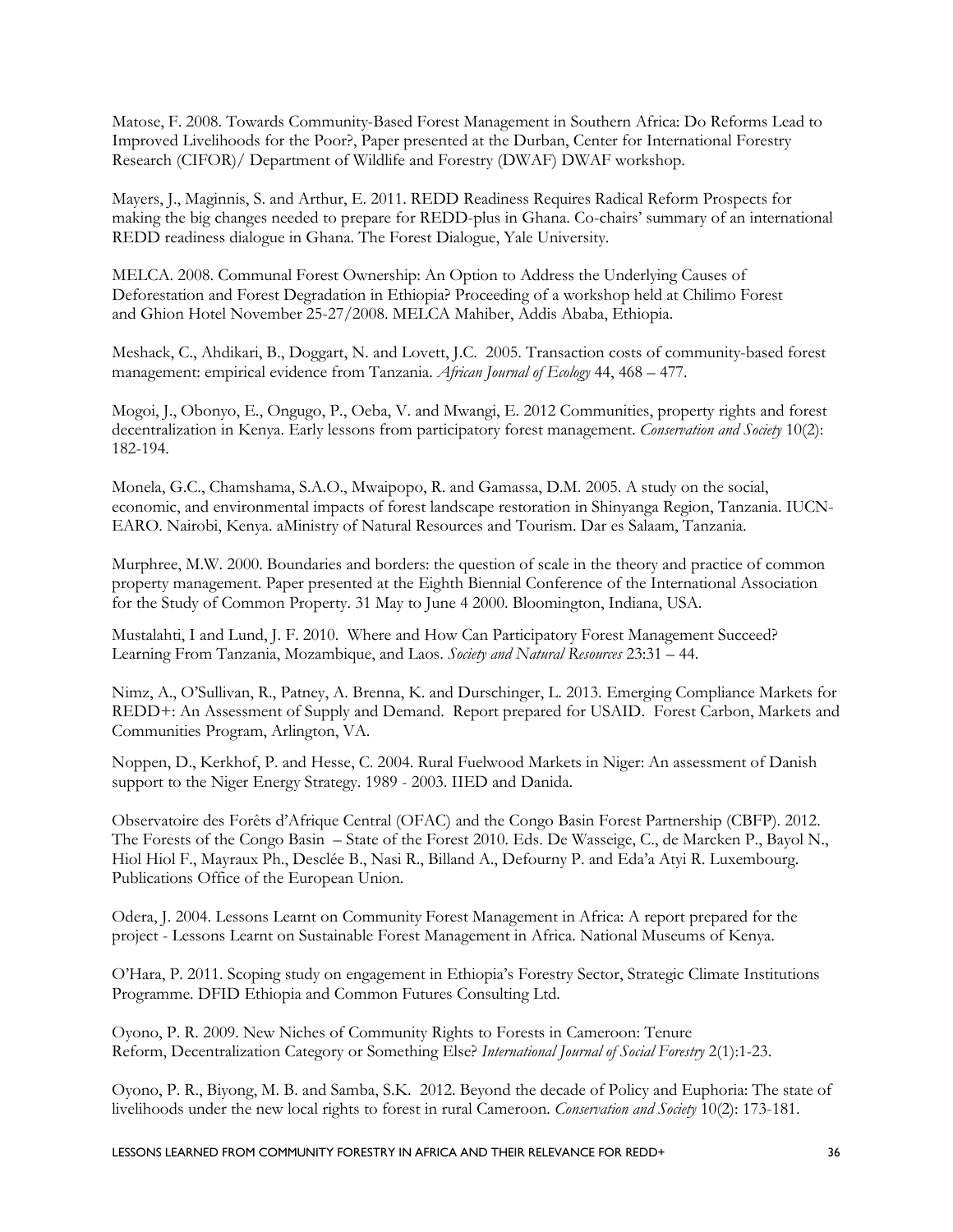Pagdee, A., Kim, Y. and Daugherty, P.J. 2006. What Makes Community Forestry Management Successful: A Meta-Study From Community Forests Throughout the World. *Society and Natural Resources* 19:33-52.

People, Rules and Organizations Supporting the Protection of Ecosystem Resources (PROSPER). 2013. Fourth Quarterly Report for USAID. TetraTech, Monrovia, Liberia.

Persha, L. and Blomley,T. 2009. Management decentralization and montane forest condition in Tanzania. Conservation Biology, Vol. 23(6), 1485–1496.

Provincial Forestry Action Programme (PFAP). 2005. Lessons Learnt from Joint Forest Management in Zambia. The Experiences of PFAP II. Programme Coordination Unit. Woodlands, Lusaka, Zambia.

Pye-Smith, C. 2009. Restoring Lives and Landscapes: how a partnership between local communities and the state is saving forests and improving livelihoods in Guinea. Bogor: Center for international Forestry Research (CIFOR); Nairobi: World Agroforestry Centre (ICRAF).

Rainforest Foundation, No Date. Community Forest Tenure Mapping in Central Africa Democratic Republic of Congo Case Study. Unpublished report.

Ribot, J. C. 2002. Democratic Decentralization of Natural Resources: Institutionalizing Popular Participation. Washington, DC. World Resources Institute.

Ribot, J.C. 2009. Authority over Forests: Empowerment and Subordination in Senegal's Democratic Decentralization. *Development and Change* 40(1): 105 – 129 (2009).

Rights and Resources Initiative. 2012. Turning Point: What future for forest peoples and resources in the Emerging World Order. Washington, DC. RRI.

Rights and Resources Initiative (RRI) and International Tropical Timber Organization (ITTO). 2009. Tropical Forest Tenure Assessment: Trends, Challenges and Opportunities. Prepared for the International Conference on Forest Tenure, Governance and Enterprise: New Opportunities for Central and West Africa. Hôtel Mont Fébé, Yaoundé, Cameroon.

Rives, F., Peltier, R. and Montagne, P. 2010. Fifteen years of forest community management in Niger: from a technician's dream to social reality. Paper presented at the International conference on smallholder and community forest management in Montpellier, France in March 2010.

Roe D., Nelson, F. and Sandbrook, C. (Eds) 2009. Community management of natural resources in Africa: Impacts, experiences and future directions, Natural Resource Issues No. 18, International Institute for Environment and Development. London, UK.

Rojas, M. 1989. A field guide for project design and implementation - Women in community forestry. Rome: FAO.

Russell, D., Tobiason, A., Hasson, K., Miller, D.M., and De Wit, P. 2011. Final Evaluation of the Land Rights and Community Forestry Program (LRCFP). Report prepared for USAID/Liberia.

Samndong, R.A., Bush, G. and Laporte, N. 2011. Policy Brief Paper for COP 17. Strengthening local institutions and social capital to facilitate REDD+ implementation process at the local level: lessons from REDD+ project sites in the DRC. Unpublished paper.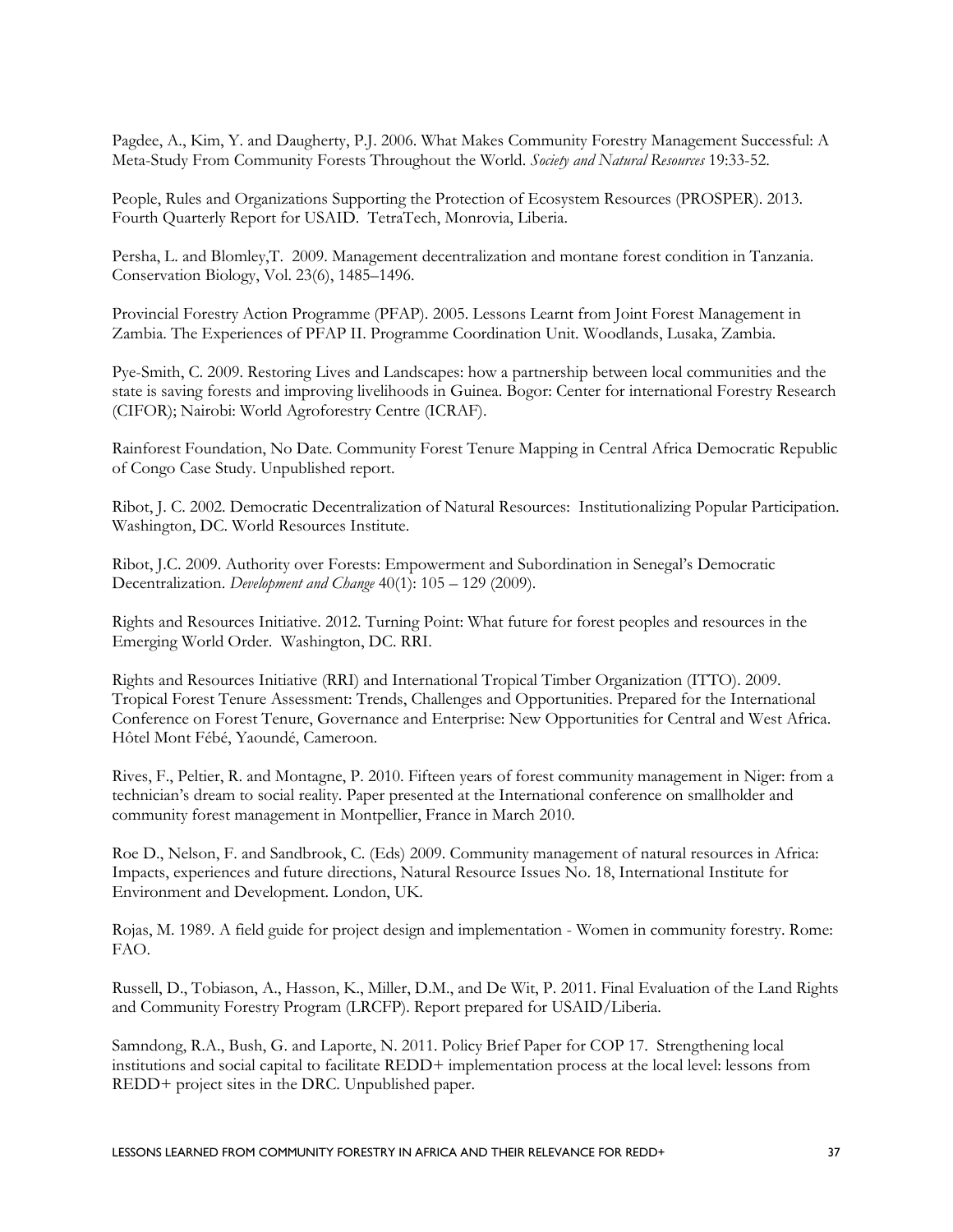Schreckenberg, K. and Luttrell, C. 2009. Participatory forest management: a route to poverty reduction? *International Forestry Review* 11(2): 221-238.

Seymour, F. 1994. Are Successful Community Based Conservation Projects Designed or Discovered? IN Western, D. and Wright, M., eds. Natural Connections. Island Press. Washington, .DC.

Shepherd, G. 1992. Managing Africa's dryland forests. Overseas Development Institute. London, UK.

Sienou, Y. 2012. 40% du bois de chauffe de Ouagadougou proviennent des CAF du Ziro, dixit DR environnement du centre ouest. Agence d'Information du Burkina. Ouagadougou, Burkina Faso.

Sunderland-Groves, J.L., D. A. Slayback , M. P. Bessike Balinga, T. C. H. Sunderland 2011 Impacts of comanagement on western chimpanzee (*Pan troglodytes verus*) habitat and conservation in Nialama Classified Forest, Republic of Guinea: a satellite perspective. Biodiversity and Conservation. Volume 20: Issue 12: pp. 2745-2757.

Tanzania Forest Conservation Group (TFCG). 2009. Making REDD work for people and forests in Tanzania. Lessons learnt from participatory forest management in Tanzania. TFCG. Dar es Salaam, Tanzania.

Tappan, G. 2009a. Souti Yanfou and Botocoly Protected forests land use / land cover change. United States Geological Services, Washington D.C., Unpublished.

Tappan, G. 2009b. Balayan-Souroumba and Felo-Selouma Protected forests land use / land cover change. United States Geological Services, Washington D.C., Unpublished.

Thomas, N. 2013. Liberia: Participatory Mapping Approaches for Land Rights Inventory. Land Conflict Resolution Project (LCRP). Publication prepared for USAID by TetraTech ARD, Burlington, VT.

Topa, G., Megevand, C. and Karsenty, A. 2009. The Rainforests of Cameroon: Experience and Evidence from a Decade of Reform. The World Bank. Washington, DC, USA.

Tropenbos International - Ghana (2009). Strengthening off-reserve timber management in Ghana. Proceedings of a national workshop held in Accra, Ghana, on the 27th and 28th of September, 2007.

Tropenbos International - Ghana Workshop Proceedings 7. Kumasi, Ghana.

United Nations Environmental Programme (UNEP). 2011. Forests and Woodlands in Africa. Retrieved from http://www.eoearth.org/view/article/152828

UN-REDD Tanzania. 2012. Estimating the costs of REDD+ in Tanzania. Policy Brief.

United Republic of Tanzania. 2008. Participatory Forest Management in Tanzania: Facts and Figures. Ministry of Natural Resources and Tourism, Forestry and Beekeeping Division. Dar es Salaam, Tanzania.

USAID Senegal. 2008. Agriculture - Natural Resource Management Program – Wula Nafaa. Final Report February 2003 – May 2008. International Resources Group. Washington, DC, USA.

USAID. 2010. Community Based Natural Resource Management: Stocktaking Assessment. Malawi Profile. International Resources Group. Washington DC, USA.

USAID, 2012. Property Rights and Resource Governance. Country Profile – Ethiopia. USAID, Addis Ababa, Ethiopia.

Verplanke, J.J. and Zahabu, E. 2011. A Field Guide for Community Forest Carbon Monitoring. In: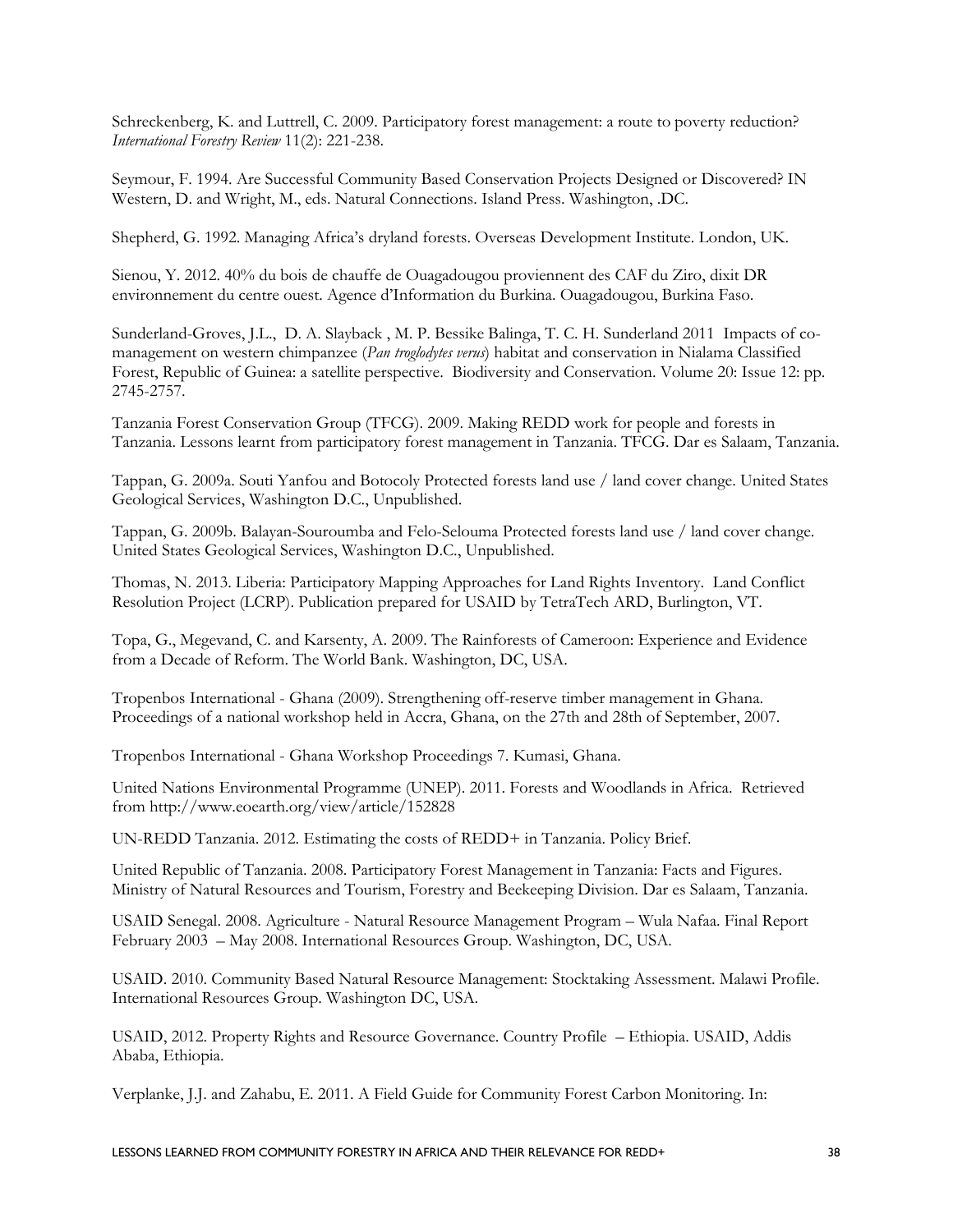Community Forest Monitoring for the Carbon Market: Opportunities under REDD, M. Skutsch, Ed. - London, UK. Earthscan.

Vyamana, V. 2009. Participatory forest management in the Eastern Arc Mountains of Tanzania: who benefits? *International Forestry Review* 11(2): 239-253.

Williams, P.J. 1978. The Role of Women in Forestry. Presentation made to the 8<sup>th</sup> World Forestry Congress, Jakarta, Indonesia.

Williams, P.J. 1983. The Social Organization of Firewood Procurement and Use in Africa: A Study of the Division of Labor by Sex. Ph.D. Dissertation. Seattle, Washington: University of Washington.

Williams, P.J. 1992a. NGOs, Women and Forestry Activities in Africa. *Unasylva* Vol. 43, No. 171, 1992/4.

Williams, P.J. 1993. Women, Children, and Forest Resources in Africa: Case Studies and Issues, pp. 171-196 In: Women and Children First: Environment, Poverty, and Sustainable Development. F.C. Steady, Ed. Rochester, Vermont. Schenkman Books, Inc.

Williams, P.J. 1999. Participatory Forest Co-Management in Guinea: Progress and Prospects. Report of consultancy from 21 February to 6 March. Unpublished Winrock International report to USAID/Guinea, prepared for USAID-supported Guinea Natural Resource Management Project.

Winberg, E. 2010. Participatory Forest Management in Ethiopia: Practices and Experiences. Food and Agriculture Organization Sub Regional Office for Eastern Africa (SFE). Addis Ababa, Ethiopia.

World Bank. 2011. Rising global interest in farmland. Can it yield sustainable and equitable benefits? Agriculture and Rural Development Series. Washington DC, USA.

Zulu, L.C. 2009. Politics of scale and community-based forest management in southern Malawi. *[Geoforum](http://www.sciencedirect.com/science/journal/00167185)* [40\(4\)](http://www.sciencedirect.com/science/journal/00167185/40/4): 686 – 699.